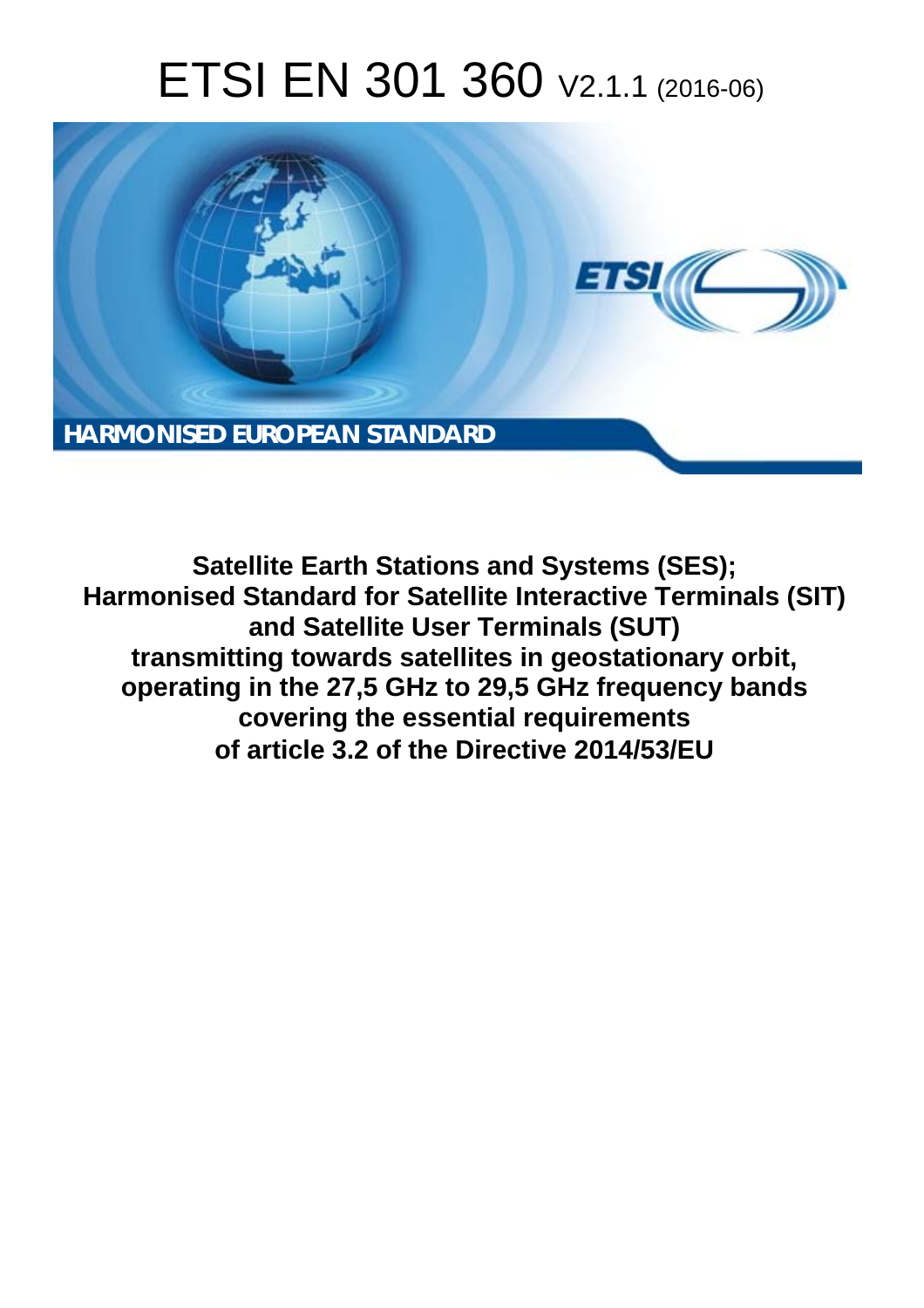Reference REN/SES-00378

Keywords BSS, earth station, FSS, regulation, satellite

#### *ETSI*

#### 650 Route des Lucioles F-06921 Sophia Antipolis Cedex - FRANCE

Tel.: +33 4 92 94 42 00 Fax: +33 4 93 65 47 16

Siret N° 348 623 562 00017 - NAF 742 C Association à but non lucratif enregistrée à la Sous-Préfecture de Grasse (06) N° 7803/88

#### *Important notice*

The present document can be downloaded from: <http://www.etsi.org/standards-search>

The present document may be made available in electronic versions and/or in print. The content of any electronic and/or print versions of the present document shall not be modified without the prior written authorization of ETSI. In case of any existing or perceived difference in contents between such versions and/or in print, the only prevailing document is the print of the Portable Document Format (PDF) version kept on a specific network drive within ETSI Secretariat.

Users of the present document should be aware that the document may be subject to revision or change of status. Information on the current status of this and other ETSI documents is available at <https://portal.etsi.org/TB/ETSIDeliverableStatus.aspx>

If you find errors in the present document, please send your comment to one of the following services: <https://portal.etsi.org/People/CommiteeSupportStaff.aspx>

#### *Copyright Notification*

No part may be reproduced or utilized in any form or by any means, electronic or mechanical, including photocopying and microfilm except as authorized by written permission of ETSI.

The content of the PDF version shall not be modified without the written authorization of ETSI. The copyright and the foregoing restriction extend to reproduction in all media.

> © European Telecommunications Standards Institute 2016. All rights reserved.

**DECT**TM, **PLUGTESTS**TM, **UMTS**TM and the ETSI logo are Trade Marks of ETSI registered for the benefit of its Members. **3GPP**TM and **LTE**™ are Trade Marks of ETSI registered for the benefit of its Members and of the 3GPP Organizational Partners.

**GSM**® and the GSM logo are Trade Marks registered and owned by the GSM Association.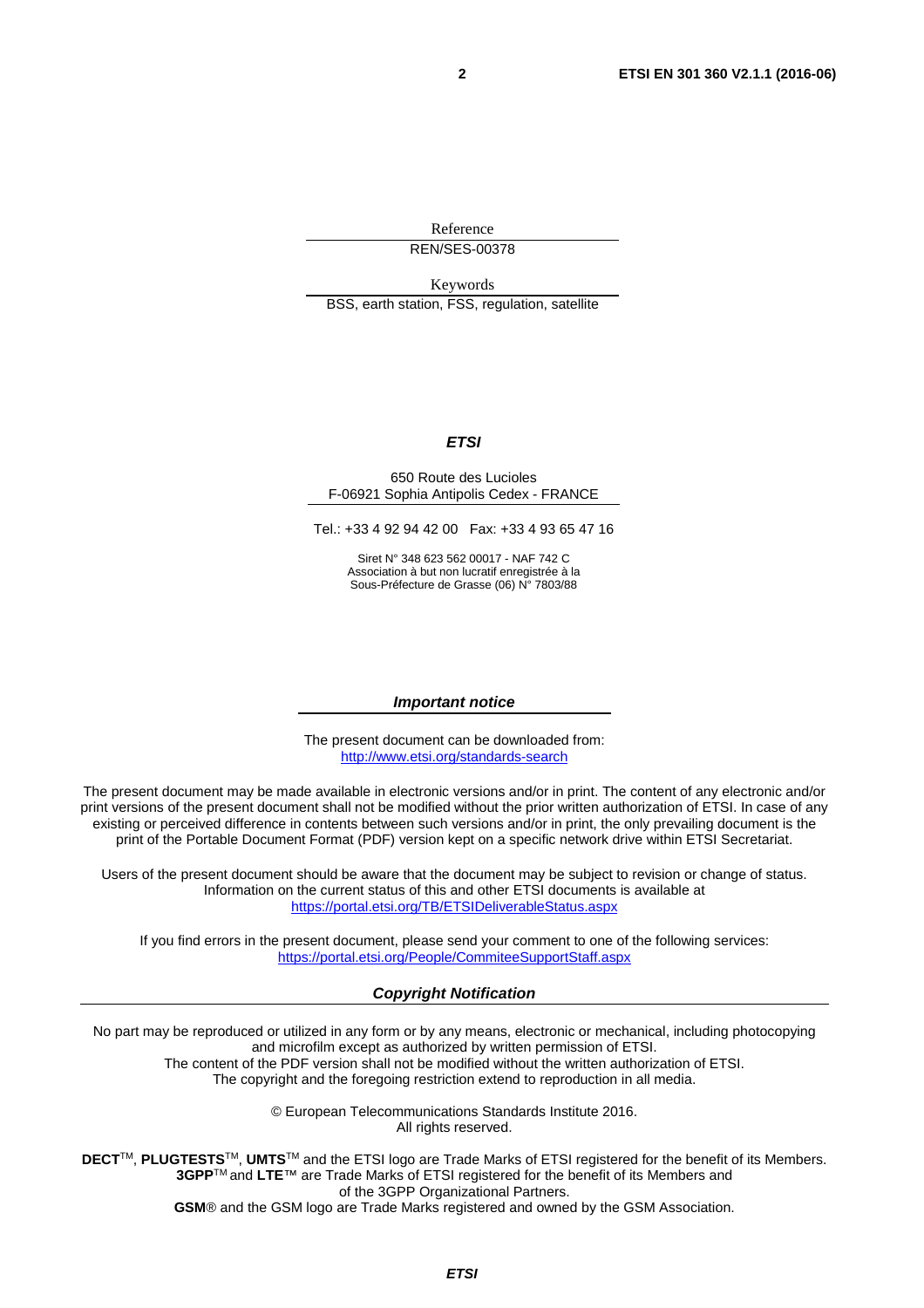# Contents

| 1                    |  |  |
|----------------------|--|--|
| 2                    |  |  |
| 2.1                  |  |  |
| 2.2                  |  |  |
| 3                    |  |  |
| 3.1                  |  |  |
| 3.2                  |  |  |
| 3.3                  |  |  |
| 4                    |  |  |
| 4.1                  |  |  |
| 4.1.1                |  |  |
| 4.1.2                |  |  |
| 4.2                  |  |  |
| 4.2.1<br>4.2.2       |  |  |
| 4.2.2.1              |  |  |
| 4.2.2.2              |  |  |
| 4.2.2.3              |  |  |
| 4.2.3                |  |  |
| 4.2.3.1              |  |  |
| 4.2.3.2              |  |  |
| 4.2.3.2.1            |  |  |
| 4.2.3.2.2            |  |  |
| 4.2.3.3              |  |  |
| 4.2.4                |  |  |
| 4.2.4.1              |  |  |
| 4.2.4.2              |  |  |
| 4.2.4.3              |  |  |
| 4.2.5                |  |  |
| 4.2.5.1<br>4.2.5.2   |  |  |
| 4.2.5.3              |  |  |
| 4.2.6                |  |  |
| 4.2.6.1              |  |  |
| 4.2.6.2              |  |  |
| 4.2.6.3              |  |  |
| 4.2.7                |  |  |
| 4.2.7.1              |  |  |
| 4.2.7.2              |  |  |
| 4.2.7.2.1            |  |  |
| 4.2.7.2.2            |  |  |
| 4.2.7.2.3            |  |  |
| 4.2.7.3              |  |  |
| 4.2.7.3.1            |  |  |
| 4.2.7.3.2            |  |  |
| 4.2.7.3.3            |  |  |
| 4.2.7.4<br>4.2.7.4.1 |  |  |
| 4.2.7.4.2            |  |  |
| 4.2.7.4.3            |  |  |
|                      |  |  |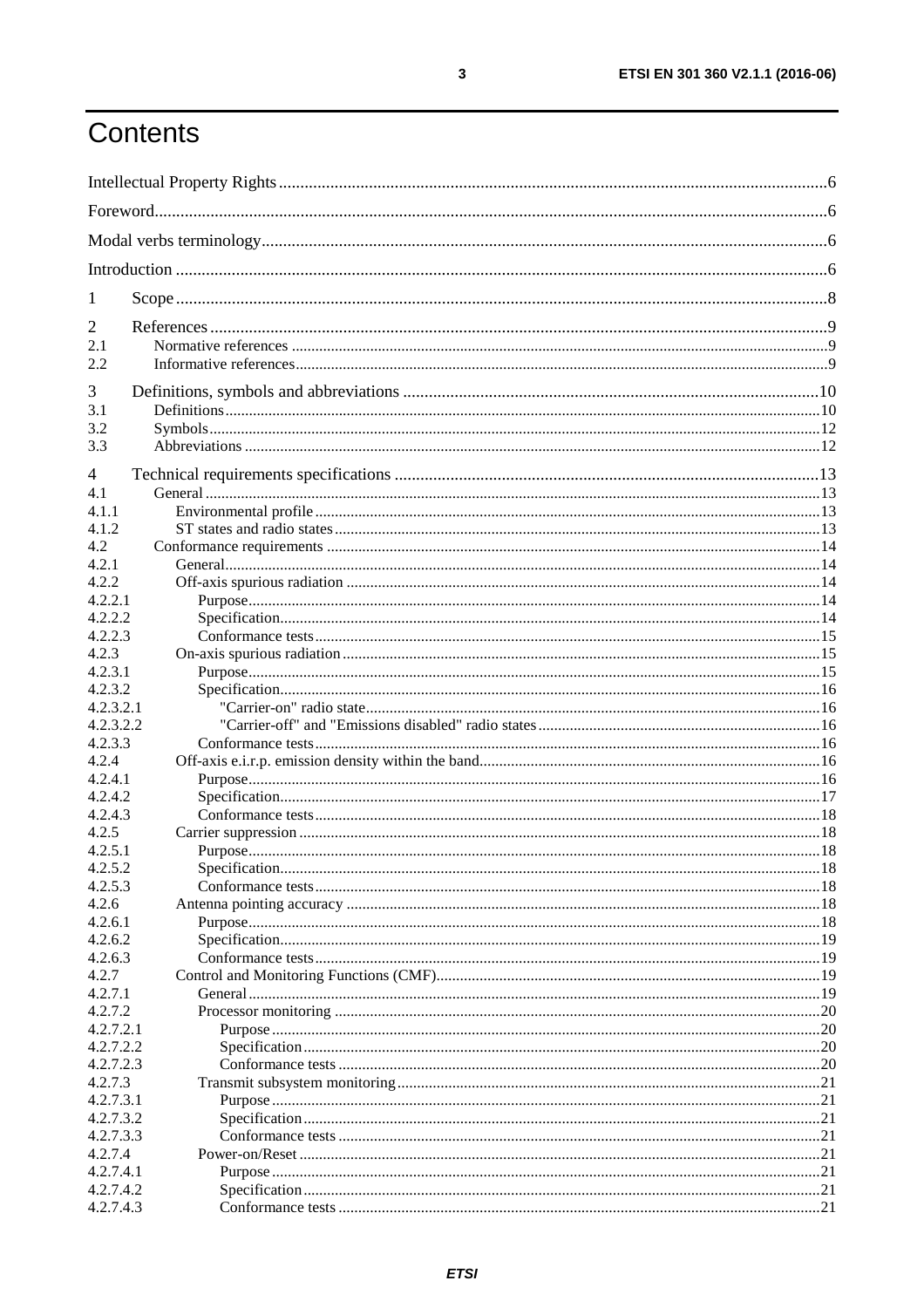| 4.2.7.5   |  |
|-----------|--|
| 4.2.7.5.1 |  |
| 4.2.7.5.2 |  |
| 4.2.7.5.3 |  |
| 4.2.7.6   |  |
| 4.2.7.6.1 |  |
| 4.2.7.6.2 |  |
| 4.2.7.6.3 |  |
| 4.2.7.7   |  |
| 4.2.7.7.1 |  |
| 4.2.7.7.2 |  |
| 4.2.7.7.3 |  |
| 4.2.8     |  |
| 4.2.8.1   |  |
| 4.2.8.2   |  |
| 4.2.8.3   |  |
| 4.2.9     |  |
| 4.2.9.1   |  |
|           |  |
| 4.2.9.2   |  |
| 4.2.9.3   |  |
| 4.2.10    |  |
| 4.2.10.1  |  |
| 4.2.10.2  |  |
| 4.2.10.3  |  |
| 5         |  |
| 5.1       |  |
|           |  |
| 5.2       |  |
| 6         |  |
| 6.1       |  |
| 6.2       |  |
| 6.2.1     |  |
| 6.2.1.1   |  |
| 6.2.1.2   |  |
| 6.2.2     |  |
| 6.2.2.1   |  |
| 6.2.2.2   |  |
| 6.2.2.3   |  |
|           |  |
| 6.2.3     |  |
| 6.2.3.0   |  |
| 6.2.3.1   |  |
| 6.2.3.1.1 |  |
| 6.2.3.1.2 |  |
| 6.2.3.2   |  |
| 6.2.3.2.1 |  |
| 6.2.3.2.2 |  |
| 6.2.3.3   |  |
| 6.2.3.3.1 |  |
| 6.2.3.3.2 |  |
| 6.3       |  |
| 6.3.1     |  |
| 6.3.1.0   |  |
| 6.3.1.1   |  |
| 6.3.1.2   |  |
| 6.3.1.2.1 |  |
| 6.3.1.2.2 |  |
| 6.3.1.2.3 |  |
| 6.4       |  |
| 6.4.1     |  |
| 6.4.1.0   |  |
|           |  |
| 6.4.1.1   |  |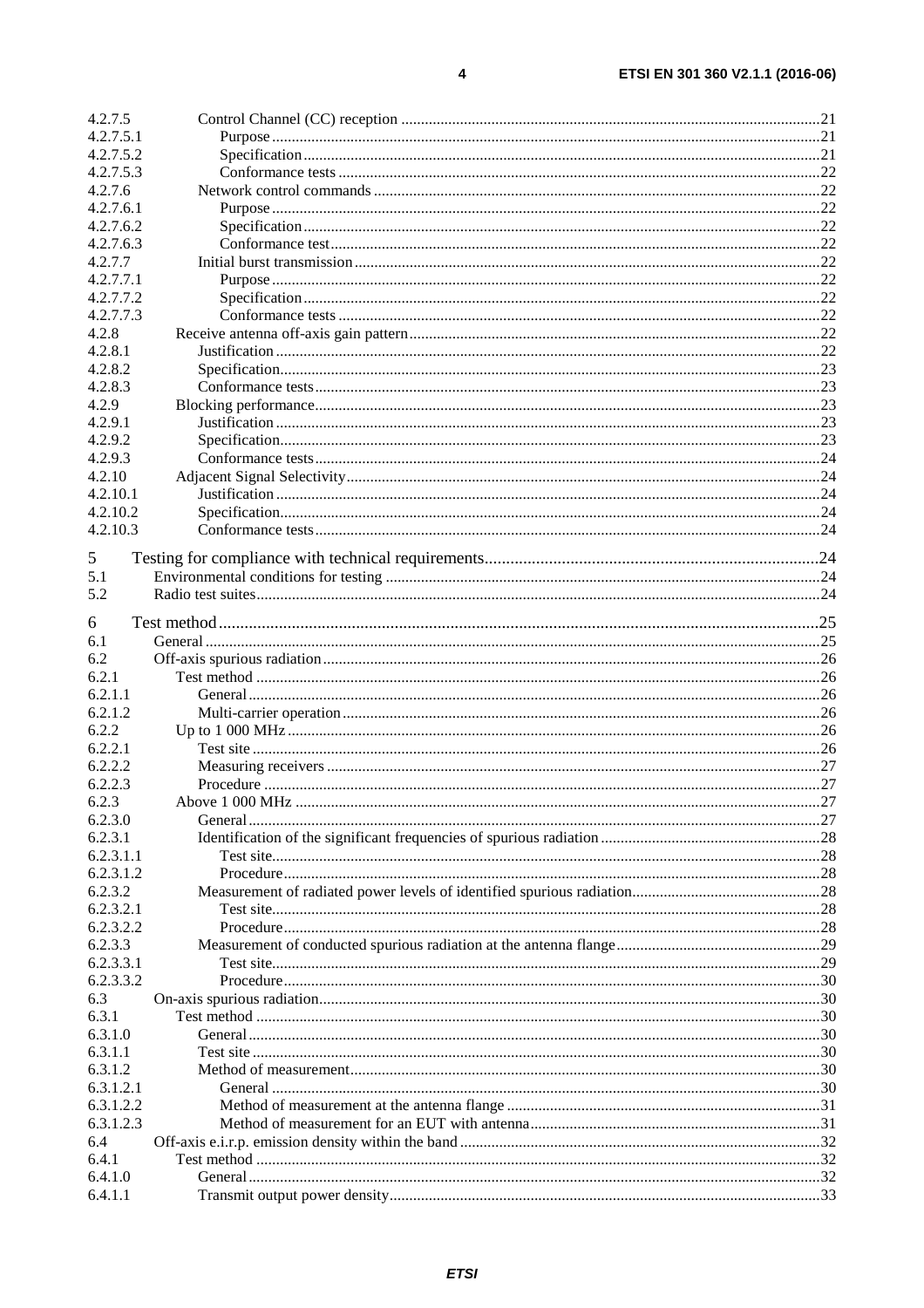| 6.4.1.1.1 |                               |                                                             |  |
|-----------|-------------------------------|-------------------------------------------------------------|--|
| 6.4.1.1.2 |                               |                                                             |  |
| 6.4.1.1.3 |                               |                                                             |  |
| 6.4.1.2   |                               |                                                             |  |
| 6.4.1.2.1 |                               |                                                             |  |
| 6.4.1.2.2 |                               |                                                             |  |
| 6.4.1.2.3 |                               |                                                             |  |
| 6.4.1.3   |                               |                                                             |  |
| 6.4.1.3.1 |                               |                                                             |  |
| 6.4.1.3.2 |                               |                                                             |  |
| 6.4.1.3.3 |                               |                                                             |  |
| 6.4.1.3.4 |                               |                                                             |  |
| 6.4.1.3.5 |                               |                                                             |  |
| 6.4.1.3.6 |                               |                                                             |  |
| 6.4.1.3.7 |                               |                                                             |  |
| 6.4.2     |                               |                                                             |  |
| 6.5       |                               |                                                             |  |
| 6.6       |                               |                                                             |  |
| 6.7       |                               |                                                             |  |
| 6.7.1     |                               |                                                             |  |
| 6.7.2     |                               |                                                             |  |
| 6.7.3     |                               |                                                             |  |
| 6.7.4     |                               |                                                             |  |
| 6.7.5     |                               |                                                             |  |
| 6.7.6     |                               |                                                             |  |
| 6.7.7     |                               |                                                             |  |
| 6.8       |                               |                                                             |  |
| 6.8.1     |                               |                                                             |  |
| 6.8.1.1   |                               |                                                             |  |
| 6.8.1.2   |                               |                                                             |  |
| 6.8.1.3   |                               |                                                             |  |
| 6.9       |                               |                                                             |  |
| 6.9.1     |                               |                                                             |  |
| 6.10      |                               |                                                             |  |
| 6.10.1    |                               |                                                             |  |
|           | <b>Annex A (normative):</b>   | Relationship between the present document and the essential |  |
|           | <b>Annex B</b> (informative): |                                                             |  |
|           | <b>Annex C</b> (informative): |                                                             |  |
|           |                               |                                                             |  |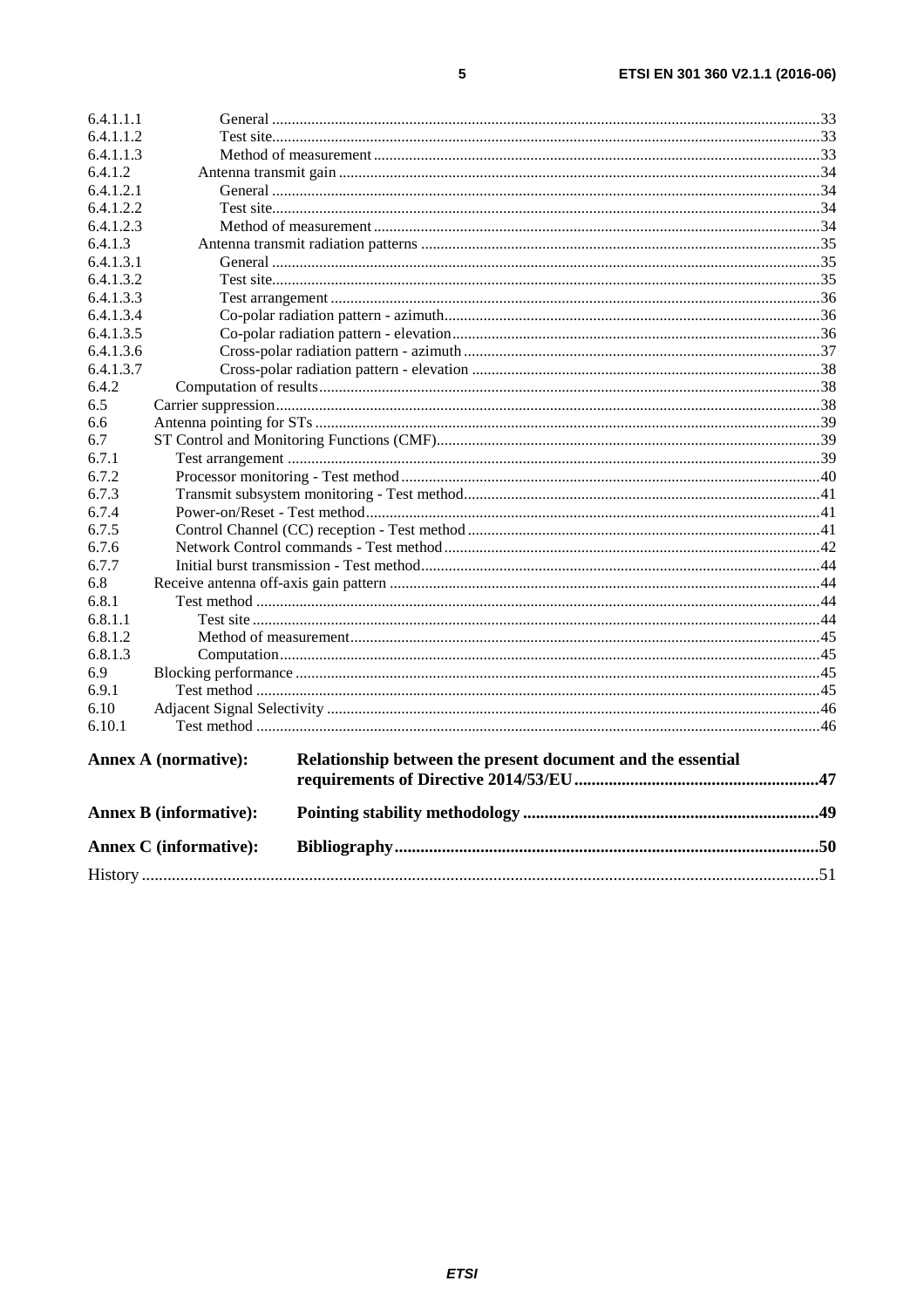# <span id="page-5-0"></span>Intellectual Property Rights

IPRs essential or potentially essential to the present document may have been declared to ETSI. The information pertaining to these essential IPRs, if any, is publicly available for **ETSI members and non-members**, and can be found in ETSI SR 000 314: *"Intellectual Property Rights (IPRs); Essential, or potentially Essential, IPRs notified to ETSI in respect of ETSI standards"*, which is available from the ETSI Secretariat. Latest updates are available on the ETSI Web server (<https://ipr.etsi.org/>).

Pursuant to the ETSI IPR Policy, no investigation, including IPR searches, has been carried out by ETSI. No guarantee can be given as to the existence of other IPRs not referenced in ETSI SR 000 314 (or the updates on the ETSI Web server) which are, or may be, or may become, essential to the present document.

# Foreword

This Harmonised European Standard (EN) has been produced by ETSI Technical Committee Satellite Earth Stations and Systems (SES).

The present document has been prepared under the Commission's standardisation request C(2015) 5376 final [\[i.4\]](#page-8-0) to provide one voluntary means of conforming to the essential requirements of Directive 2014/53/EU on the harmonisation of the laws of the Member States relating to the making available on the market of radio equipment and repealing Directive 1999/5/EC [\[6](#page-8-0)].

Once the present document is cited in the Official Journal of the European Union under that Directive, compliance with the normative clauses of the present document given in table A.1 confers, within the limits of the scope of the present document, a presumption of conformity with the corresponding essential requirements of that Directive, and associated EFTA regulations.

| <b>National transposition dates</b>                                                       |                  |  |
|-------------------------------------------------------------------------------------------|------------------|--|
| Date of adoption of this EN:                                                              | 16 May 2016      |  |
| Date of latest announcement of this EN (doa):                                             | 31 August 2016   |  |
| Date of latest publication of new National Standard<br>or endorsement of this EN (dop/e): | 28 February 2017 |  |
| Date of withdrawal of any conflicting National Standard (dow):                            | 28 February 2018 |  |

# Modal verbs terminology

In the present document "**shall**", "**shall not**", "**should**", "**should not**", "**may**", "**need not**", "**will**", "**will not**", "**can**" and "**cannot**" are to be interpreted as described in clause 3.2 of the [ETSI Drafting Rules](https://portal.etsi.org/Services/editHelp!/Howtostart/ETSIDraftingRules.aspx) (Verbal forms for the expression of provisions).

"**must**" and "**must not**" are **NOT** allowed in ETSI deliverables except when used in direct citation.

# Introduction

The present document is part of a set of standards developed by ESI and is designed to fit in a modular structure to cover all radio equipment under the Directive 2014/53/EU [\[6](#page-8-0)]. The modular structure is shown in ETSI EG 201 399 [[i.3](#page-8-0)].

**Figure 1: Void**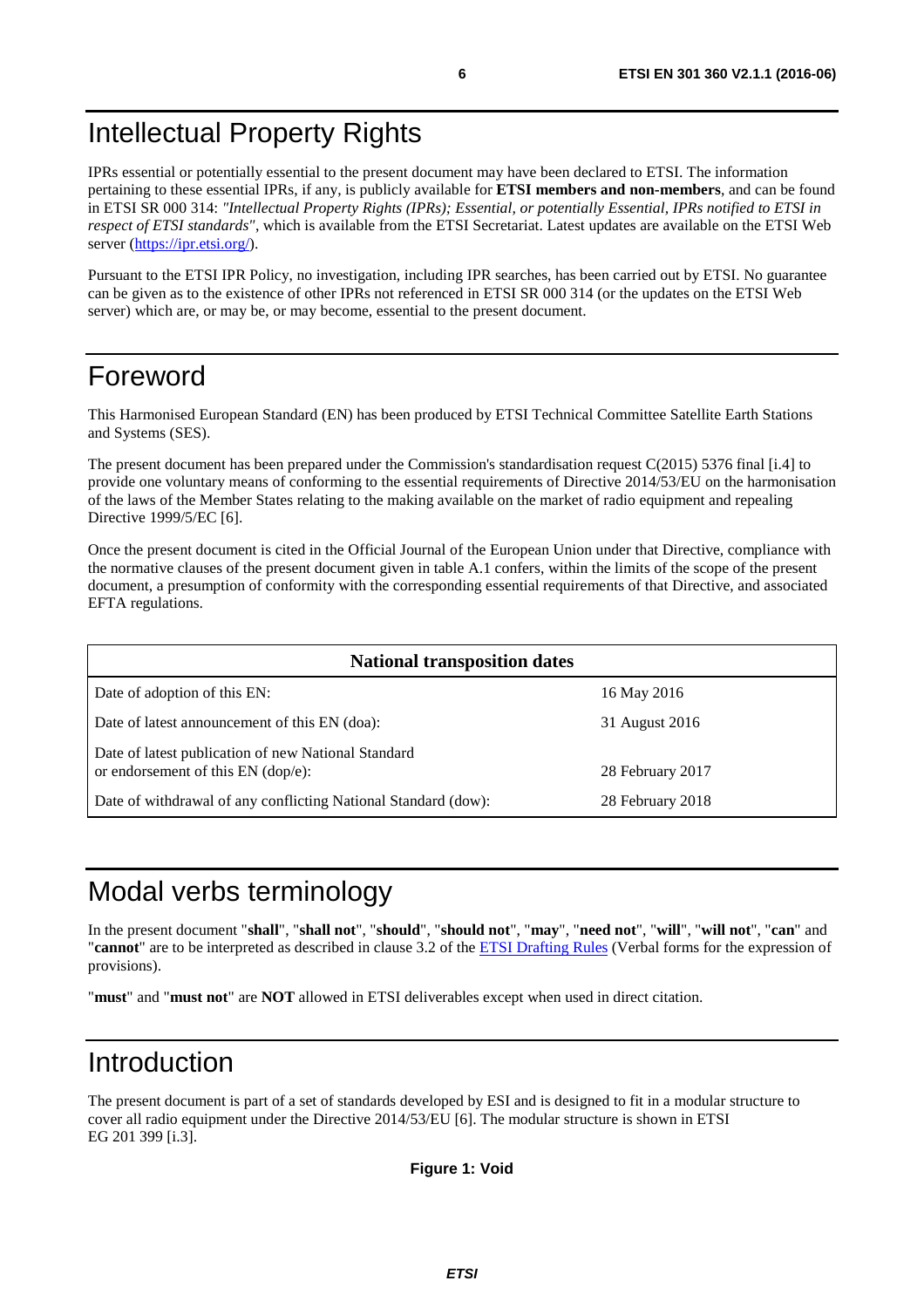#### Remarks on the present document

The present document applies to Satellite Interactive Terminals (SITs) and Satellite User Terminals (SUTs) either for individual or collective use.

The present document deals with the specification defined to protect other users of the frequency spectrum, both satellite and terrestrial, from unacceptable interference.

The determination of the parameters of the user earth stations using a given geostationary satellite for the protection of the spectrum allocated to that satellite, is considered to be under the responsibility of the satellite operator or the satellite network operators.

The requirements have been selected to ensure an adequate level of compatibility with other radio services. The levels, however, do not cover extreme cases which may occur in any location but with a low probability of occurrence.

The present document may not cover those cases where a potential source of interference which is producing individually repeated transient phenomena or a continuous phenomenon is present, e.g. a radar or broadcast site in the near vicinity. In such a case it may be necessary to use special protection applied to the source of interference, or the interfered part or both.

The present document does not contain any requirement, recommendation or information about the installation of SITs and SUTs.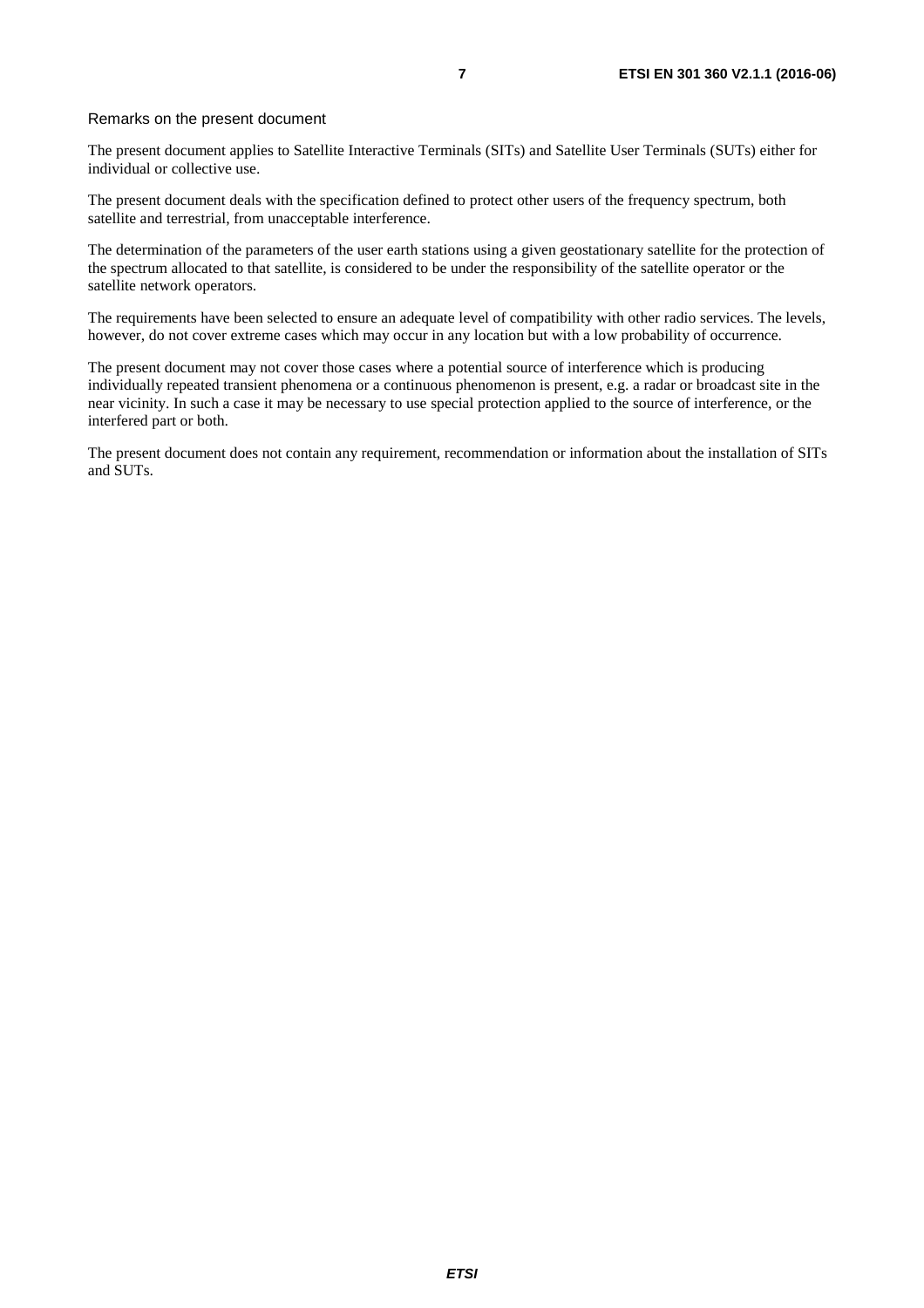# <span id="page-7-0"></span>1 Scope

The present document applies to Satellite Interactive Terminals (SIT) and Satellite User Terminals (SUT) operating as part of a bi-directional satellite network. Satellite Terminal (ST) is used in the present document as a generic name that refers equally to a SIT and/or a SUT.

In such a network a Network Control Facility (NCF) is responsible for the monitoring and control of the transmit functions of the STs. These STs have the following characteristics:

- in the case of SITs reception is in the Fixed Satellite Service (FSS) frequency ranges from 10,70 GHz to 11,70 GHz and from 12,50 GHz to 12,75 GHz as well as the Broadcast Satellite Service (BSS) frequency range from 11,70 GHz to 12,50 GHz;
- in the case of SUTs reception is in the Fixed Satellite Service (FSS) frequency ranges from 19,70 GHz to 20,20 GHz and from 17,70 GHz to 19,70 GHz as well as the Broadcast Satellite Service (BSS) frequency range from 21,40 GHz to 22,00 GHz;
- in all cases ST transmission is in the frequency band allocated to FSS from 27,50 GHz to 29,50 GHz;
- STs transmit towards geostationary satellites with spacing down to  $2^{\circ}$  away from any other geostationary satellite operating in the same frequency band and covering the same area;
- linear or circular polarization is used for transmission or reception;
- the received signals may be analogue and/or digital;
- the transmitted signals are always of digital nature;
- the ST antenna diameter does not exceed 1,8 m, or equivalent effective area;
- the ST is designed for unattended operations.

The equipment considered in the present document comprises both the outdoor unit, usually composed of the antenna subsystem and associated upconverter, power amplifier and Low Noise Block (LNB) downconverter, and the indoor unit, usually composed of receive and transmit logic as well as the modulator, including cables between these two units.

The present document applies to the ST with its ancillary equipment and its various ports and when operated within the boundary limits of all the operational environmental profile declared by the applicant and when installed as required by the applicant by declaration or in the user documentation.

All parts of the indoor unit related to reception, processing and presentation of the received information except the control channel are not within the scope of the present document. The syntax of the control channel messages is outside the scope of the present document.

The present document is intended to cover the provisions of Directive 2014/53/EU [\[6](#page-8-0)] (RE Directive) article 3.2, which states that "*… radio equipment shall be so constructed that it both effectively uses and supports the efficient use of radio spectrum in order to avoid harmful interference*".

In addition to the present document, other ENs that specify technical requirements in respect of essential requirements under other parts of article 3 of the Directive 2014/53/EU [[6\]](#page-8-0) may apply to equipment within the scope of the present document.

NOTE: A list of such ENs is included on the web site [http://www.newapproach.org/.](http://www.newapproach.org/)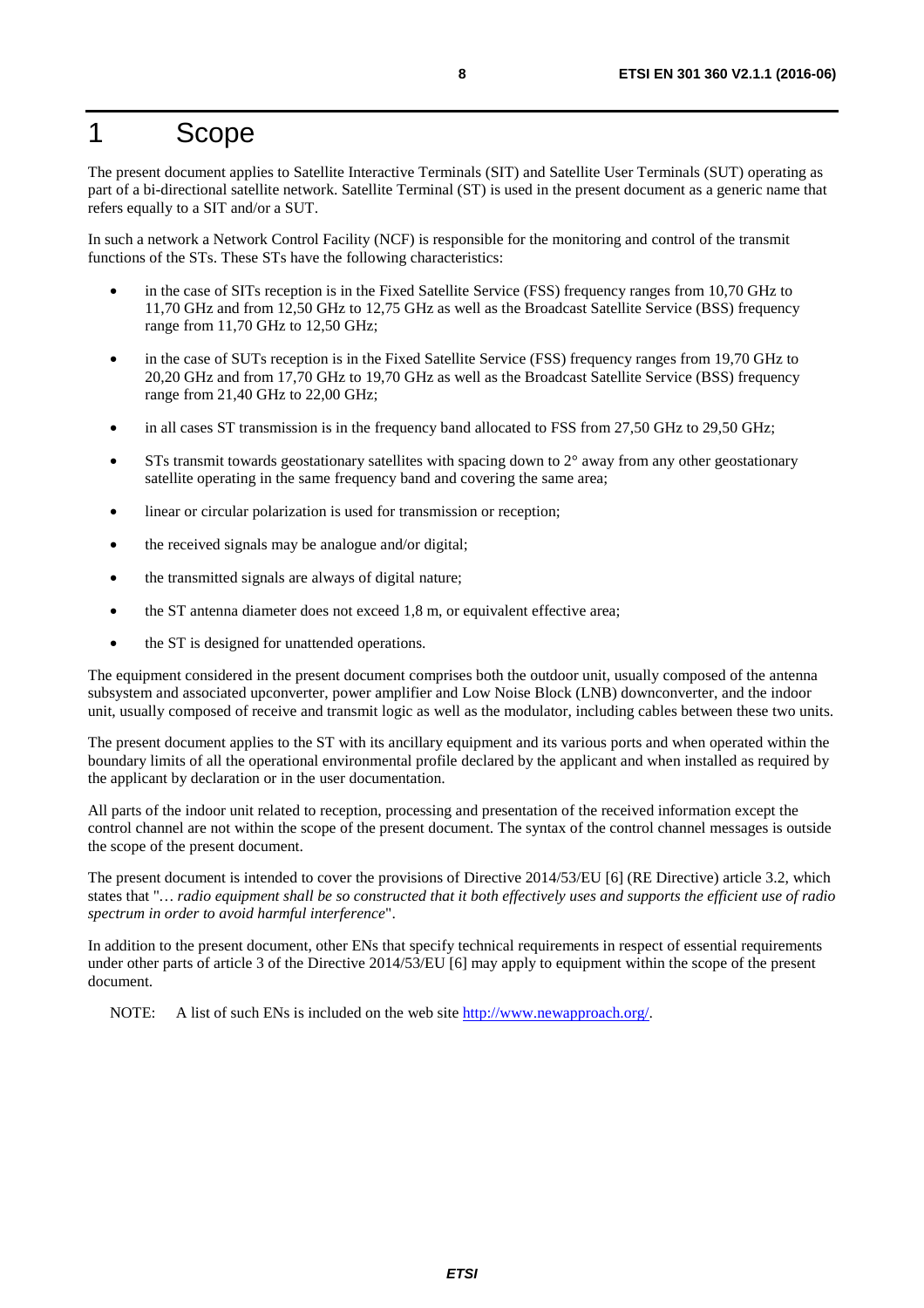# <span id="page-8-0"></span>2 References

### 2.1 Normative references

References are either specific (identified by date of publication and/or edition number or version number) or non-specific. For specific references, only the cited version applies. For non-specific references, the latest version of the referenced document (including any amendments) applies.

Referenced documents which are not found to be publicly available in the expected location might be found at <http://docbox.etsi.org/Reference>.

NOTE: While any hyperlinks included in this clause were valid at the time of publication, ETSI cannot guarantee their long term validity.

The following referenced documents are necessary for the application of the present document.

| $[1]$             | Void.                                                                                                                                                                                                                                                               |
|-------------------|---------------------------------------------------------------------------------------------------------------------------------------------------------------------------------------------------------------------------------------------------------------------|
| $[2]$             | CISPR 16-1-4 (2010): "Specification for radio disturbance and immunity measuring apparatus and<br>methods - Part 1-4: Radio disturbance and immunity measuring apparatus - Ancillary equipment -<br>Radiated disturbances".                                         |
| $[3]$             | Void.                                                                                                                                                                                                                                                               |
| [4]               | Void.                                                                                                                                                                                                                                                               |
| $\lceil 5 \rceil$ | Void.                                                                                                                                                                                                                                                               |
| [6]               | Directive 2014/53/EU of the European Parliament and of the Council of 16 April 2014 on the<br>harmonisation of the laws of the Member States relating to the making available on the market of<br>radio equipment and repealing Directive 1999/5/EC (RE Directive). |

### 2.2 Informative references

References are either specific (identified by date of publication and/or edition number or version number) or non-specific. For specific references, only the cited version applies. For non-specific references, the latest version of the referenced document (including any amendments) applies.

NOTE: While any hyperlinks included in this clause were valid at the time of publication, ETSI cannot guarantee their long term validity.

The following referenced documents are not necessary for the application of the present document but they assist the user with regard to a particular subject area.

| [i.1] | ETSI TR 102 375: "Satellite Earth Stations and Systems (SES); Guidelines for determining the<br>parts of satellite earth station antenna radiation patterns concerned by the geostationary satellite<br>orbit protection".                                                                                                                                              |
|-------|-------------------------------------------------------------------------------------------------------------------------------------------------------------------------------------------------------------------------------------------------------------------------------------------------------------------------------------------------------------------------|
| [i.2] | ETSI TR 102 215: "Electromagnetic compatibility and Radio spectrum Matters (ERM);<br>Recommended approach, and possible limits for measurement uncertainty for the measurement of<br>radiated electromagnetic fields above 1 GHz".                                                                                                                                      |
| [i.3] | ETSI EG 201 399 (V3.1.1): "Electromagnetic compatibility and Radio spectrum Matters (ERM);<br>A guide to the production of Harmonized Standards for application under the Radio $\&$<br>Telecommunication Terminal Equipment Directive 1999/5/EC (R&TTE) and a first guide on the<br>impact of the Radio Equipment Directive 2014/53/EU (RED) on Harmonized Standards". |
| [i.4] | Commission Implementing Decision $C(2015)$ 5376 final of 4.8.2015 on a standardisation request<br>to the European Committee for Electrotechnical Standardisation and to the European<br>Telecommunications Standards Institute as regards radio equipment in support of Directive<br>2014/53/EU of the European Parliament and of the Council.                          |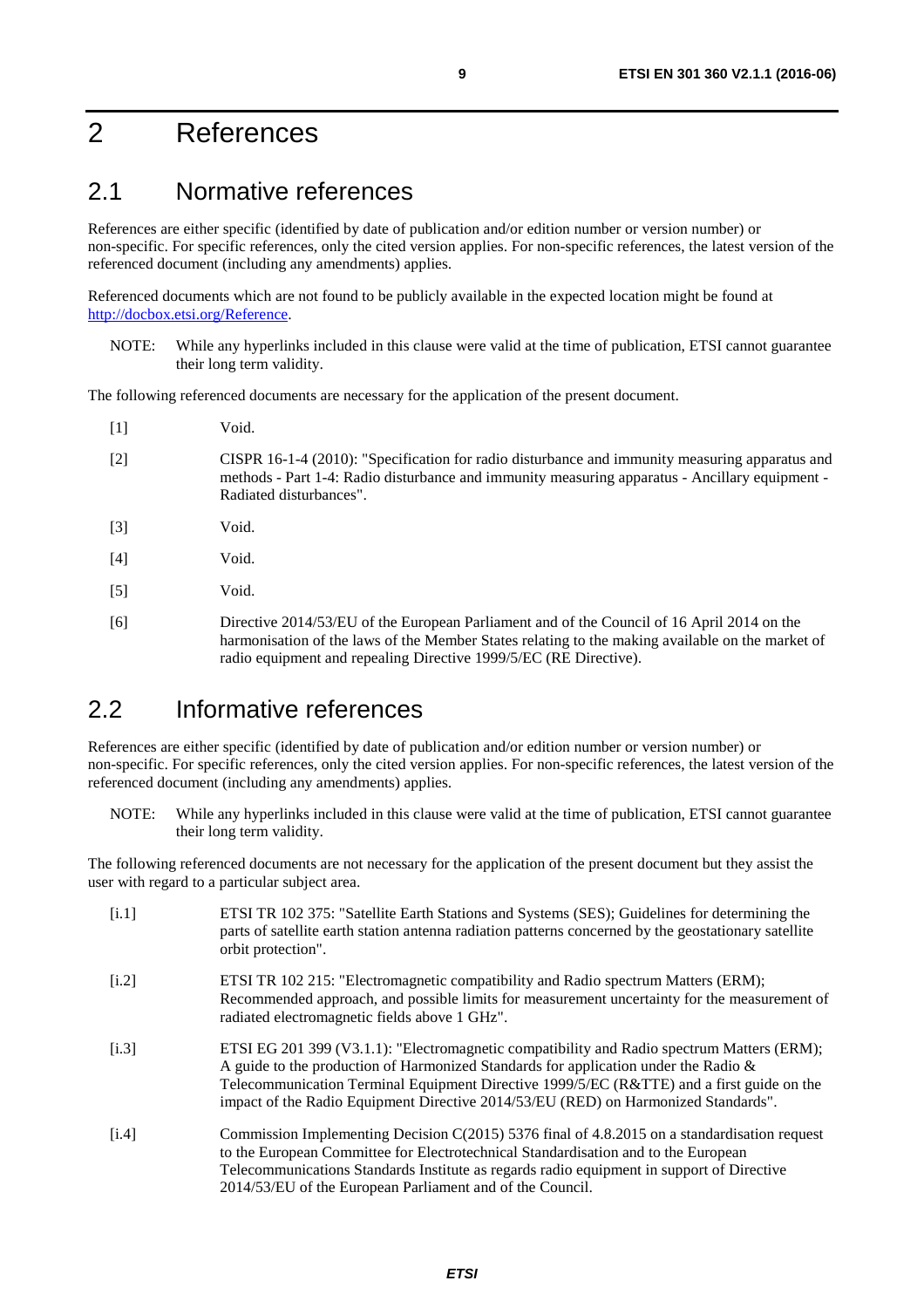# <span id="page-9-0"></span>3 Definitions, symbols and abbreviations

# 3.1 Definitions

For the purposes of the present document, the terms and definitions given in the Directive 2014/53/EU [[6\]](#page-8-0) and the following apply:

**ancillary equipment:** equipment used in connection with a ST is considered as ancillary if the three following conditions are met:

- a) the equipment is intended for use in conjunction with the ST to provide additional operational and/or control features; and
- b) the equipment cannot be used on a stand alone basis, to provide user functions independently of the ST; and
- c) the absence of the equipment does not inhibit the operation of the ST.

**applicant:** manufacturer or his authorized representative within the European Community or the person responsible for placing the apparatus on the market

**"carrier-off" radio state:** radio state in which the ST may transmit and does not transmit any carrier

- NOTE 1: The phrase "the ST may transmit" means that all the conditions for transmission are satisfied (e.g. in a state where transmissions are permitted and no failure detected).
- NOTE 2: The existence of a "Carrier-off" radio state depends on the system of transmission used. For STs designed for continuous transmission mode there may be no "Carrier-off" radio state.

**"carrier-on" radio state:** radio state in which the ST may transmit and transmits a carrier

**Control Channel (CC):** channel or channels by which STs receive control information from the NCF for their network

NOTE: Typically the CC(s) is/are carried via the same or collocated satellite as used for transmission of user data and within the internal protocol structure of the broadcast system.

**EIRP<sub>max</sub>:** maximum e.i.r.p. capability of the ST as declared by the applicant

#### **EIRP<sub>nom</sub>:** either

- a) when uplink power control is not implemented  $EIRP<sub>max</sub>$ ; or
- b) when uplink power control is implemented, the maximum required e.i.r.p. of the ST under clear sky condition as declared by the applicant.
- NOTE: The applicant may declare different values of  $EIRP<sub>max</sub>$  and  $EIRP<sub>nom</sub>$  for each combination of occupied bandwidth and transmission parameters (see clause 4.2.1).

**emissions disabled radio state:** radio state in which the ST is not transmitting a carrier

NOTE: This radio state only applies in certain CMF states as defined in clause 4.1.2 (e.g. before system monitoring pass, before the control channel is received, when a failure is detected, when the ST is commanded to disable). The "Emissions disabled" radio state requires lower unwanted emissions than the "Carrier-off" radio state.

**environmental profile:** range of environmental conditions under which equipment within the scope of the present document is required to comply with the provisions of the present document

**indoor unit:** composed of that part of the ST which is not part of the outdoor unit

NOTE: It is generally installed inside a building and is connected to the outdoor unit.

**integral antenna:** antenna which may not be removed during the tests according to the applicant's statement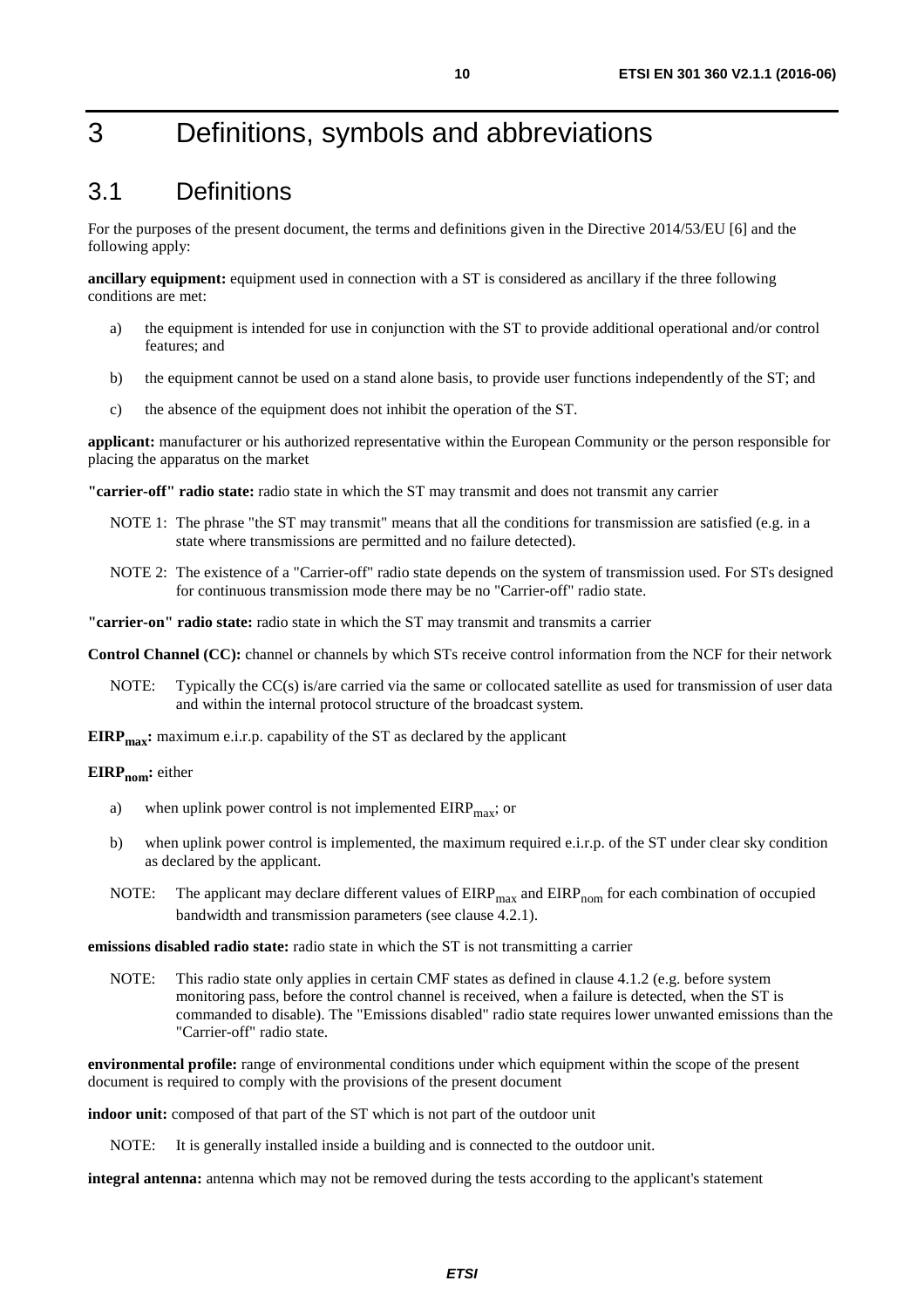**nominal antenna diameter:** antenna diameter declared by the manufacturer that is a parameter in performance characteristics and that allows reference to a certain performance

NOTE: An antenna with circular aperture of diameter equal to the nominal diameter does typically have the performance specified.

Network operators might request antennas of a certain diameter. Then an antenna that is compliant with the requirement for nominal antenna diameter equal to the requested antenna diameter can be used. Manufacturers can mark their equipment with antenna diameters used in the requirements during compliance test.

#### **nominated bandwidth:** bandwidth of the ST radio frequency transmission nominated by the applicant

- NOTE 1: The nominated bandwidth does not exceed 5 times the occupied bandwidth.
- NOTE 2: The nominated bandwidth is wide enough to encompass all spectral elements of the transmission which have a level greater than the specified spurious radiation limits. The nominated bandwidth is wide enough to take account of the transmit carrier frequency stability. This definition is chosen to allow flexibility regarding adjacent channel interference levels which will be taken into account by operational procedures depending on the exact transponder carrier assignment situation.

**outdoor unit:** part of the ST intended to be installed outdoor, as declared by the applicant, or as indicated in the user documentation

The outdoor unit usually comprises of three main parts:

- a) the antenna sub-system which converts the incident radiation field into a guided wave and vice versa;
- b) the Low Noise Block (LNB) downconverter, which is a device that amplifies, with very low internal noise, the received signals in the Radio Frequency (RF) band and converts them to Intermediate Frequencies (IF);
- c) the upconverter and the power amplifier which convert from the IF to RF and amplify the low level RF signals for transmission through the antenna subsystem.
- NOTE: The installation equipment is outside the scope of the present document. However, the antenna structures and other components directly mounted on the antenna and forming an integral part of it, are subject to the specifications of the present document.

**port:** particular interface of the specified apparatus with the external electromagnetic environment (see figure 2)

| Mains power port | Enclosure port   | Signal/control port |
|------------------|------------------|---------------------|
| DC power port    |                  | Antenna Port        |
|                  | <b>APPARATUS</b> | <b>Telecom Port</b> |
| Earth port       |                  | Earth port          |

#### **Figure 2: Examples of ports**

**removable antenna:** antenna which may be removed during the tests according to the applicant's statement

**Satellite Terminal (ST):** throughout the present document either a SIT or a SUT

**spurious radiation:** any radiation outside the nominated bandwidth

**transmission disabled state:** ST is in this state when it is not authorized by the NCF to transmit

**uplink power density control:** control of the e.i.r.p. and/or occupied bandwidth and/or other transmission parameters (e.g. FEC, modulation, symbol rate) of the transmitted signal in order to adjust the e.i.r.p. in a given measurement bandwidth

NOTE: Uplink power density control may be used to respond to uplink fade conditions.

**Wanted signal occupied bandwidth (BW):** width of the signal spectrum 10 dB below the maximum inband density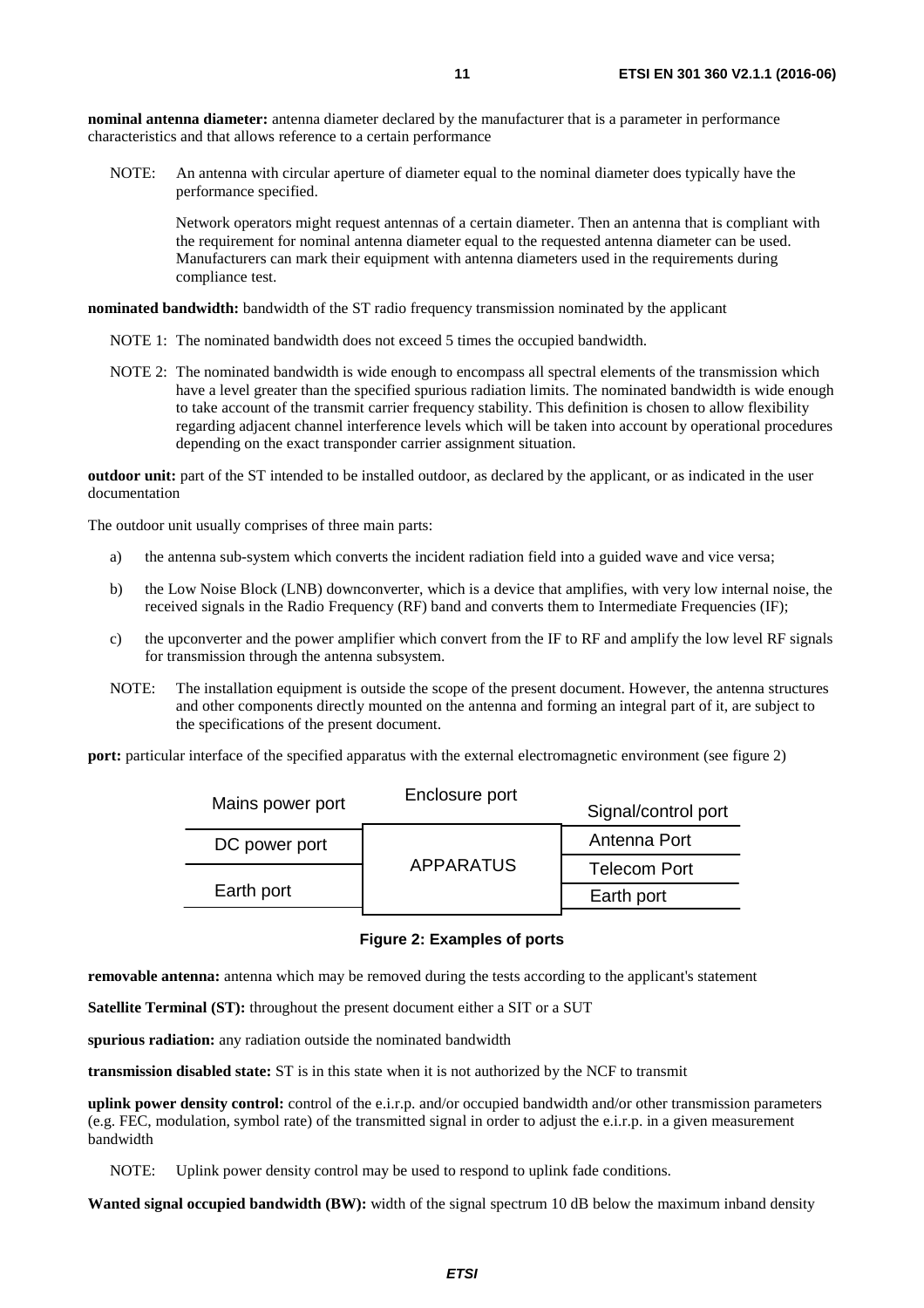# <span id="page-11-0"></span>3.2 Symbols

For the purposes of the present document, the following symbols apply:

dBsd Ratio expressed in decibels relative to the spectral density

## 3.3 Abbreviations

For the purposes of the present document, the following abbreviations apply:

| BW                 | Wanted signal occupied bandwidth                                                                 |
|--------------------|--------------------------------------------------------------------------------------------------|
| <b>BSS</b>         | <b>Broadcast Satellite Service</b>                                                               |
| CC                 | <b>Control Channel</b>                                                                           |
| <b>CCF</b>         | Control Channel reception Failure                                                                |
| <b>CCR</b>         | Control Channel correctly Received                                                               |
| <b>CDMA</b>        | Code Division Multiple Access                                                                    |
| <b>CISPR</b>       | Comité International Spécial des Perturbations Radioélectriques (International Special Committee |
|                    | on Radio Interference)                                                                           |
| <b>CMF</b>         | Control and Monitoring Functions                                                                 |
| <b>EFTA</b>        | European Free Trade Association                                                                  |
| EIRP, e.i.r.p.     | <b>Equivalent Isotropically Radiated Power</b>                                                   |
| <b>EMC</b>         | Electromagnetic Compatibility                                                                    |
| <b>EUT</b>         | <b>Equipment Under Test</b>                                                                      |
| <b>FDMA</b>        | Frequency Division Multiple Access                                                               |
| <b>FEC</b>         | <b>Forward Error Correction</b>                                                                  |
| <b>FSS</b>         | <b>Fixed Satellite Service</b>                                                                   |
| <b>GEUT</b>        | Gain of EUT                                                                                      |
| GSO                | <b>Geostationary Satellite Orbit</b>                                                             |
| <b>HPA</b>         | High Power Amplifier                                                                             |
| $\mathbf{IDU}$     | Indoor Unit                                                                                      |
| IF                 | <b>Intermediate Frequencies</b>                                                                  |
| <b>LNB</b>         | Low Noise Block downconverter                                                                    |
| LO                 | Local Oscillator                                                                                 |
| LV                 | Low Voltage                                                                                      |
| <b>NCF</b>         | <b>Network Control Facility</b>                                                                  |
| <b>R&amp;TTE</b>   | Radio and Telecommunications Terminal Equipment                                                  |
| <b>RE</b>          | Radio Equipment                                                                                  |
| <b>RED</b>         | Radio Equipment Directive                                                                        |
| RF                 | Radio Frequency                                                                                  |
| <b>SIT</b>         | Satellite Interactive Terminal                                                                   |
| <b>SMF</b>         | <b>System Monitoring Fail</b>                                                                    |
| <b>SMP</b>         | <b>System Monitoring Pass</b>                                                                    |
| ${\cal S}{\cal T}$ | Satellite Terminal                                                                               |
| <b>STE</b>         | Special Test Equipment                                                                           |
| <b>SUT</b>         | Satellite User Terminal                                                                          |
| <b>TDMA</b>        | Time Division Multiple Access                                                                    |
| TxD                | <b>Transmission Disable command</b>                                                              |
| <b>TxE</b>         | <b>Transmission Enable command</b>                                                               |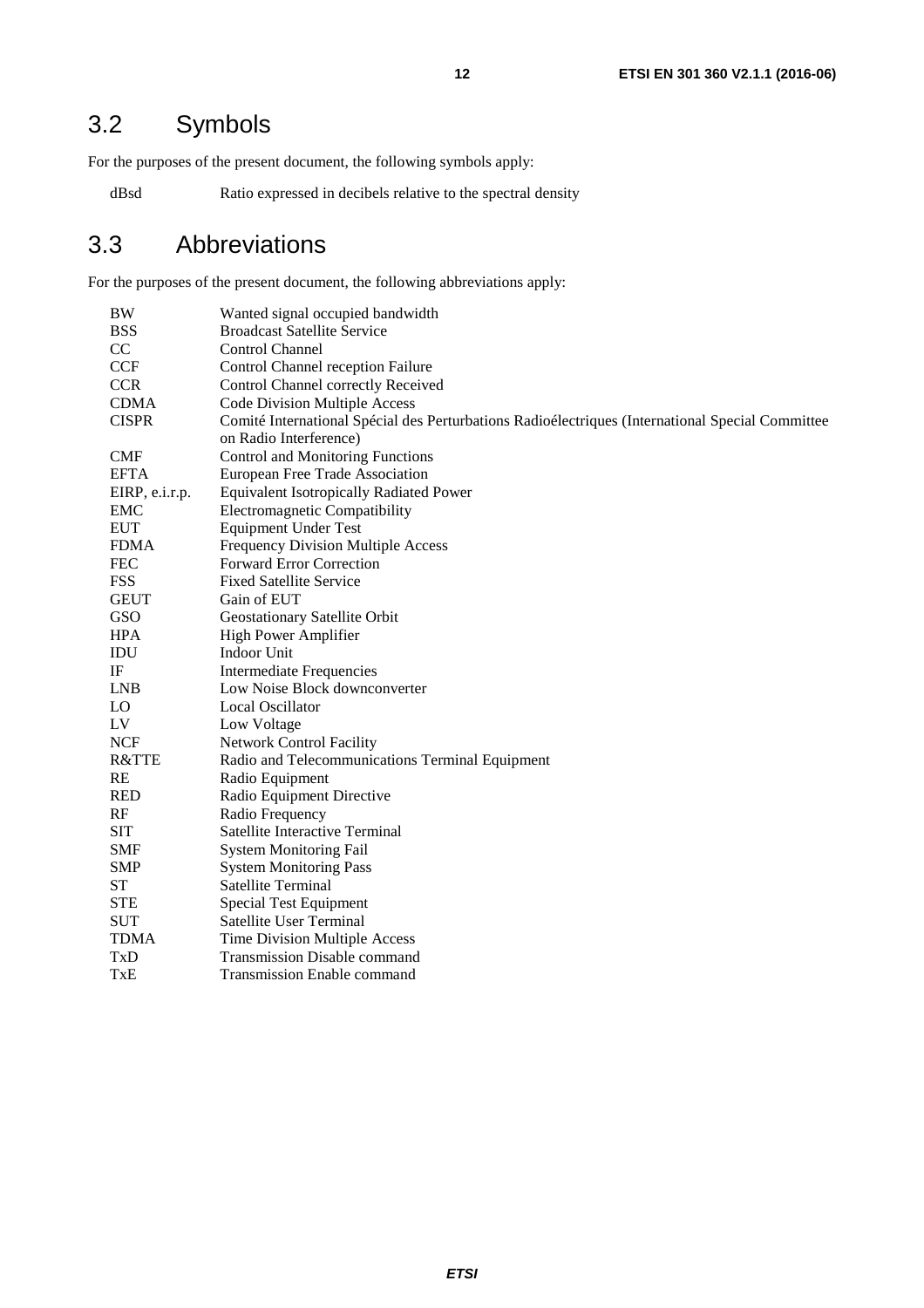# <span id="page-12-0"></span>4 Technical requirements specifications

# 4.1 General

### 4.1.1 Environmental profile

The technical requirements of the present document apply under the environmental profile for operation of the equipment, which shall be declared by the applicant. The equipment shall comply with all the technical requirements of the present document at all times when operating within the boundary limits of the declared operational environmental profile.

The environmental profile for operation of the equipment shall include the ranges of humidity, temperature and supply voltage.

### 4.1.2 ST states and radio states

For the purpose of the present document the following four ST states are defined, without presuming the effective implementation of the ST state machine:

- "Non valid":
- "Initial phase";
- "Transmission disabled"; and
- "Transmission enabled".

The four ST states are represented in figure 4 and are used in clause 4.2.7 for the specification of the Control and Monitoring Functions (CMFs).

In the "Non-valid" state and in the "Transmission disabled" state the ST is not allowed to transmit. In the "Transmission-enabled" state the ST is allowed to transmit. In the "Initial phase" state the ST is only allowed to transmit initial bursts or is waiting for a transmit enable/disable command.

The ST "may transmit" when all the conditions for transmission are satisfied (e.g. in a state where transmissions are permitted, no failure detected).

The following radio states of the ST are defined:

- "Emissions disabled" when the ST does not transmit any carrier;
- "Carrier-off" when the ST may transmit and does not transmit any carrier;
- "Carrier-on" when the ST may transmit and transmits a carrier.

Table 1a gives the only possible combinations of the ST states and radio states which shall apply, with some examples of associated events.

When the ST transmits several carriers having different frequencies, an ST state machine as described above may be associated with each carrier or each set of carriers.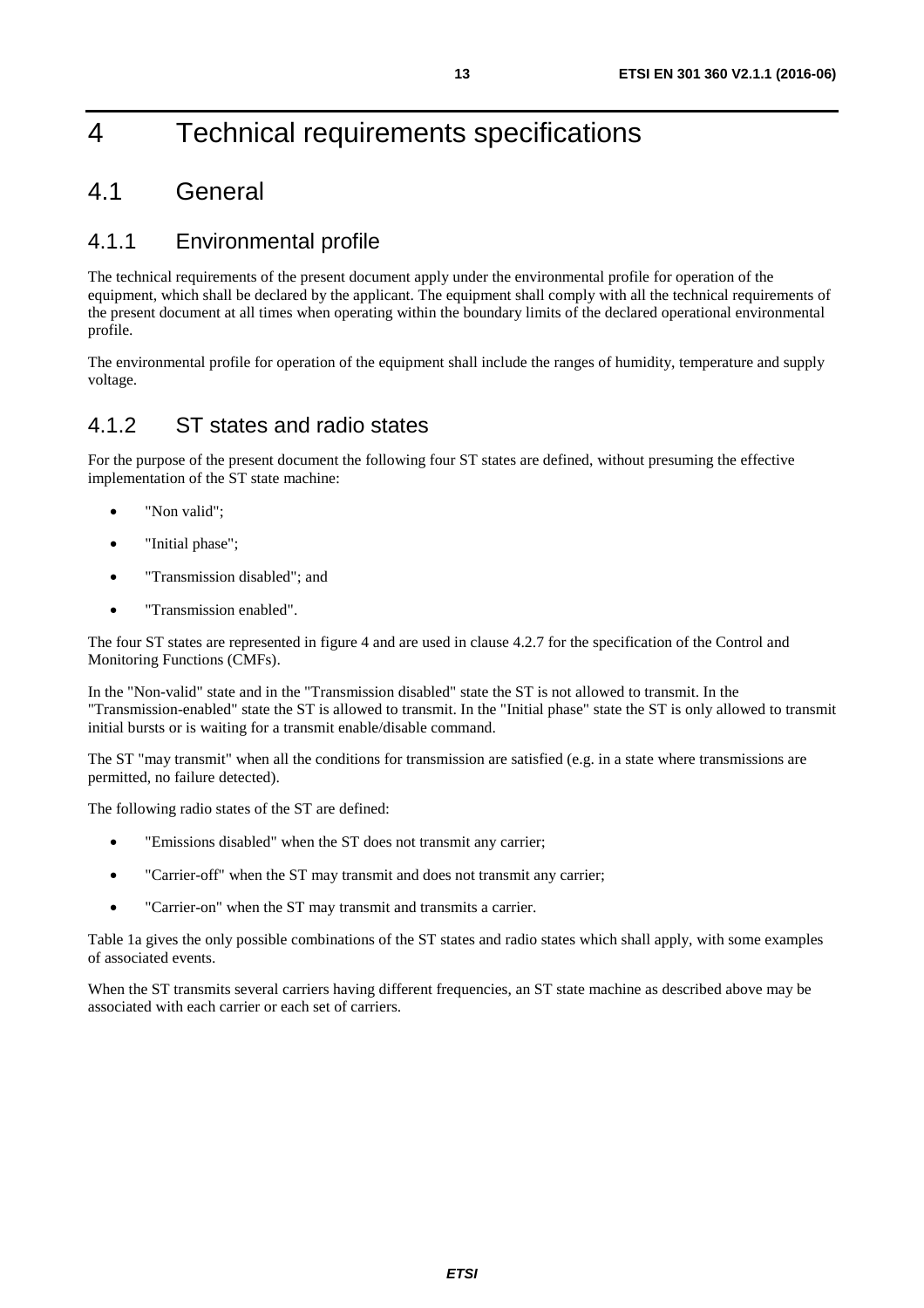<span id="page-13-0"></span>

| <b>ST</b> states        | <b>Radio states</b>  | <b>Examples of events</b>                         |  |
|-------------------------|----------------------|---------------------------------------------------|--|
|                         |                      | After-power on, or                                |  |
| "Non valid"             | "Emissions disabled" | After any failure, or                             |  |
|                         |                      | During the checking phase                         |  |
|                         |                      | When waiting for a transmission enable or disable |  |
|                         | "Emissions disabled" | command from the NCF                              |  |
| "Initial phase"         |                      | Between initial bursts                            |  |
|                         | "Carrier-on"         | During the transmission of each initial burst     |  |
| "Transmission enabled"  | "Carrier-on"         | During transmission of carrier(s)                 |  |
|                         | "Carrier-off"        | When no carrier is transmitted                    |  |
|                         |                      | When a disable command from the NCF has been      |  |
| "Transmission disabled" | "Emissions disabled" | received and waiting for a transmission enable    |  |
|                         |                      | command from the NCF                              |  |

**Table 1a: ST states and Radio states** 

### 4.2 Conformance requirements

### 4.2.1 General

Under operational conditions a ST may dynamically change the occupied bandwidth and/or other transmission parameters (e.g. FEC, modulation, symbol rate) of the transmitted signal. For each combination of occupied bandwidth and other transmission parameters, an  $EIRP<sub>max</sub>$ , an  $EIRP<sub>nom</sub>$  and a nominated bandwidth shall be declared by the applicant. The following specifications apply to the ST for each combination of occupied bandwidth and other transmission parameters.

The nominated bandwidth shall not exceed 5 times the occupied bandwidth.

### 4.2.2 Off-axis spurious radiation

### 4.2.2.1 Purpose

To limit the level of interference to terrestrial and satellite radio services.

### 4.2.2.2 Specification

The following specifications apply to the ST transmitting at e.i.r.p. values up to and including  $EIRP<sub>max</sub>$ .

1) The ST shall not exceed the limits for radiated interference field strength over the frequency range from 30 MHz to 1 000 MHz specified in table 1b.

#### **Table 1b: Limits of radiated field strength at a test distance of 10 m in a 120 kHz bandwidth**

| <b>Frequency range</b> | Quasi-peak limits |  |
|------------------------|-------------------|--|
| 30 MHz to 230 MHz      | 30 dBµV/m         |  |
| 230 MHz to 1 000 MHz   | 37 dBµV/m         |  |

The lower limits shall apply at the transition frequency.

2) When the ST is in the "Emissions disabled" radio state, the off-axis Equivalent Isotropically Radiated Power (e.i.r.p.) of spurious radiation from the ST, in any 100 kHz band, shall not exceed the limits in table 2, for all off-axis angles greater than 7°.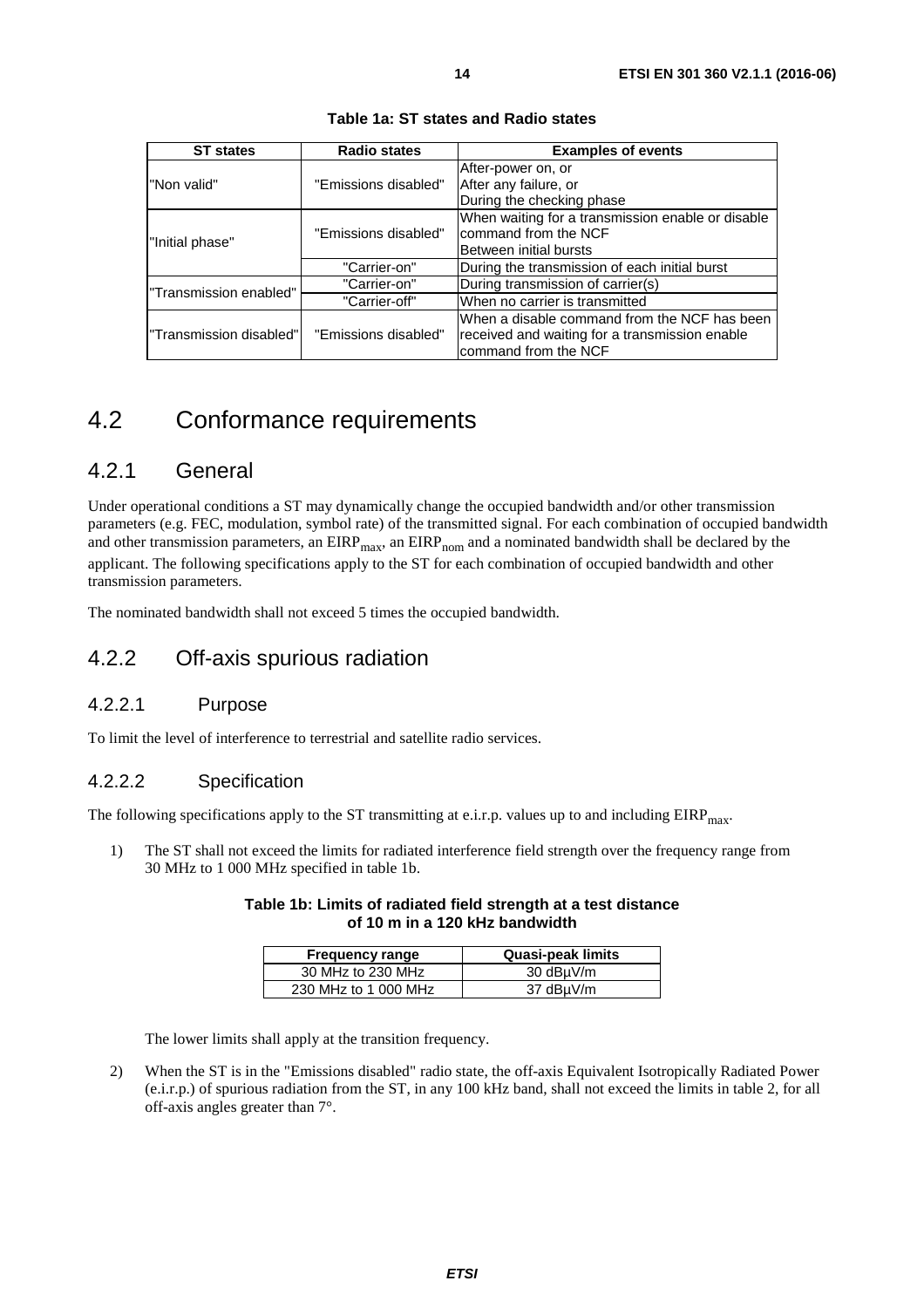| <b>Frequency band</b> | e.i.r.p. limit |
|-----------------------|----------------|
| 1,0 GHz to 2,0 GHz    | 42 dBpW        |
| 2,0 GHz to 10,7 GHz   | 48 dBpW        |
| 10.7 GHz to 21.2 GHz  | 54 dBpW        |
| 21,2 GHz to 40 GHz    | 60 dBpW        |

<span id="page-14-0"></span>**Table 2: Limits of spurious radiation - "Emissions disabled" radio state** 

The lower limits shall apply at the transition frequency.

3) The present document applies outside the nominated bandwidth. For both the "Carrier-on" and "Carrier-off" radio states, the off-axis e.i.r.p. of spurious radiation in the specified measurement bandwidth from the ST, shall not exceed the limits in table 3, for all off-axis angles greater than 7°.

| <b>Frequency band</b>                                                                                                                                                                                                                     | e.i.r.p. limit (dBpW)  | <b>Measurement</b><br>bandwidth |
|-------------------------------------------------------------------------------------------------------------------------------------------------------------------------------------------------------------------------------------------|------------------------|---------------------------------|
| 1,0 GHz to 2,0 GHz                                                                                                                                                                                                                        | 43                     | 100 kHz                         |
| 2.0 GHz to 3.4 GHz                                                                                                                                                                                                                        | 49                     | 100 kHz                         |
| 3,4 GHz to 10,7 GHz                                                                                                                                                                                                                       | 55                     | 100 kHz                         |
| 10,7 GHz to 21,2 GHz                                                                                                                                                                                                                      | 61                     | 100 kHz                         |
| 21,2 GHz to 27,35 GHz                                                                                                                                                                                                                     | 67                     | 100 kHz                         |
| 27,35 GHz to 27,50 GHz                                                                                                                                                                                                                    | 85 (see note 1)        | 1 MHz                           |
| 27,50 GHz to 29,50 GHz                                                                                                                                                                                                                    | 85 (see notes 1 and 2) | 1 MHz                           |
| 30,00 GHz to 30,15 GHz                                                                                                                                                                                                                    | 85 (see note 1)        | 1 MHz                           |
| 30,15 GHz to 40,00 GHz                                                                                                                                                                                                                    | 67                     | 100 kHz                         |
| NOTE 1: This limit may be exceeded in a frequency band which shall not exceed 50 MHz,                                                                                                                                                     |                        |                                 |
| centred on the carrier frequency, provided that the on-axis e.i.r.p. density measured in<br>100 kHz at the frequency of the considered spurious is 50 dB below the maximum<br>on-axis e.i.r.p. density of the signal measured in 100 kHz. |                        |                                 |
| NOTE 2: This limit may not apply in frequency bands exclusively designated to FSS in regions<br>where those bands have been adopted.                                                                                                      |                        |                                 |

**Table 3: Limits of spurious radiation - "Carrier-on" and "Carrier-off" radio states** 

The lower limits shall apply at the transition frequency.

 In the frequency band of 21,2 GHz to 27,35 GHz, for any 20 MHz band within which one or more spurious signals exceeding 67 dBpW/100 kHz are present, then the power of each of those signals exceeding the limit shall be added in Watts, and the sum shall not exceed 75 dBpW.

 For STs designed to transmit simultaneously several carriers (multicarrier operation), the above limits apply to any combination of carriers declared by the applicant and outside the smallest continuous bandwidth encompassing the nominated bandwidths of the carriers.

Each combination of carriers shall be characterized by the carriers' centre frequencies and characteristics, the maximum value of the total on-axis e.i.r.p. of the carriers and the relative levels of the carriers (in dBs) at the input or output of the HPA or antenna.

4) These limits are applicable to the complete ST equipment, comprising of the indoor and outdoor units with at least 10 m of cable connecting them.

### 4.2.2.3 Conformance tests

Conformance tests shall be carried out in accordance with clause 6.2.

### 4.2.3 On-axis spurious radiation

### 4.2.3.1 Purpose

To limit the level of interference to satellite radio services.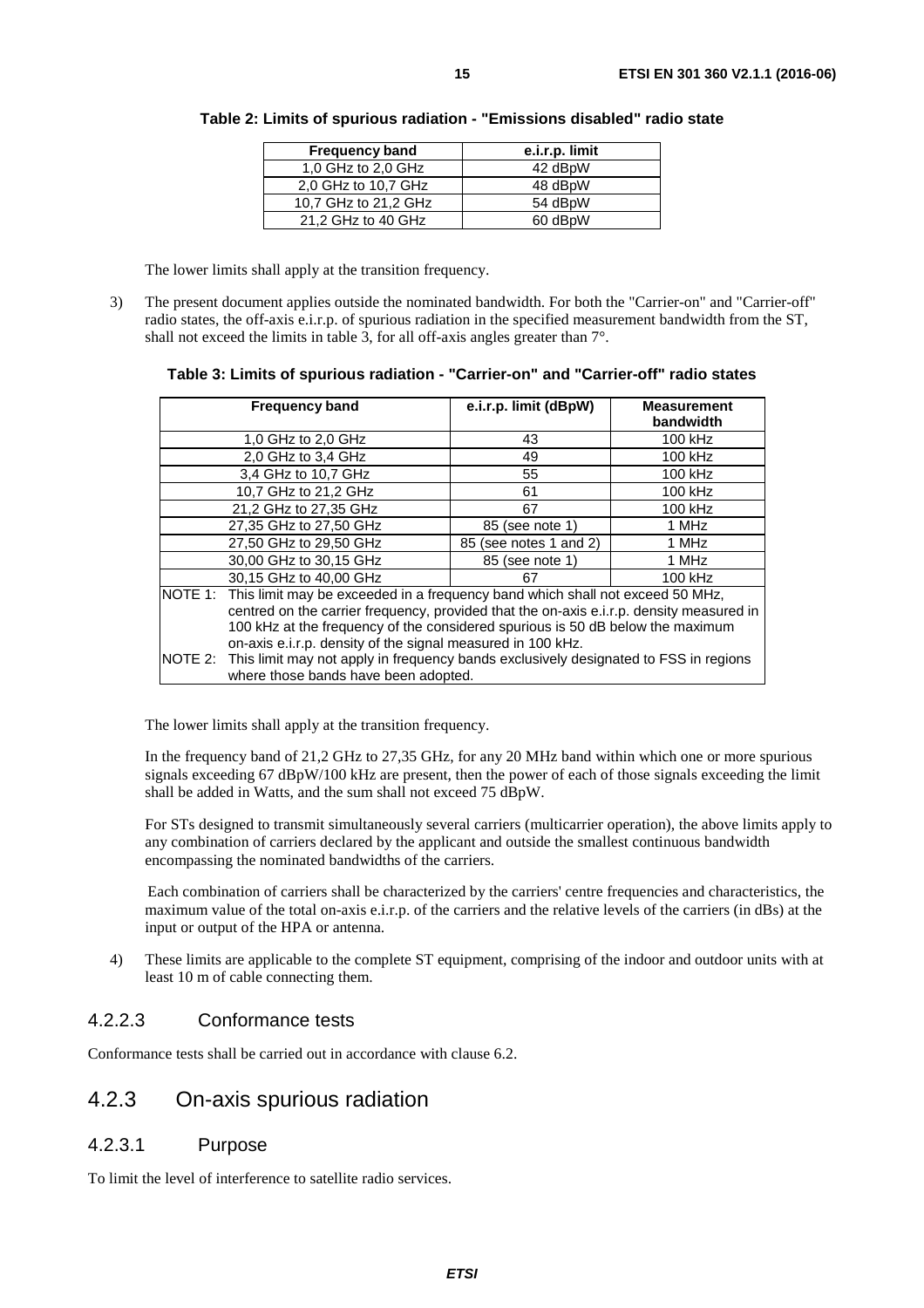### <span id="page-15-0"></span>4.2.3.2 Specification

### 4.2.3.2.1 "Carrier-on" radio state

The following specification applies to the ST transmitting at e.i.r.p. values up to  $EIRP_{nom}$ . For  $EIRP_{som}$ (when uplink power control is implemented) the limits below may be exceeded by the difference in dB between the current e.i.r.p. and  $EIRP_{\text{nom}}$ .

In the 27,5 GHz to 29,5 GHz band the e.i.r.p. spectral density of the spurious radiation outside the nominated bandwidth shall not exceed 4 - 10 log M dBW in any 100 kHz band. In any 20 MHz within one or more spurious signals exceeding 4 dBW/100 kHz are present, then the power of each of those signals exceeding the limits shall be added in Watts, and the sum shall not exceed 10 dBW.

NOTE 1: In order to avoid harmful interference to radio services using the same satellite or collocated satellites, the satellite operator or the satellite network operator may require more stringent limits e.g. depending on the size of the network and the size of the satellite coverage.

The above limit may be exceeded in a bandwidth of 5 times the occupied bandwidth centred on the carrier centre frequency, in which case the e.i.r.p. spectral density of the spurious radiation outside the nominated bandwidth, shall not exceed 18 - 10 log M dBW in any 100 kHz band.

M is the maximum number of STs which are expected to transmit simultaneously in the same carrier frequency band. This number shall not be exceeded for more than 0,01 % of the time. The value of M and the operational conditions of the system shall be declared by the applicant.

- NOTE 2: The on-axis spurious radiation, outside the 27,5 GHz to 29,5 GHz band, is indirectly limited by clause 4.2.2.2. Consequently no specification is needed.
- NOTE 3: Intermodulation limits inside the band 27,5 GHz to 29,5 GHz are to be determined by system design and are subject to satellite operator specifications.

For ST designed to transmit simultaneously several different carriers (multicarrier operation), the above limits only apply to each individual carrier when transmitted alone.

### 4.2.3.2.2 "Carrier-off" and "Emissions disabled" radio states

The following specification applies for a ST in the "Carrier-off" and "Emissions disabled" radio states.

In the 27,5 GHz to 29,5 GHz band the e.i.r.p. spectral density of the spurious radiation outside the nominated bandwidth shall not exceed -21 dBW in any 100 kHz band.

NOTE: In order to avoid harmful interference to radio services using the same satellite or collocated satellites, the satellite operator or the satellite network operator may require more stringent limits e.g. depending on the size of the network and the size of the satellite coverage.

### 4.2.3.3 Conformance tests

Conformance tests shall be carried out in accordance with clause 6.3.

### 4.2.4 Off-axis e.i.r.p. emission density within the band

### 4.2.4.1 Purpose

Protection of other satellite (uplink) systems.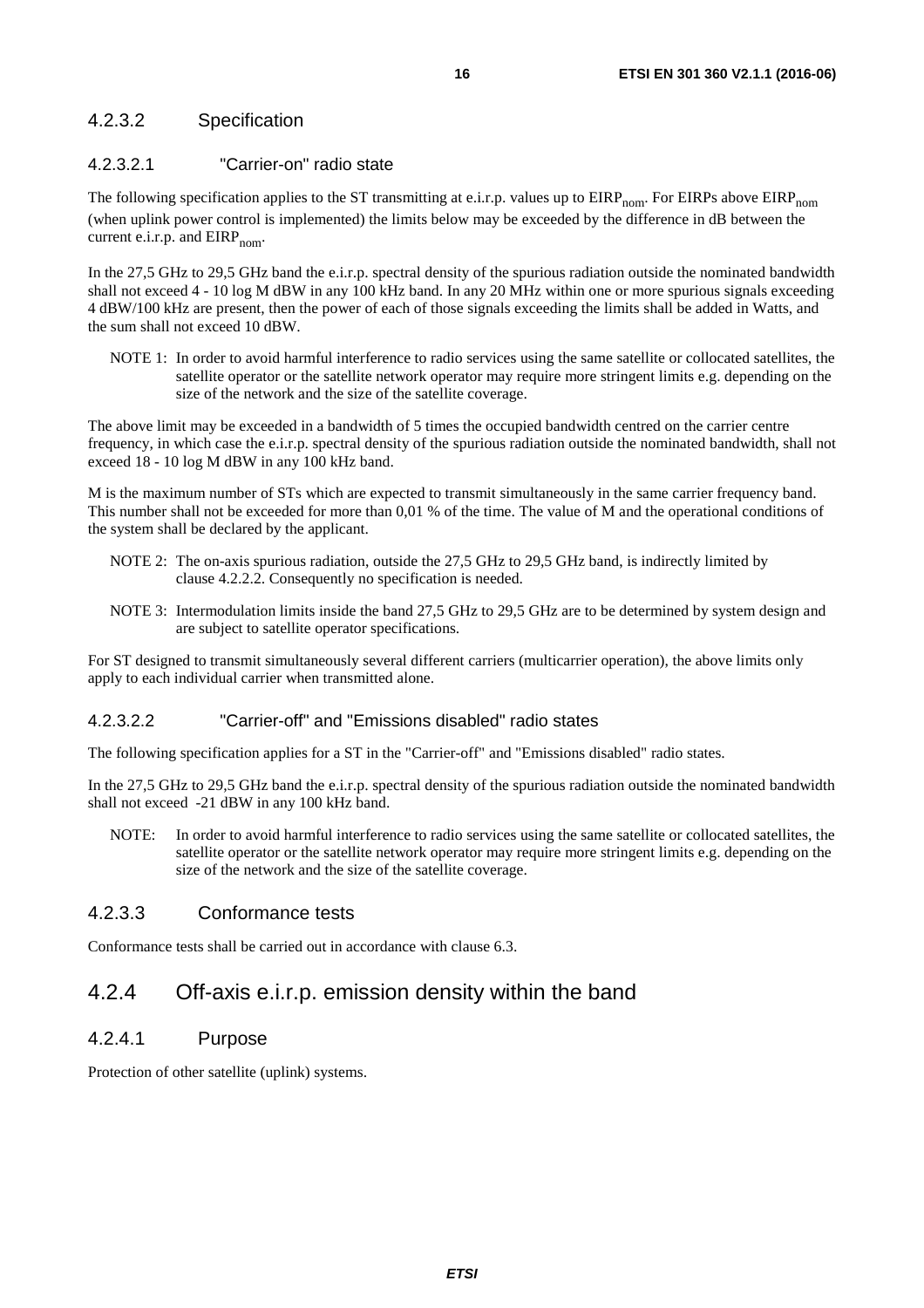### <span id="page-16-0"></span>4.2.4.2 Specification

The following specifications apply to the ST transmitting at e.i.r.p. values up to  $EIRP<sub>max</sub>$ .

The maximum e.i.r.p. in any 40 kHz band within the nominated bandwidth for each of the co-polarized components in any direction φ degrees from the antenna main beam axis shall not exceed the following limits:

| $19 - 25 \log \phi - 10 \log N$ |           | dBW for                 | $1.8^\circ$ |  | $\leq \quad \phi \quad \leq 7.0^{\circ};$ |
|---------------------------------|-----------|-------------------------|-------------|--|-------------------------------------------|
| $-2 - 10 \log N$                |           | $dBW$ for $7.0^{\circ}$ |             |  | $\langle \phi \rangle \leq 9.2^{\circ}$ ; |
| $22 - 25 \log \phi - 10 \log N$ |           | $dBW$ for $9.2^{\circ}$ |             |  | $<$ $\phi$ $\leq$ 48°:                    |
| $-10 - 10 \log N$               | $dBW$ for |                         |             |  | $\phi$ > 48°.                             |

Where φ is the angle, in degrees, between the main beam axis and the direction considered. For systems in which more than one ST is expected to transmit simultaneously in the same 40 kHz band, e.g. for systems employing CDMA, the maximum e.i.r.p. values above are decreased by 10 log N dB, where N is the number of STs in the receive beam of the satellite to which these STs are communicating and which are expected to transmit simultaneously in the same 40 kHz band within that beam. The number N shall be declared by the applicant.

NOTE 1:  $N = 1$  for TDMA carriers with occupied bandwidth greater than 40 kHz.  $N > 1$  may apply for FDMA or TDMA carriers with a lower occupied bandwidth.

In addition the maximum e.i.r.p. in any 40 kHz band within the nominated bandwidth of each of the cross-polarized components in any direction φ degrees from the antenna main beam axis shall not exceed the following limits:

| 9 - 25 $log φ - 10 log N$ | dBW for $1.8^{\circ}$   |  | $\leq \quad \phi \quad \leq 7.0^{\circ};$ |
|---------------------------|-------------------------|--|-------------------------------------------|
| $-12 - 10 \log N$         | $dBW$ for $7.0^{\circ}$ |  | $\lt \phi \leq 9.2^{\circ}$ ,             |

where φ and N are as defined above. For non-continuous transmission, the above limits may not apply for a specific portion of each burst as declared by the applicant. This excluded portion shall not exceed 50 µsec or 10 % of the burst, whichever is the smaller.

The excluded portion shall have characteristics similar to the remaining part of the burst:

- same symbol rate and modulation; and
- same or lower maximum amplitude.

In the case of STs employing uplink power density control, the above limits, for co-polar and cross-polar components, shall apply under clear-sky conditions and these limits include all additional margins above the minimum clear-sky level necessary for the implementations of uplink power density control. For STs implementing uplink power density control, the above limits may be exceeded by up to A dB during fade conditions, where A is the attenuation of the transmit signal relative to clear sky conditions.. The above limits shall not be exceeded by more than 13 dB.

In the case of STs employing transmission parameter modification (e.g. FEC, modulation, symbol rate) of the transmitted signal as part of uplink power density control, the above limits shall apply to all combinations of occupied bandwidth and transmission parameters as declared by the applicant.

Any antenna off-axis direction may be defined by a pair of values  $(\alpha, \phi)$  where  $\phi$  is the off-axis angle of that direction with the antenna main beam axis and  $\alpha$  is the angle of the plane defined by that direction and the antenna main beam axis with an arbitrary reference plane containing the antenna main beam axis. The range of values of  $\phi$  and  $\alpha$  is from  $0^{\circ}$  to 180° for φ, and from -180° to +180° for α.

The above limits apply to any off-axis direction  $(\alpha, \phi)$  within  $\pm 3^{\circ}$  of the visible part of the GSO and may be exceeded up to 3 dB in any other direction. The above limits may also be exceeded by up to 3 dB for  $\phi$  greater than 10 $\degree$  and within  $\pm 3^{\circ}$  of the visible part of the GSO provided that the total angular range over which this occurs does not exceed 20° when measured along both sides of the geostationary orbit. The concerned off-axis direction (α, φ) within  $\pm 3^{\circ}$  of the visible part of the GSO under all operational conditions declared by the applicant shall be any direction within the  $(α, φ)$ domain unless it can be demonstrated by documentary evidence that only a limited subset of the (α, φ) domain is concerned. Outside this subset the +3 dB relaxation applies.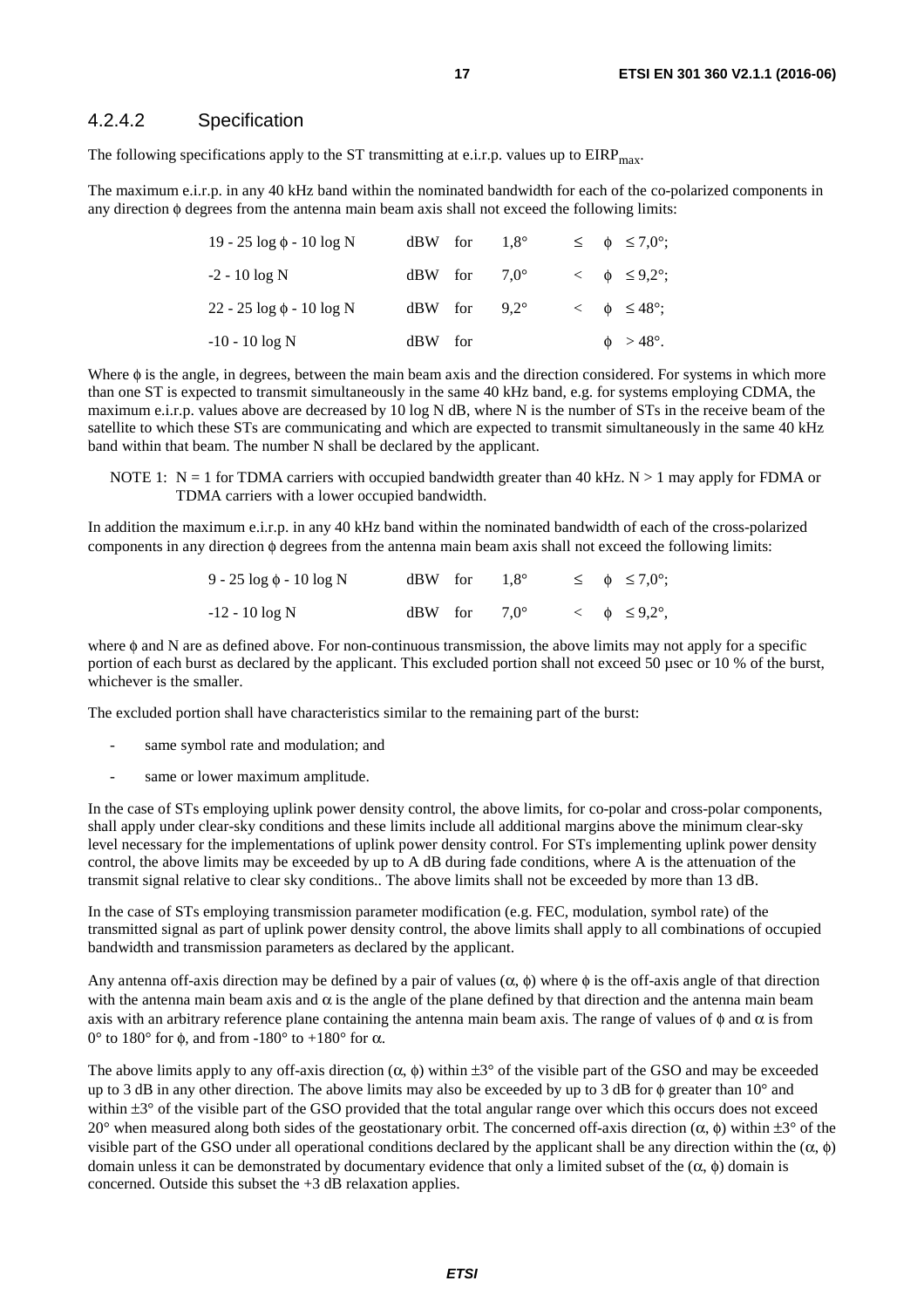<span id="page-17-0"></span>When documentary evidence is provided to demonstrate that only a limited subset of the  $(\alpha, \phi)$  domain is concerned, the determination of the  $(\alpha, \phi)$  subset shall take into account the operational conditions for which the ST is designed, as declared by the applicant or indicated within the user documentation. These conditions shall include:

- the range of latitudes of the ST;
- the minimum elevation pointing angle;
- the type of antenna mount (e.g. with azimuth and elevation axes or equatorial);
- the range of adjustment for the major axis of the antenna for antennas with asymmetric main beam;
- the method of alignment of the antenna major axis with the GSO for antennas with asymmetric main beam;
- the maximum static and dynamic alignment errors of the antenna mount axes;
- the maximum static and dynamic alignment errors of the antenna major axis with respect to the GSO arc for antennas with asymmetric main beam;
- the range of directions of the electric field radiated by the satellite(s) with respect to the Earth's axis for which the equipment is designed, when the electric field is used for the antenna alignment.

The alignment errors shall not exceed the declared maximum values when applying the alignment method declared by the applicant or indicated within the user documentation.

NOTE 2: ETSI TR 102 375 [\[i.1](#page-8-0)] gives guidance for the determination of the concerned subset within the  $(\alpha, \phi)$ domain.

### 4.2.4.3 Conformance tests

Conformance tests shall be carried out in accordance with clause 6.4.

### 4.2.5 Carrier suppression

### 4.2.5.1 Purpose

To allow for the satisfactory suppression of transmissions of a ST in the "Emissions disabled" radio state (e.g. when requested by the NCF or a fault condition is detected).

### 4.2.5.2 Specification

When the ST is in the "Emissions disabled" radio state the on-axis e.i.r.p. shall not exceed 4 dBW in any 100 kHz band within the nominated bandwidth.

### 4.2.5.3 Conformance tests

Conformance tests shall be carried out in accordance with clause 6.5.

### 4.2.6 Antenna pointing accuracy

### 4.2.6.1 Purpose

Protection of signals to and from the same and adjacent satellites.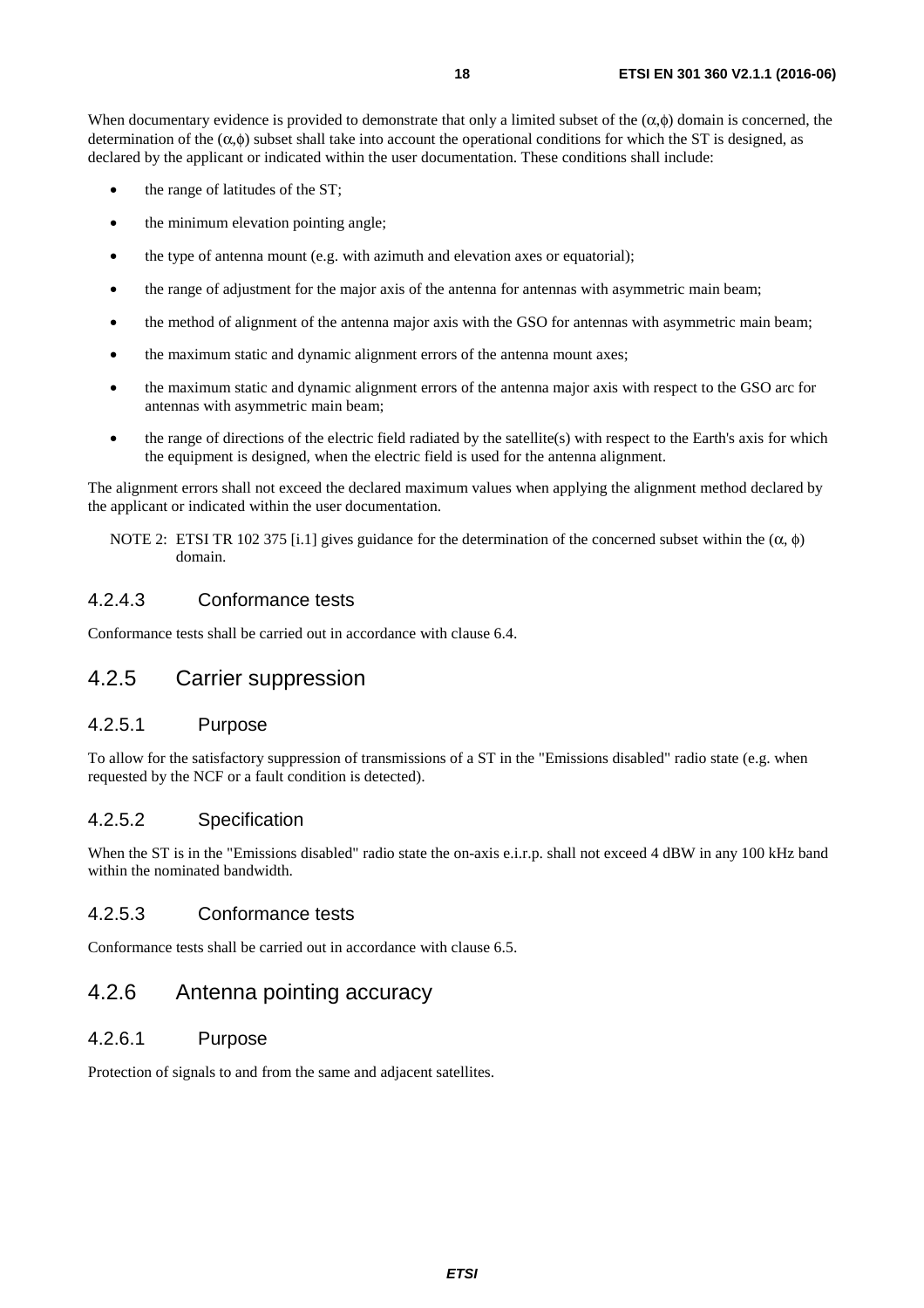### <span id="page-18-0"></span>4.2.6.2 Specification

a) Pointing stability:

 Under the condition of 100 km/h maximum wind speed, with gusts of 130 km/h lasting 3 seconds, the installation shall not show any sign of permanent distortion and shall not need repointing after the application of the wind load.

b) Pointing accuracy capability:

 The applicant shall declare the usage area in terms of the range of latitude and longitude relative to the satellite orbital position where the alignments specified below are possible.

#### **Specification 1:** Main beam pointing accuracy.

The antenna sub-system alignment facilities shall enable the main beam axis to be adjusted and fixed with a pointing accuracy (δφ) of either:

- 1)  $0.1^\circ$ ; or
- 2) a greater value declared by the applicant, subject to the following restrictions:
	- the pointing accuracy ( $\delta\phi$ ) shall not exceed 30 % of the antenna transmit main beam half power beamwidth;
	- the off-axis e.i.r.p. emission density pattern remains within the mask specified in clause 4.2.4.2 when shifted by an angle of  $\pm(\delta\phi - 0.1^{\circ})$ .

**Specification 2:** Alignment with the geostationary satellite orbit.

For antennas with asymmetric main beam, the antenna shall be capable of having the plane defined by the antenna main beam axis and its major axis aligned with the tangent to the geostationary orbit in accordance with the method declared by the applicant.

c) Polarization angle alignment capability for linear polarization:

 The polarization angle shall be continuously adjustable within the operational range as declared by the applicant.

It shall be possible to fix the transmit antenna polarization angle with an accuracy of at least 1°.

 When linear polarization is used for both transmission and reception, the angle between the receive and corresponding transmit polarization planes shall not deviate by more than 1° from the nominal value declared by the applicant.

### 4.2.6.3 Conformance tests

Conformance tests shall be carried out in accordance with clauses 6.6 and 6.4.

### 4.2.7 Control and Monitoring Functions (CMF)

### 4.2.7.1 General

The following minimum set of CMFs shall be implemented in STs in order to minimize the probability that they originate unwanted transmissions that may give rise to harmful interference to other systems.

In the "Non-valid" state and in the "Transmission disabled" state the ST shall not transmit and the "Emissions disabled" radio state shall apply as defined in table 1a.

In the "Transmission-enabled" state the ST is allowed to transmit and the "Carrier-on" and "Carrier-off" radio states shall apply as defined in table 1a.

In the "Initial phase" state the ST is only allowed to transmit initial bursts and the "Emissions disabled" and "Carrier-on" radio states shall apply as defined in table 1a.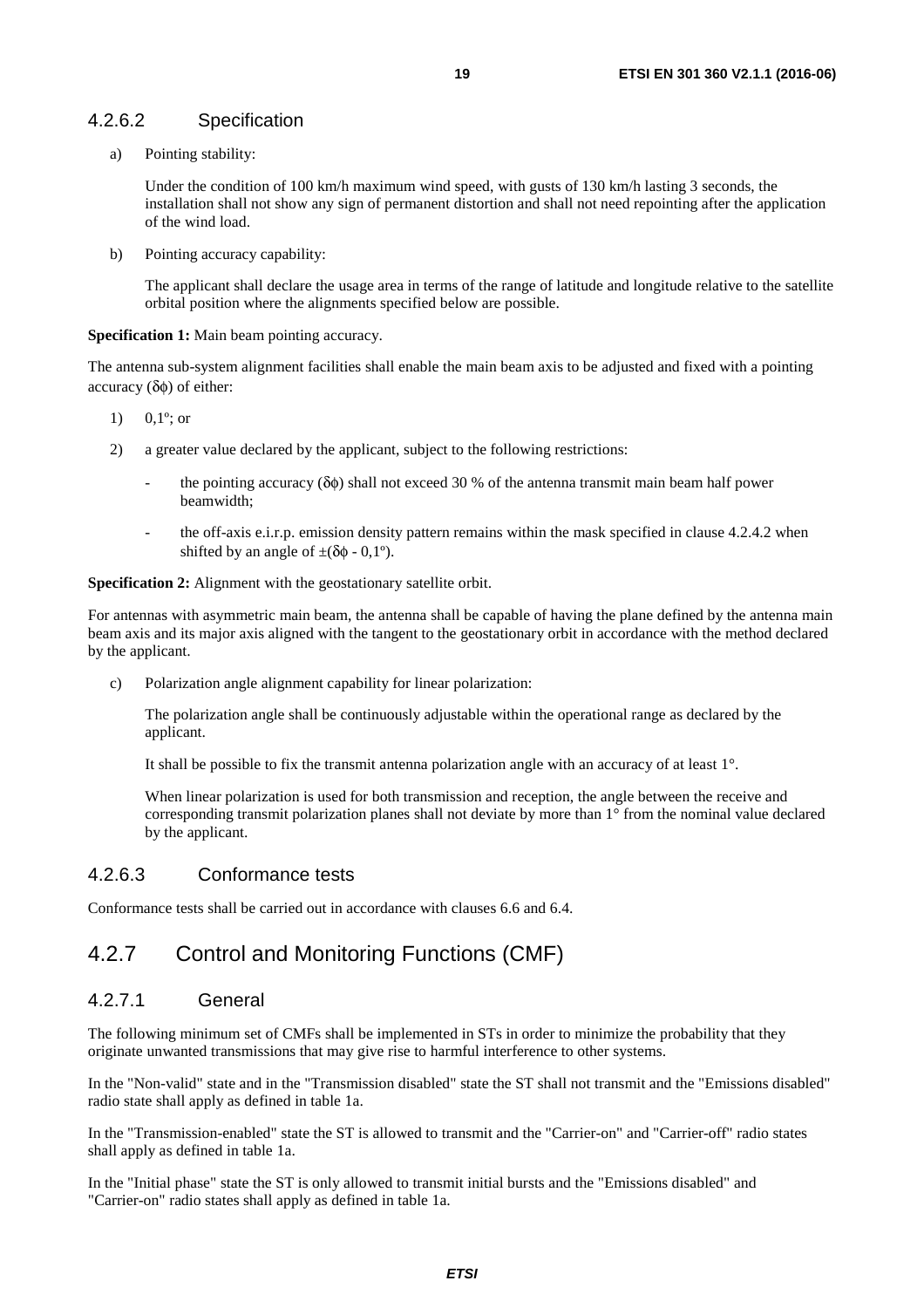<span id="page-19-0"></span>

- SMP: System Monitoring Pass;<br>SMF: System Monitoring Fail;
- SMF: System Monitoring Fail;<br>TxE: Transmission Enable co
- TxE: Transmission Enable command;<br>TxD: Transmission Disable command:
- Transmission Disable command;
- CCR: Control Channel correctly Received;
- CCF: Control Channel Reception Failure.
- NOTE: From "Transmission disabled" state a TxE command may also result in a transition towards the "Initial phase" state.

### **Figure 3: State transition diagram of the control and monitoring function of a ST**

When the ST transmits several carriers having different frequencies, a ST state machine as described above may be associated with each carrier or each set of carriers. The events then apply to the subsystem associated with the specific carrier or the specific set of carriers, rather than the whole ST.

### 4.2.7.2 Processor monitoring

### 4.2.7.2.1 Purpose

To ensure that the ST can suppress transmissions in the event of a processor sub-system failure.

### 4.2.7.2.2 Specification

The ST shall incorporate a processor monitoring function for each of its processors involved in the manipulation of traffic and in Control and Monitoring Functions (CMF).

The processor monitoring function shall detect failures of the processor hardware and software.

No later than 10 seconds after any fault condition occurs, the ST shall enter the "Non valid" state until the processor monitoring function has determined that all fault conditions have been cleared.

### 4.2.7.2.3 Conformance tests

Conformance tests shall be carried out in accordance with clause 6.7.2.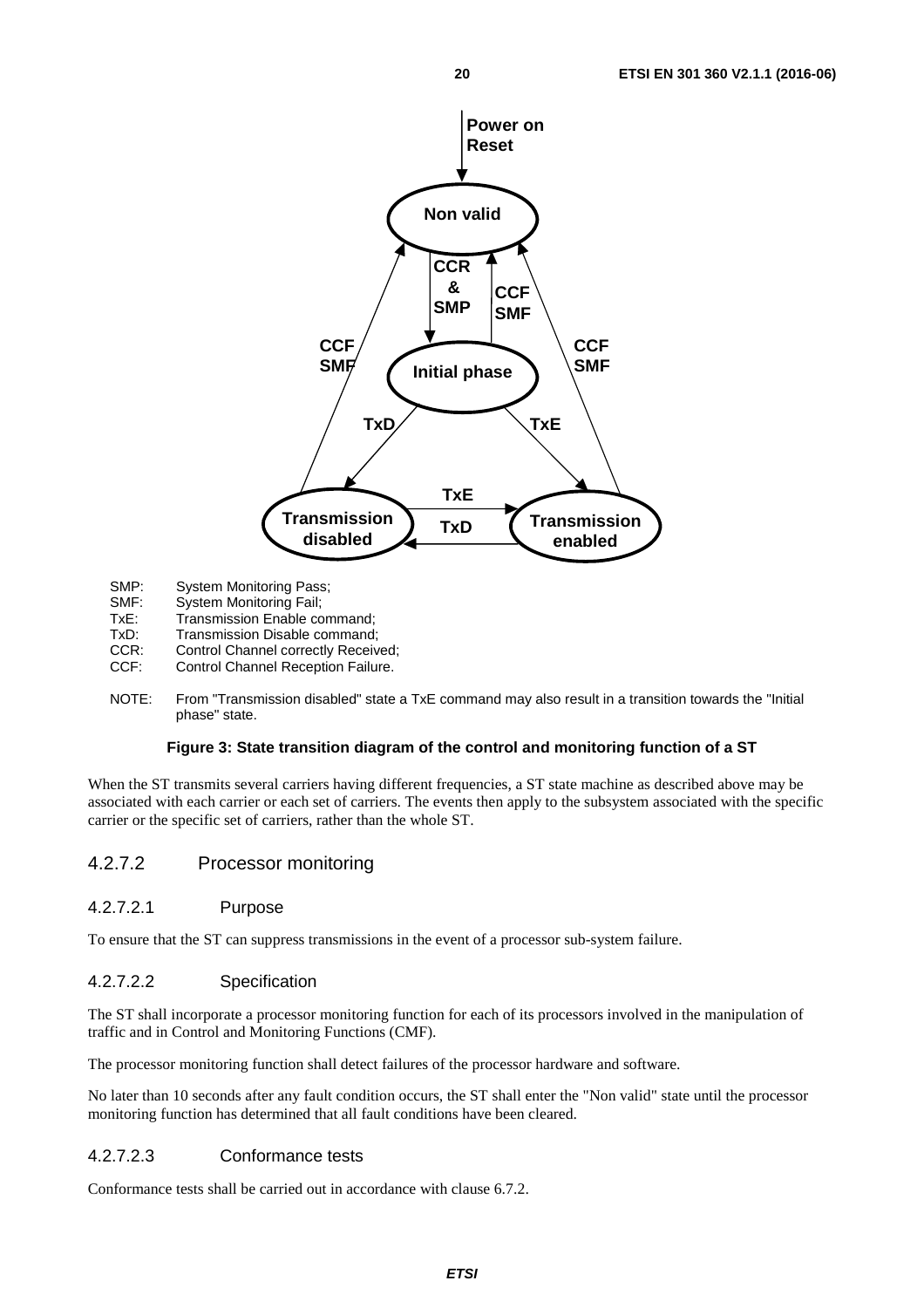### <span id="page-20-0"></span>4.2.7.3 Transmit subsystem monitoring

### 4.2.7.3.1 Purpose

To ensure the inhibition of transmissions that are potentially harmful to other systems in the event of incorrect operation of the transmit frequency generation sub-system.

### 4.2.7.3.2 Specification

The ST shall monitor the operation of its transmit frequency generation sub-system and shall be able to detect:

- 1) Loss of frequency lock (if applicable).
- 2) Absence of Local Oscillator (LO) output signal.

No later than 1 second after any of these fault conditions of the transmit frequency generation sub-system occurs, the ST shall enter the "Non-valid" state until the transmit sub-system monitoring function has determined that all fault conditions have been cleared.

### 4.2.7.3.3 Conformance tests

Conformance tests shall be carried out in accordance with clause 6.7.3.

### 4.2.7.4 Power-on/Reset

### 4.2.7.4.1 Purpose

To demonstrate that the ST achieves a controlled non-transmitting state following the powering of the unit, or the occurrence of a reset made by a local operator when this function is implemented.

### 4.2.7.4.2 Specification

Following a manual reset, when this function is implemented, the ST shall enter the "Non-valid" state.

During and following "power-on" the ST shall remain in the "Non-valid" state.

### 4.2.7.4.3 Conformance tests

Conformance tests shall be carried out in accordance with clause 6.7.4.

### 4.2.7.5 Control Channel (CC) reception

### 4.2.7.5.1 Purpose

To ensure that the ST cannot transmit unless it correctly receives the CC messages from the NCF.

### 4.2.7.5.2 Specification

The ST shall enter the "Non-valid" state immediately after a period not exceeding 10 seconds without correct reception of the CC from the NCF.

The ST shall remain in the "Non-valid" state as long as the CC messages from the NCF are not received.

From the "Non-valid" state the ST may enter the "Initial phase" state if the following conditions are met:

- the CC messages from the NCF are correctly received; and
- no fault conditions are present.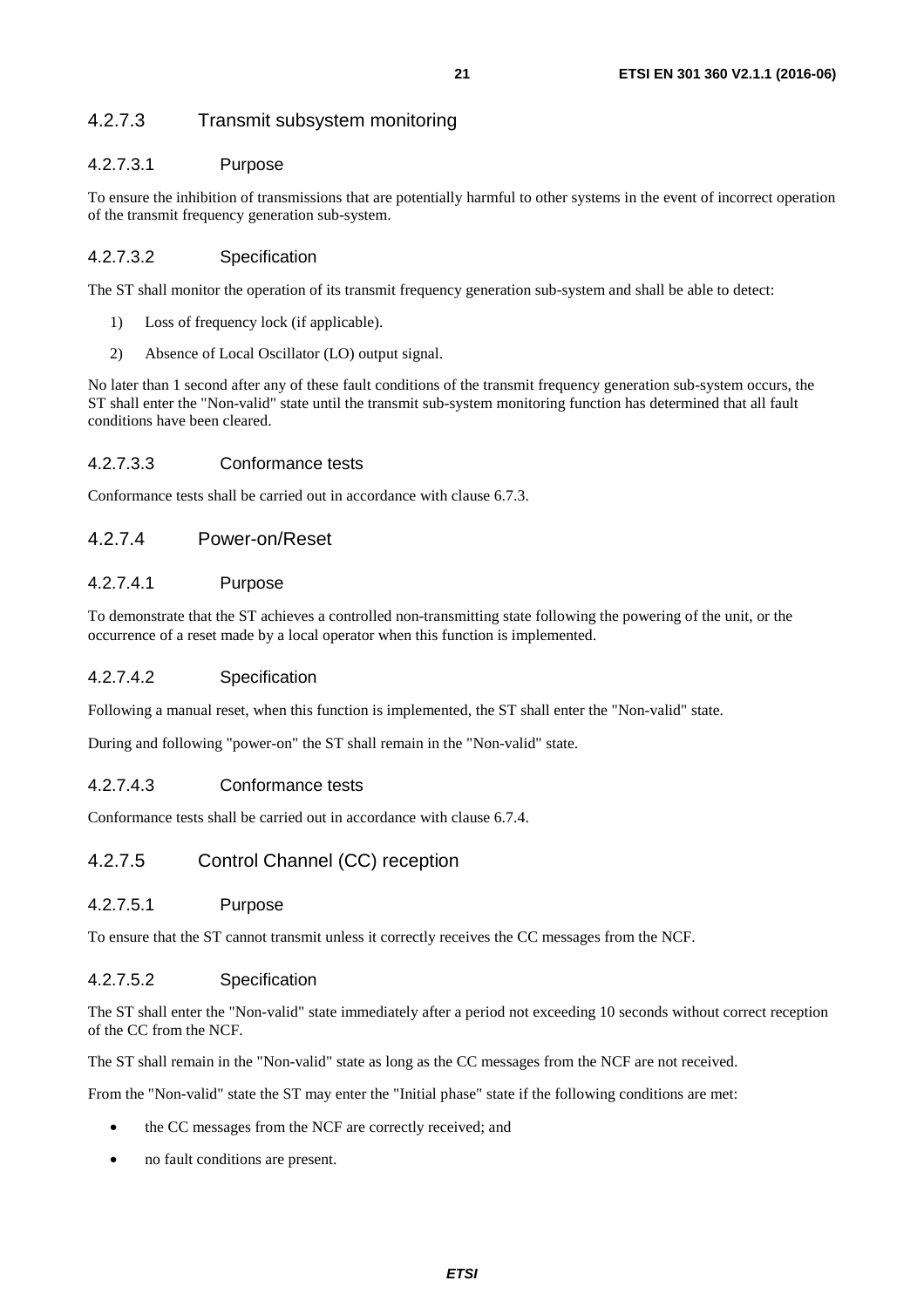### <span id="page-21-0"></span>4.2.7.5.3 Conformance tests

Conformance tests shall be carried out in accordance with clause 6.7.5.

### 4.2.7.6 Network control commands

#### 4.2.7.6.1 Purpose

These requirements ensure that the ST is capable of:

- a) retaining a unique identification in the network;
- b) receiving commands from the NCF through its CC(s) and executing those commands.

### 4.2.7.6.2 Specification

The ST shall hold, in non-volatile memory, its unique identification code in the network.

The ST shall be capable of receiving through its CCs dedicated messages (addressed to the ST) from the NCF, and which contain:

- transmission enable commands;
- transmission disable commands.

From "Initial phase" or "Transmission enabled" states once a transmission disable command is received, within 10 seconds the ST shall enter into, and shall remain in, the "Transmission disabled" state until the transmission disable command is superseded by a subsequent transmission enable command.

### 4.2.7.6.3 Conformance test

Conformance tests shall be carried out in accordance with clause 6.7.6.

### 4.2.7.7 Initial burst transmission

### 4.2.7.7.1 Purpose

Restriction on the initial burst transmission is necessary to limit harmful interference to other services.

### 4.2.7.7.2 Specification

For systems where no transmission enable command is foreseen without request from the ST, in the "Initial phase" state the ST may transmit initial bursts.

- a) The duty cycle of the burst retransmission shall not exceed 0,2 %.
- b) Each burst shall not carry more than 256 data bytes excluding the burst preambles and the FEC coding bits.
- c) The e.i.r.p. of the first initial burst shall not exceed  $EIRP_{\text{nom}}$ .

### 4.2.7.7.3 Conformance tests

Conformance tests shall be carried out in accordance with clause 6.7.7.

### 4.2.8 Receive antenna off-axis gain pattern

### 4.2.8.1 Justification

To protect the wanted signals from interference from terrestrial services and from other satellite services.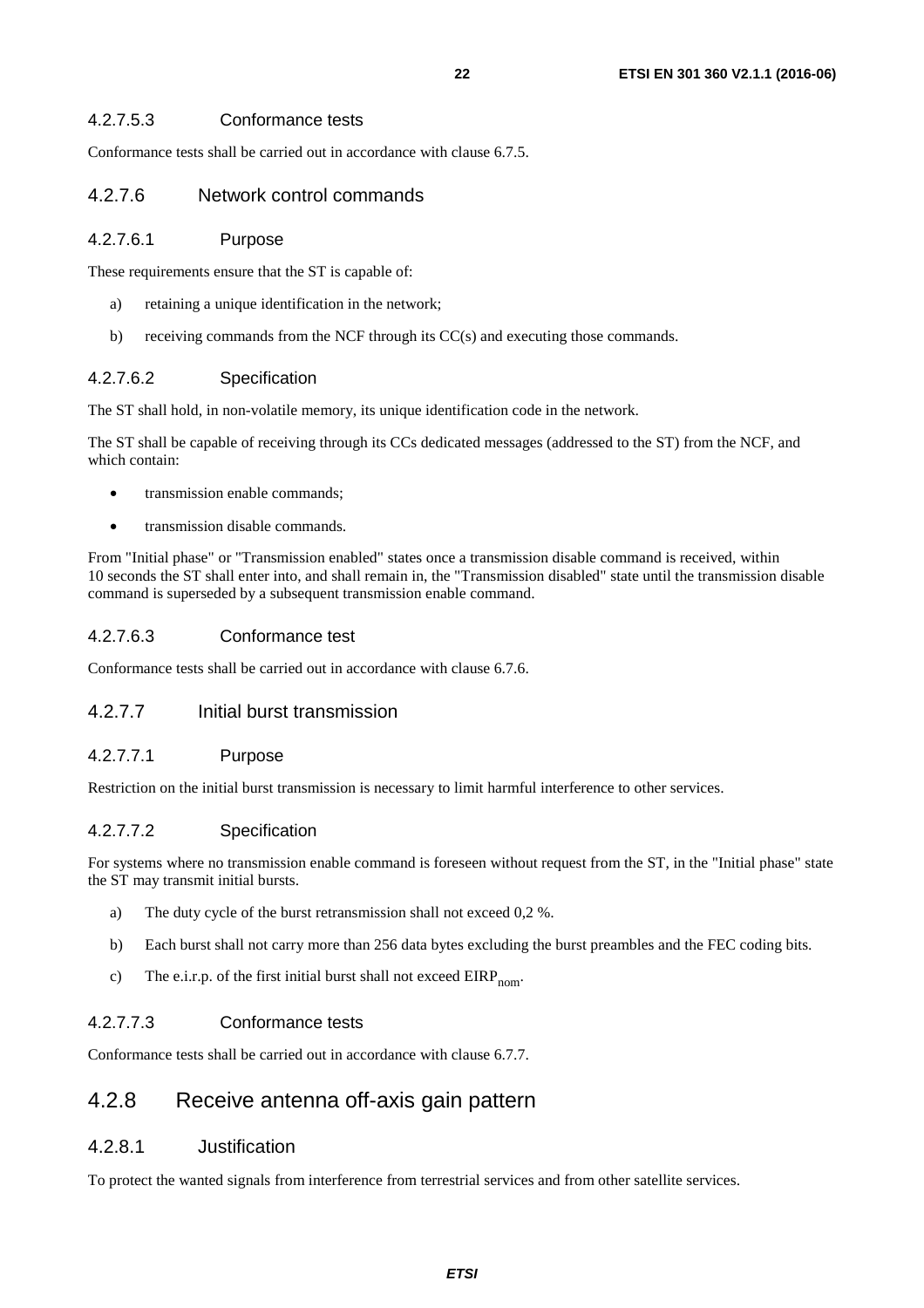### <span id="page-22-0"></span>4.2.8.2 Specification

The maximum antenna gain of each of the co-polarized components in any direction  $\varphi$  degrees from the antenna main beam axis shall not exceed the following limits:

| $G = 32 - 25 \log \phi$ | dBi | for $\varphi_{min} \leq \varphi < 48^{\circ}$ |
|-------------------------|-----|-----------------------------------------------|
| $G = -10$               | dBi | for $48^{\circ} \leq \varphi \leq 85^{\circ}$ |
| $G = 0$                 | dBi | for $85^{\circ} \le \varphi \le 180^{\circ}$  |

where:

 $\Phi_{\text{min}} = 1^{\circ}$  or 100  $\lambda/D$  degrees, whichever is the greater, for  $D/\lambda \ge 50$ .

 $\phi_{min} = 2^{\circ}$  or 114 (D/ $\lambda$ )<sup>-1.09</sup> degrees, whichever is the greater, for  $D/\lambda < 50$ .

D is the nominal diameter of the antenna.

In addition the maximum antenna gain of each of the cross-polarized components in any direction φ degrees from the antenna main beam axis shall not exceed the following limits:

 $G_x(\varphi) = 23 - 20 \log \varphi$  dBi for  $\varphi_r \le \varphi \le 7^\circ$ 

where  $\varphi_r$  is equal to 1° or 100  $\lambda/D$ , whichever is greater.

### 4.2.8.3 Conformance tests

Conformance tests shall be carried out in accordance with clause 6.8.

### 4.2.9 Blocking performance

#### 4.2.9.1 Justification

To prevent high power signals outside the receive frequency band from blocking the reception of signals inside the receive frequency band.

### 4.2.9.2 Specification

Receiver blocking is characterized here through gain compression for a signal inside the receive frequency band that is caused by another signal outside the receive frequency band at high power. The level of the other signal is compared to the level of a signal inside the receive frequency band that would cause the same gain compression.

Receiver blocking rejection at a particular frequency is defined as the level of a second signal at this frequency that causes a certain gain compression to a first signal inside the receive frequency band, minus the level of a second signal at a frequency inside the receive frequency band that causes the same gain compression.

The first signal shall be at the centre frequency of the receive frequency band and have a level in the operational range. The second signal shall cause a gain compression for the first signal of 1 dB.

The rejection shall comply with table 4.

| <b>Frequency</b>          | <b>Minimum rejection</b>                                                       |
|---------------------------|--------------------------------------------------------------------------------|
| below 14 GHz              | 20dB                                                                           |
| 14 to 16 GHz              | 10dB                                                                           |
| 24 to 27,5 GHz            | 10dB                                                                           |
| Above 27,5 GHz            | 20dB                                                                           |
| NOTE:<br>further studies. | In the frequency ranges 16 to 17,5 GHz and 21,2 to 24 GHz, the rejection needs |

|  | Table 4: Receiver blocking rejection |
|--|--------------------------------------|
|  |                                      |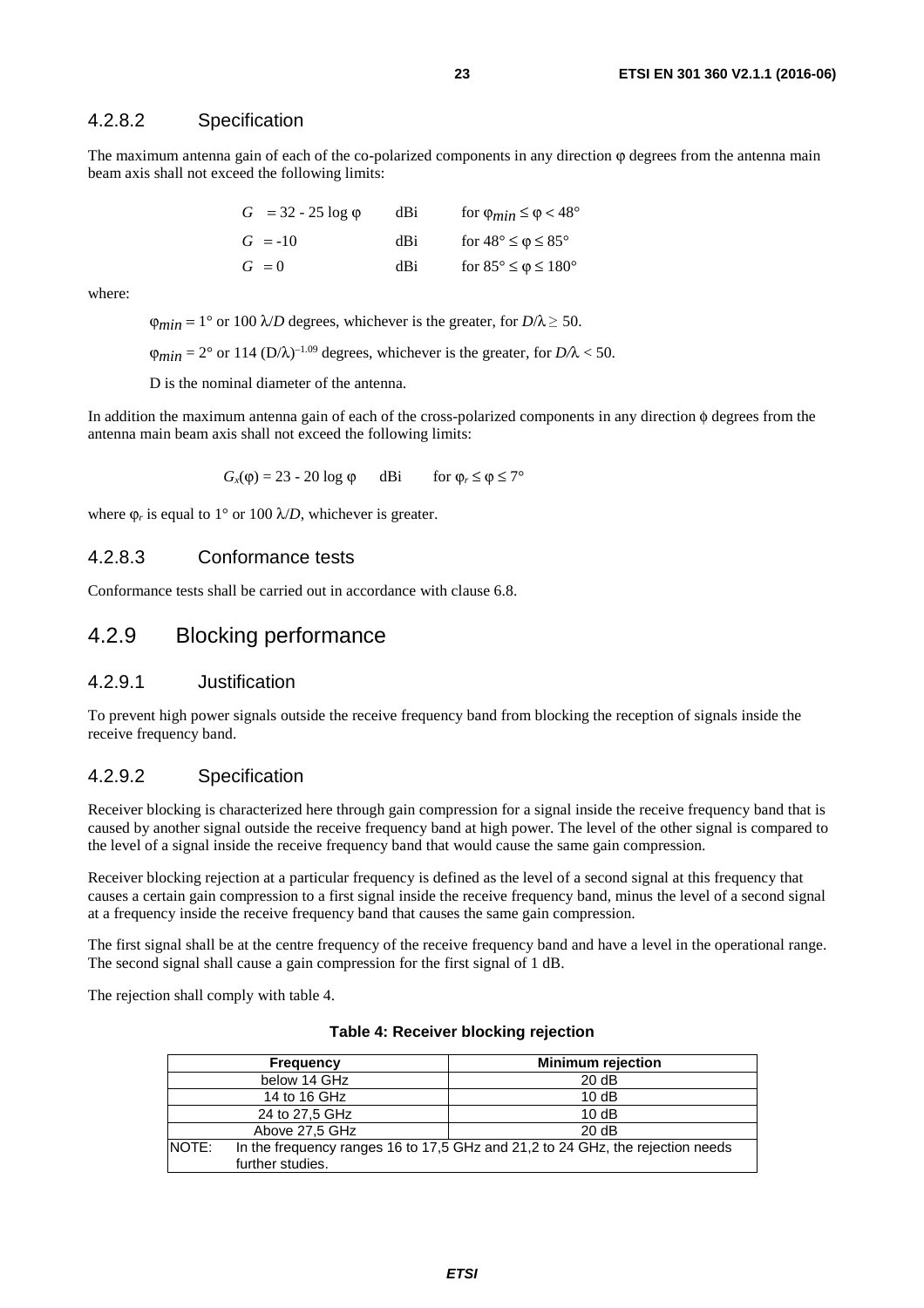<span id="page-23-0"></span>Conformance tests shall be carried out in accordance with clause 6.9.

### 4.2.10 Adjacent Signal Selectivity

### 4.2.10.1 Justification

To enable reception of a wanted signal in presence of other signals on adjacent frequencies which are transmitted with high EIRP density from target satellite orbital position.

NOTE: The power level of signals transmitted from the same orbital position are under control of the satellite operator. Signals transmitted from an adjacent orbital position that is not near-by are suppressed by the antenna gain pattern.

### 4.2.10.2 Specification

Adjacent Signal Selectivity is a measure of a receiver's ability to receive a signal at its assigned channel frequency in the presence of an adjacent signal at a given frequency offset from the centre frequency of the assigned channel. The adjacent signal shall occupy the same bandwidth as the wanted signal. Frequency offset and relative power level of the adjacent signal compared to the wanted signal shall take the value given in table 5. BW is the wanted signal occupied bandwidth.

### **Table 5: Adjacent signal frequency and Power level**

| Signal                  | <b>Centre frequency offset</b><br>from wanted signal | <b>Power level relative</b><br>to wanted signal |
|-------------------------|------------------------------------------------------|-------------------------------------------------|
| <b>Adjacent Carrier</b> | ВW                                                   | 7 dBsd                                          |

The decrease in the required signal to noise ratio in the presence of an adjacent signal shall be no more than 0,5 dB.

### 4.2.10.3 Conformance tests

Conformance tests shall be carried out in accordance with clause 6.10.

# 5 Testing for compliance with technical requirements

# 5.1 Environmental conditions for testing

Tests defined in the present document shall be carried out at representative points within the boundary limits of the declared operational environmental profile.

### 5.2 Radio test suites

The essential radio test suites for a ST are given in clause 6.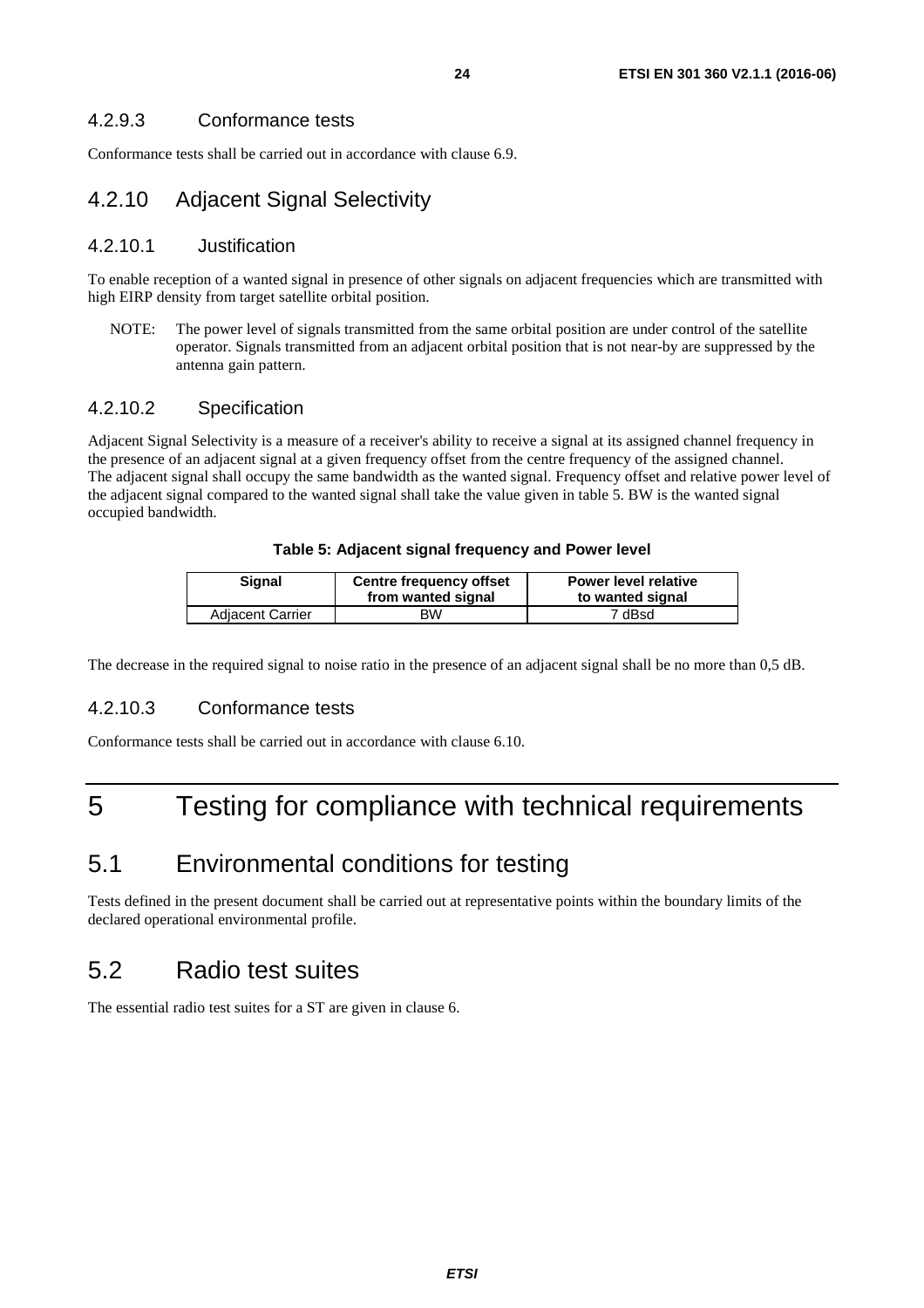# <span id="page-24-0"></span>6 Test method

### 6.1 General

The values of measurement uncertainty associated with each measurement parameter apply to all of the test cases described in the present document. The measurement uncertainties shall not exceed the values shown in tables 6 and 7.

| <b>Measurement parameter</b> | Uncertainty   |
|------------------------------|---------------|
| Radio frequency              | $±10$ kHz     |
| RF power                     | $\pm 0.75$ dB |
| Conducted spurious           | $±4$ dB       |
| Radiated spurious            | $±6$ dB       |
| Antenna on-axis gain         | $\pm 0.5$ dB  |
| Polarization discrimination  | $±2$ dB       |

**Table 6: Measurement uncertainty** 

| Table 7: Measurement uncertainties for antenna gain pattern |  |
|-------------------------------------------------------------|--|
|-------------------------------------------------------------|--|

| Gain relative to the antenna<br>on-axis gain | Uncertainty  |
|----------------------------------------------|--------------|
| $> -3$ dB                                    | $\pm 0.3$ dB |
| $-3$ dB to $-20$ dB                          | $±1,0$ dB    |
| $-20$ dB to $-30$ dB                         | $±2,0$ dB    |
| $-30$ dB to $-40$ dB                         | $±3.0$ dB    |

- NOTE: ETSI TR 102 215 [\[i.2](#page-8-0)] gives guidance on interpretation of measurement uncertainty and interpretation of results. To enable the performance tests to be carried out the use of a NCF or a Special Test Equipment (STE), made available by the applicant or system provider, may be necessary. Since this STE will be specific for the particular system, it is not possible to provide detailed specifications in the present document. However, the following baseline is provided:
	- since the ST requires to receive a data signal from the satellite in order to transmit, special test arrangements are required to simulate the satellite signal, thus enabling the ST to transmit allowing measurement of transmission parameters;
	- any characteristic of these special test arrangements which may have direct or indirect effects on the parameters to be measured shall be clearly stated by the applicant.

The test procedures specified in clause 6 may be replaced by other equivalent procedures provided that the results are proven to be as accurate as these obtained according to the specified method.

All tests with carrier-on shall be undertaken with the transmitter operating at the maximum transmit burst rate for each combination of occupied bandwidth and transmission parameters, as declared by the applicant.

If the EUT is a ST that has had hardware and/or software modification(s) performed by the applicant for these tests then full documentation of such modification(s) shall be provided to prove that the modification(s) will simulate the required test condition. Such modification(s) shall be proved to allow the ST to operate without its main characteristics being changed.

The ST antenna shall not be rotated around its main beam axis.

All technical characteristics and operational conditions declared by the applicant shall be entered in the test report. The measurement configurations and test results shall be recorded in the test report.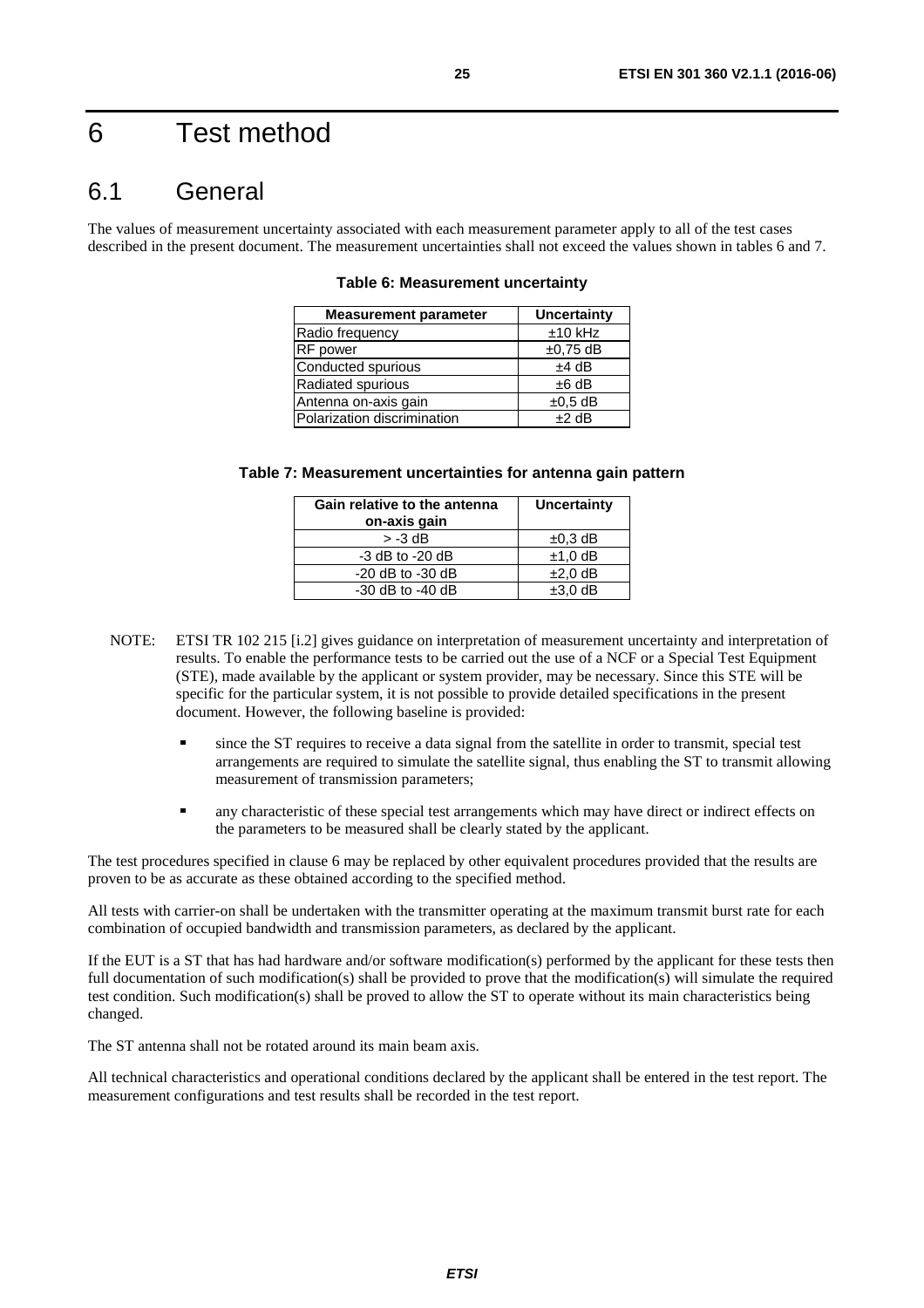# <span id="page-25-0"></span>6.2 Off-axis spurious radiation

### 6.2.1 Test method

### 6.2.1.1 General

The tests for the specification in clause 4.2.2 shall be limited to the "Carrier-on" radio state. The tests shall be undertaken with the transmitter operating at  $EIRP<sub>max</sub>$ .

An EUT with antenna is a ST with its antenna comprising both the indoor and outdoor units interconnected by 10 m of cable. An EUT without antenna is a ST with the removable antenna removed. It comprises both the indoor and outdoor units, up to the antenna flange, interconnected by 10 m of cable. The connecting cable between the indoor and the outdoor units shall be of the same type as specified by the applicant in the installation manual. The type of cable used shall be entered in the test report.

The EUT shall be terminated with matched impedance at the terrestrial ports if recommended by the applicant in the user documentation and if there is no associated equipment connected to each port.

For frequencies up to 80 MHz the measuring antenna shall be a balanced dipole with a length equal to the 80 MHz resonant length and shall be matched to the feeder by a suitable balanced transforming device. Measurements with broad band antennas are also possible provided that the test site has been validated according to CISPR 16-1-4 [\[2](#page-8-0)].

For frequencies between 80 MHz and 1 000 MHz the measuring antenna shall be a balanced dipole which shall be resonant in length. Measurements with broad band antennas are also possible provided that the test site has been validated according to CISPR 16-1-4 [[2\]](#page-8-0).

For frequencies above 1 000 MHz the antenna shall be a horn radiator of known gain/frequency characteristics. When used for reception the antenna and any associated amplification system shall have an amplitude/frequency response within  $\pm 2$  dB of the combined calibration curves across the measurement frequency range considered for the antenna. The antenna is mounted on a support capable of allowing the antenna to be used in either horizontal or vertical polarization and at the specified height.

### 6.2.1.2 Multi-carrier operation

For STs designed to transmit simultaneously several carriers the verification up to 1 000 MHz shall be performed with one or more carriers and the verification above 1 000 MHz shall be repeated for each combination of carriers declared by the applicant.

For each combination of carriers the applicant shall declare the carriers' centre frequencies and characteristics, the maximum value of the total on-axis e.i.r.p. of the carriers and the relative levels of the carriers (in dBs) at the input or output of the HPA or antenna.

In the case of combinations of carriers with identical characteristics and when the power at the input of the HPA does not exceed the maximum input power with two carriers (i.e. when the Global Input Back-Off of the HPA is greater than the minimum Global Input Back-Off with two carriers), the verification may be limited to the case with two carriers and with the maximum frequency separation between them.

In any other case, the number of configurations to be verified above may be limited to the cases which can be proven by the applicant, by documentary evidence or demonstration, to generate the maximum e.i.r.p. density level of the out-of-band emissions due to inter-modulation products.

### 6.2.2 Up to 1 000 MHz

### 6.2.2.1 Test site

The test shall be performed either in an open area test site, a semi-anechoic chamber or an anechoic chamber. Ambient noise levels shall be at least 6 dB below the applicable unwanted emissions limit.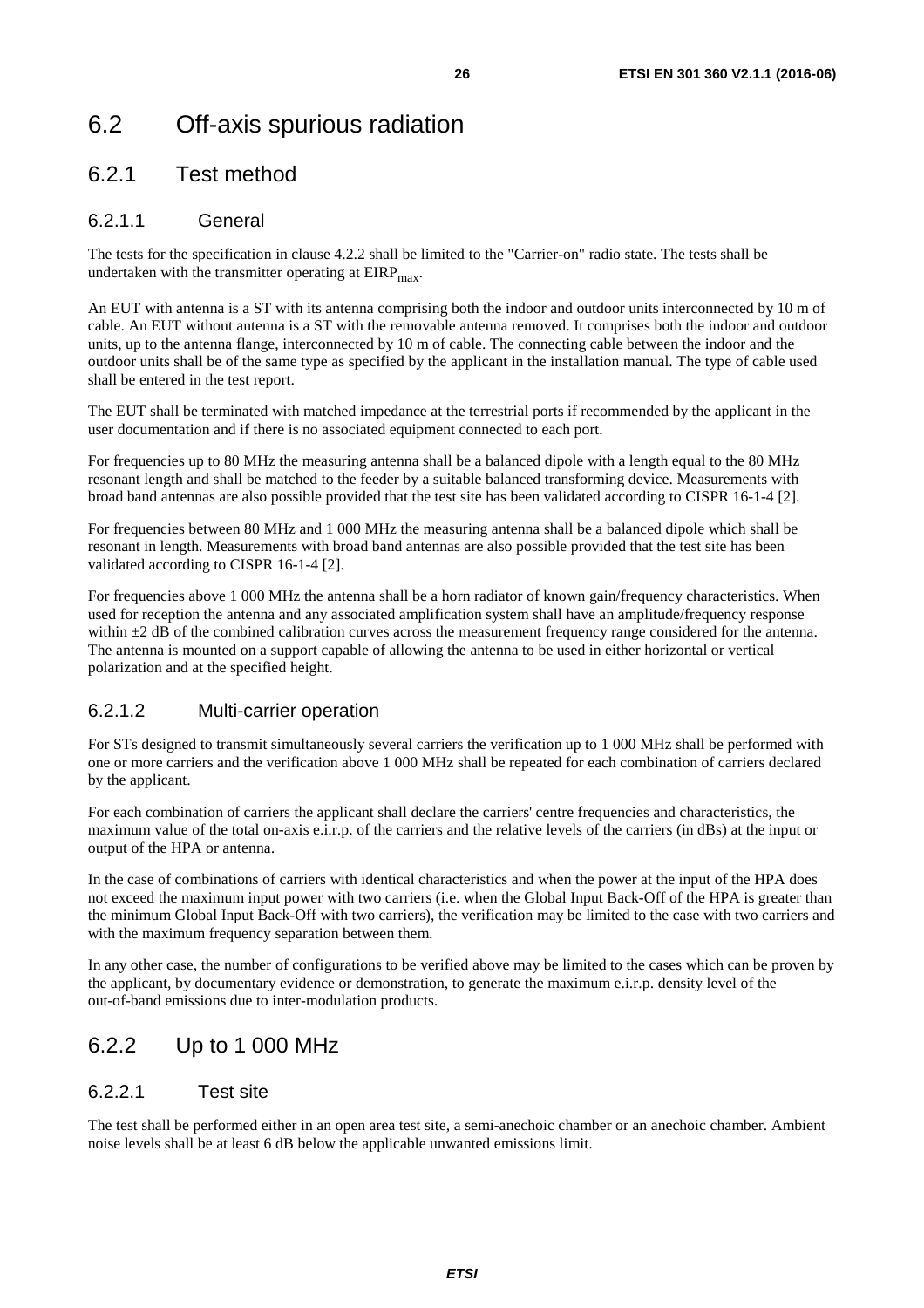<span id="page-26-0"></span>The open area test site shall be flat, free of overhead wires and nearby reflecting structures, sufficiently large to permit aerial placement at the specified measuring distance and provide adequate separation between aerial, test unit and reflecting structures, according to CISPR 16-1-4 [\[2](#page-8-0)].

For both the open area test site and the semi-anechoic chamber a metal ground plane shall be inserted on the natural ground plane and it shall extend at least 1 m beyond the perimeter of the EUT at one end and at least 1 m beyond the measurement antenna at the other end.

The distance between the EUT and measuring antenna should be 10 m. For measurements at a different distance an inverse proportionality factor of 20 dB per decade shall be used to normalize the measured data to the specified distance for determining compliance. Care should be taken in measurement of large test units at 3 m at frequencies near 30 MHz due to near field effects.

### 6.2.2.2 Measuring receivers

Measuring receivers shall conform to the following characteristics:

- the response to a constant amplitude sine wave signal shall remain within  $\pm 1$  dB across the frequency range of interest;
- quasi-peak detection shall be used in a -6 dB bandwidth of 120 kHz;
- the receiver shall be operated below the 1 dB compression point.

### 6.2.2.3 Procedure

- a) The EUT shall be an EUT with antenna or, preferably, without antenna but with the antenna flange terminated by a dummy load.
- b) The EUT shall be in the "Carrier-on" radio state.
- c) The EUT shall be rotated through 360° and, except in an anechoic chamber, the measuring antenna shall be rotated and height varied from 1 m to 4 m above the ground plane to determine the maximum emission.
- d) All identified spurious radiation shall be measured and noted in frequency and level.

### 6.2.3 Above 1 000 MHz

### 6.2.3.0 General

The spectrum analyser resolution bandwidth shall be set to the specified measuring bandwidth or as close as possible. If the resolution bandwidth is different from the specified measuring bandwidth, bandwidth correction shall be performed for the noise-like wideband spurious.

For an EUT with antenna the tests shall be performed in two stages for both the "Carrier-on" and "Carrier-off" radio states:

- Procedure a): Identification of the significant frequencies of spurious radiation.
- Procedure b): Measurement of radiated power levels of identified spurious radiation.

For an EUT without antenna the tests shall be performed in three stages for both the "Carrier-on" and "Carrier-off" radio states:

- Procedure a): Identification of the significant frequencies of spurious radiation.
- Procedure b): Measurement of radiated power levels of identified spurious radiation.
- Procedure c): Measurement of conducted spurious radiation radiated through the antenna flange.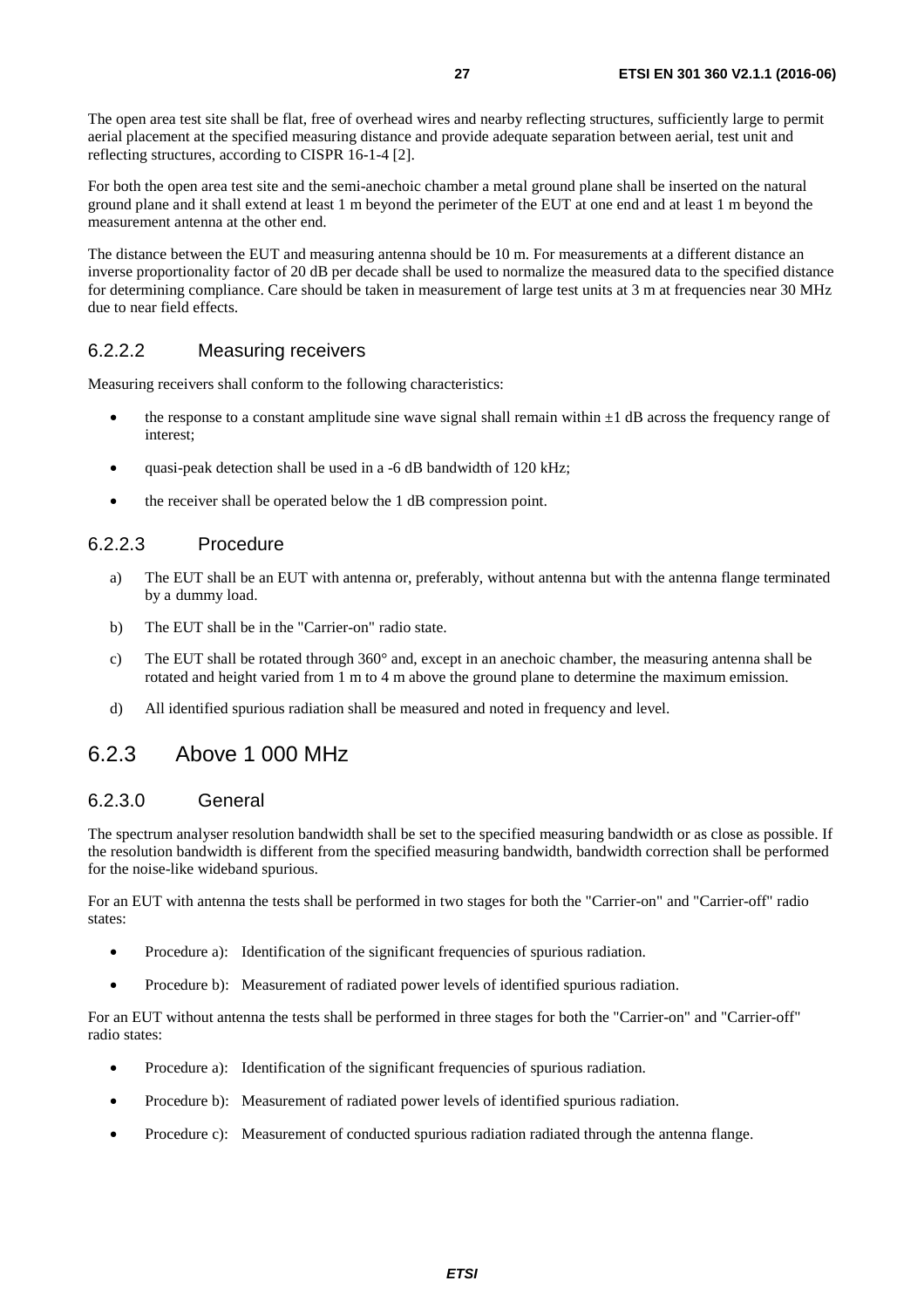### <span id="page-27-0"></span>6.2.3.1 Identification of the significant frequencies of spurious radiation

### 6.2.3.1.1 Test site

The identification of frequencies emitting from the EUT shall be performed either in an anechoic chamber, an open area test site or a semi-anechoic chamber with the test antenna close to the EUT and at the same height as the volume centre of the EUT.

#### 6.2.3.1.2 Procedure

- a) The EUT shall be in the "Carrier-off" radio state.
- b) For an EUT with antenna the main beam of the antenna shall have an angle of elevation of  $7^\circ$ , and, for an EUT without antenna the antenna flange shall be terminated by a dummy load.
- c) The receivers shall scan the frequency band while the EUT revolves.
- d) The EUT shall be rotated though 360° and the frequency of any spurious signals noted for further investigation.
- e) For an EUT with antenna the test shall be repeated with the test antenna being in the opposite polarization.
- f) The test shall be repeated in the "Carrier-on" radio state while transmitting one modulated carrier at maximum power.

### 6.2.3.2 Measurement of radiated power levels of identified spurious radiation

### 6.2.3.2.1 Test site

The measurement of each spurious radiation noted during procedure a) of the test shall be performed on a test site that is free from reflecting objects, i.e. either an open-area test site, a semi-anechoic chamber or an anechoic chamber.

#### 6.2.3.2.2 Procedure



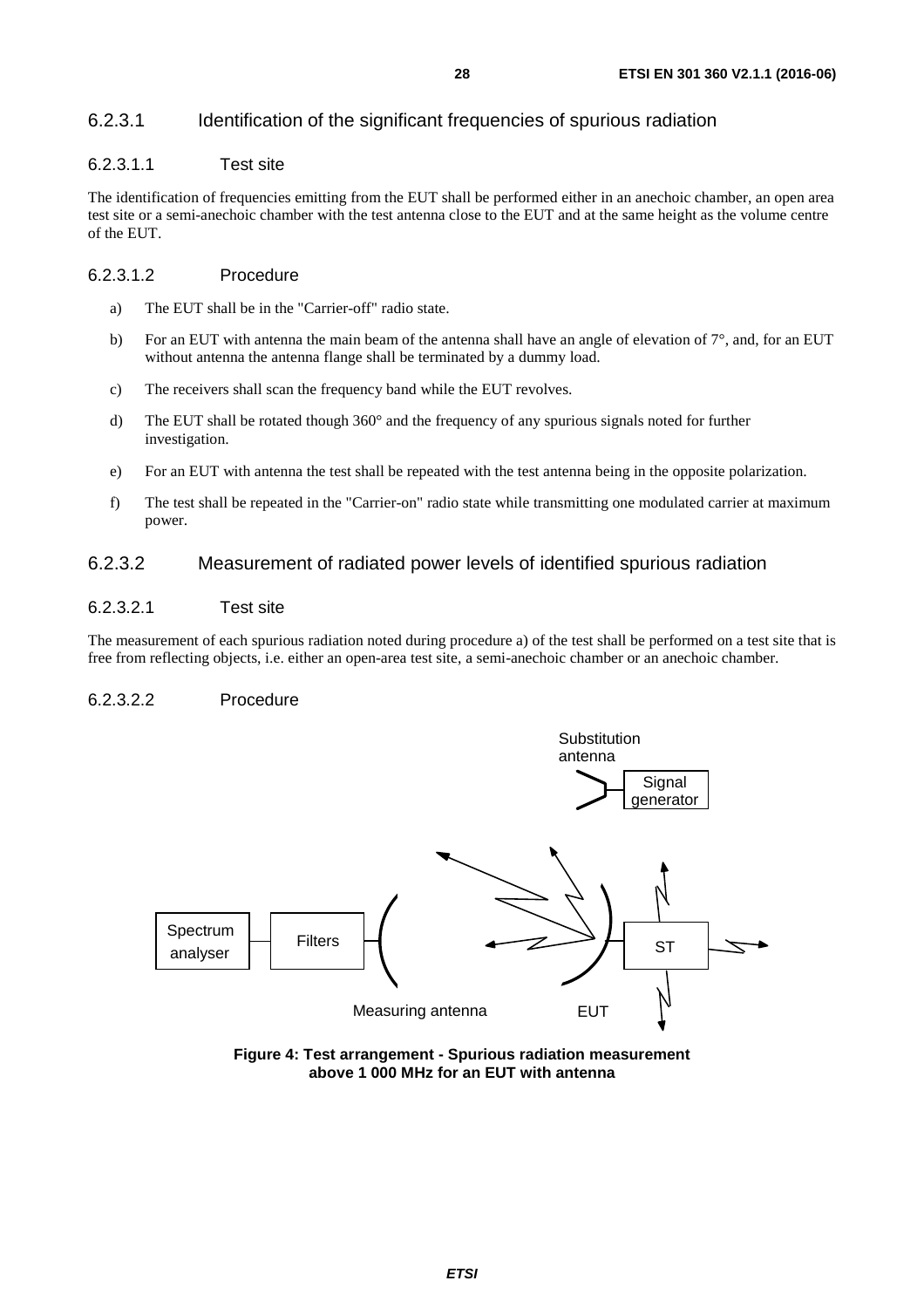<span id="page-28-0"></span>

#### **Figure 5: Test arrangement - spurious radiation measurements above 1 000 MHz for an EUT without antenna**

- a) The test arrangement shall be as shown in figure 4 or 5.
- b) The EUT shall be installed such that the units are separated by about 1 m to 2 m with the indoor unit at a height between 0.5 m and 1.0 m on a turntable. The interconnection cable shall be supported by non-metallic means at a height between 0,5 m and 1,0 m. For the test arrangement shown in figure 4 the main beam of the antenna shall have an angle of elevation of 7° and be oriented away from the Geostationary Satellite Orbit, or be inhibited by placing RF absorbing panels in that direction.
- c) The measuring antenna shall be positioned at a distance from the EUT (e.g. 3 m, 5 m, 10 m) relevant to the applied test site. The measuring antenna shall be adjusted in height and the EUT rotated, while the EUT is in the appropriate carrier condition, for a maximum response on the associated spectrum analyser at each spurious frequency previously identified, this response level shall be noted. The adjustment in height of the measuring antenna does not apply when an anechoic chamber is being used. The measuring antenna shall never enter the 7° off-axis cone around the main beam direction.
- d) The investigation shall be repeated with the measuring antenna in the opposite polarization and the response level similarly noted.
- e) The EUT shall be replaced by the substitution antenna to which is connected a signal generator. The main beam axes of the measuring and substitution antennas shall be aligned. The distance between these antennas shall be the distance determined under test c).
- f) The substitution and measuring antennas shall be aligned in the polarization which produced the larger response between the EUT and the test antenna in steps c) and d).
- g) The output of the generator shall be adjusted so that the received level is identical to that of the previously noted largest spurious radiation.
- h) The output level of the signal generator shall be noted. The e.i.r.p. of the spurious radiation is the sum, in dB, of the signal generator output plus the substitution antenna isotropic gain minus the interconnection cable loss.

### 6.2.3.3 Measurement of conducted spurious radiation at the antenna flange

#### 6.2.3.3.1 Test site

There are no requirements for the test site to be used for this test.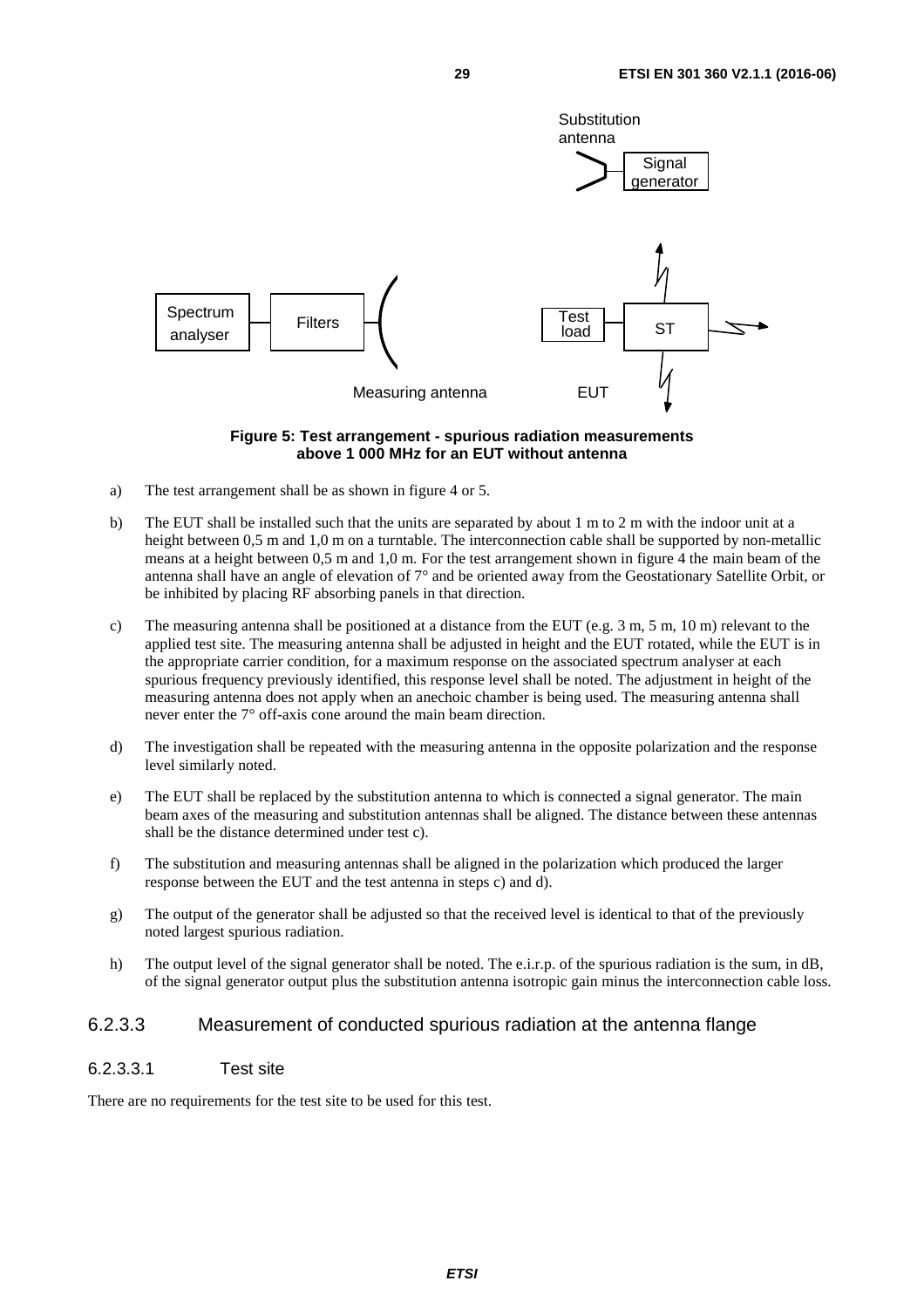### <span id="page-29-0"></span>6.2.3.3.2 Procedure



#### **Figure 6: Test arrangement - conducted spurious radiation above the cut-off frequency**

- a) The test arrangement shall be as shown in figure 6 with the notch filter being optional. In order to protect the spectrum analyser while ensuring the necessary measurement accuracy, particularly close to the carrier, if a notch filter is used it shall be tuned to the transmit carrier frequency.
- b) The frequency range from the cut-off frequency of the waveguide of the EUT to 40 GHz shall be investigated for spurious radiation while in the "Carrier-on" radio state with the carrier being at maximum power and normally modulated.
- c) To obtain the off-axis spurious e.i.r.p. the maximum measured antenna transmit gain, measured at the frequency of the identified unwanted emission, for off-axis angles greater than 7°, shall be added to the measured power density and any correction or calibration factors summated with the result. If agreed by the applicant, it shall be acceptable that the worst case value assumed (i.e. 8 dBi for off-axis angles greater than 7°) is used in place of the maximum off-axis antenna gain at the frequency of the identified unwanted emission.
- d) The test shall be repeated in the "Carrier-off" radio state.

### 6.3 On-axis spurious radiation

### 6.3.1 Test method

### 6.3.1.0 General

The tests shall be undertaken with the transmitter operating at  $EIRP<sub>max</sub>$ .

### 6.3.1.1 Test site

There are no requirements for the test site to be used for this test.

### 6.3.1.2 Method of measurement

#### 6.3.1.2.1 General

For ST equipment for which measurements at the antenna flange are possible and agreed by the applicant, the measurements shall be performed at the antenna flange.

For ST equipment for which measurements at the antenna flange are not possible or not agreed by the applicant, the measurements shall be performed with a test antenna. The EUT is the ST with its antenna comprising both the indoor and outdoor units interconnected by 10 m of cable.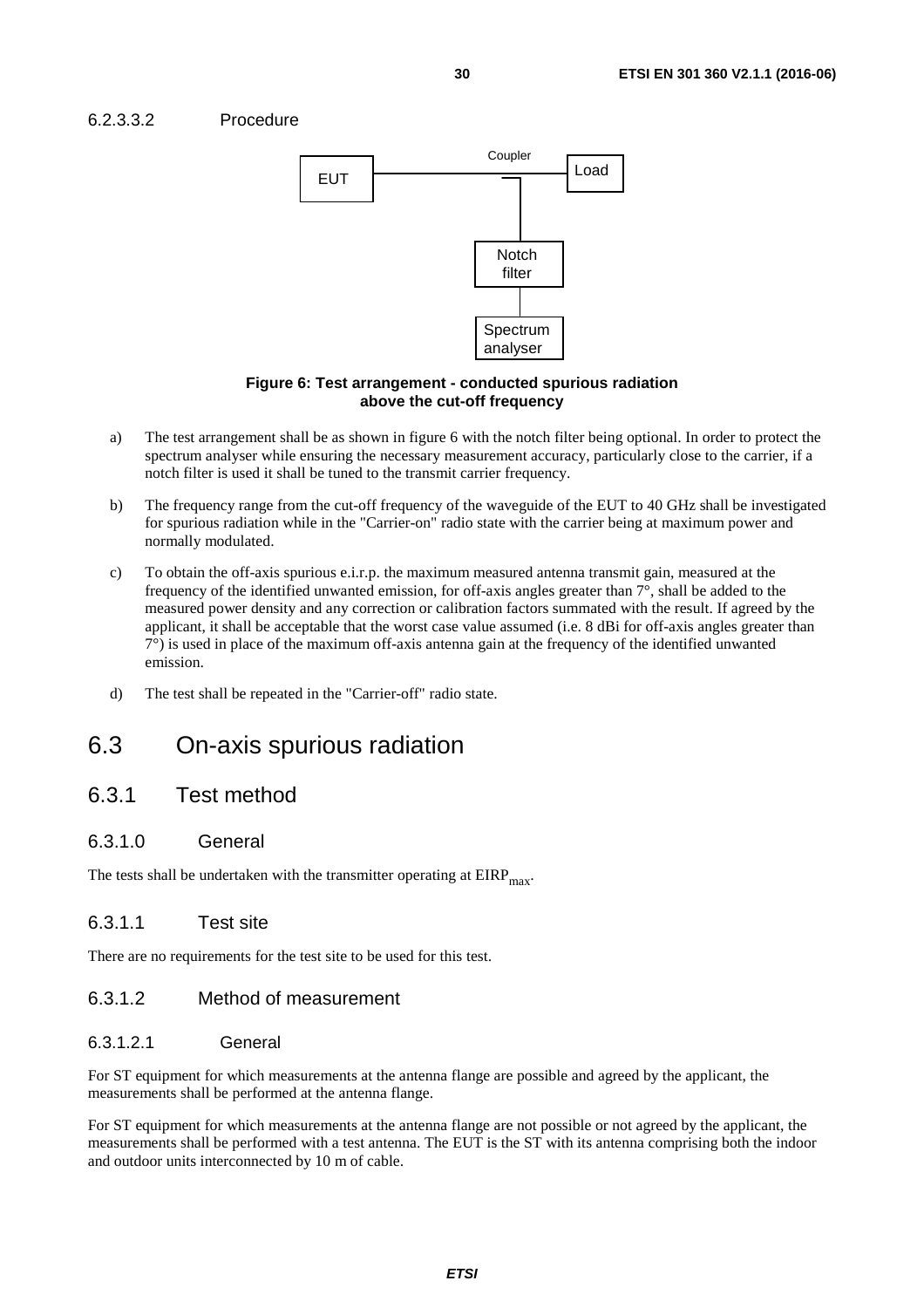#### <span id="page-30-0"></span>6.3.1.2.2 Method of measurement at the antenna flange

- a) The test arrangement shall be as shown in figure 6 with the notch filter being optional. In order to protect the spectrum analyser while ensuring the necessary measurement accuracy, particularly close to the carrier, if a notch filter is used it shall be tuned to the transmit carrier frequency.
- b) The EUT shall transmit one modulated carrier continuously, or at its maximum burst rate where applicable, centred on a frequency as close to the lower limit of the operating frequency band of the EUT as possible. The EUT shall be operated at  $EIRP<sub>max</sub>$ . The frequency range 27,50 GHz to 29,50 GHz shall be investigated.
- c) Due to the proximity of the carrier the spectrum analyser resolution bandwidth shall be set to a measurement bandwidth of 3 kHz, or as close as possible. If the measurement bandwidth is different from the specified measurement bandwidth, bandwidth correction shall be performed for noise-like wideband spurious radiation.
- d) To obtain the on-axis spurious e.i.r.p., the antenna transmit gain shall be added to any figure obtained in the above measurement and any correction or calibration factor summated with the result. The antenna gain shall be as measured in clause 6.4.1.2 at the closest frequency to the spurious frequency.
- e) The tests in b) to e) shall be repeated with a transmit frequency in the centre of the operating frequency band.
- f) The tests in b) to e) shall be repeated with a transmit frequency as close to the upper limit of the operating frequency band of the EUT as possible.
- g) The tests in b) to f) shall be repeated in the "Carrier-off" radio state.

#### 6.3.1.2.3 Method of measurement for an EUT with antenna



#### **Figure 7: Test arrangement - on-axis spurious radiation measurements for an EUT with antenna**

- a) The test arrangement shall be as shown in figure 7 with the notch filter being optional.
- b) The EUT shall be installed such that the units are separated by about 1 m to 2 m with the indoor unit at a height between 0,5 m and 1,0 m on a turntable. The interconnection cable shall be supported by non-metallic means at a height between 0,5 m and 1,0 m.
- c) The spectrum analyser resolution bandwidth shall be set to the specified measuring bandwidth or as close as possible. If the resolution bandwidth is different from the specified measuring bandwidth, bandwidth correction shall be performed for noise-like wideband spurious radiation.
- d) The EUT shall transmit one modulated carrier continuously, or at its maximum burst rate where applicable, centred on a frequency as close to the lower limit of the operating frequency band of the EUT as possible. The EUT shall be operated at  $EIRP<sub>max</sub>$ . The frequency range 27,50 GHz to 29,50 GHz shall be investigated and each spurious frequency shall be noted.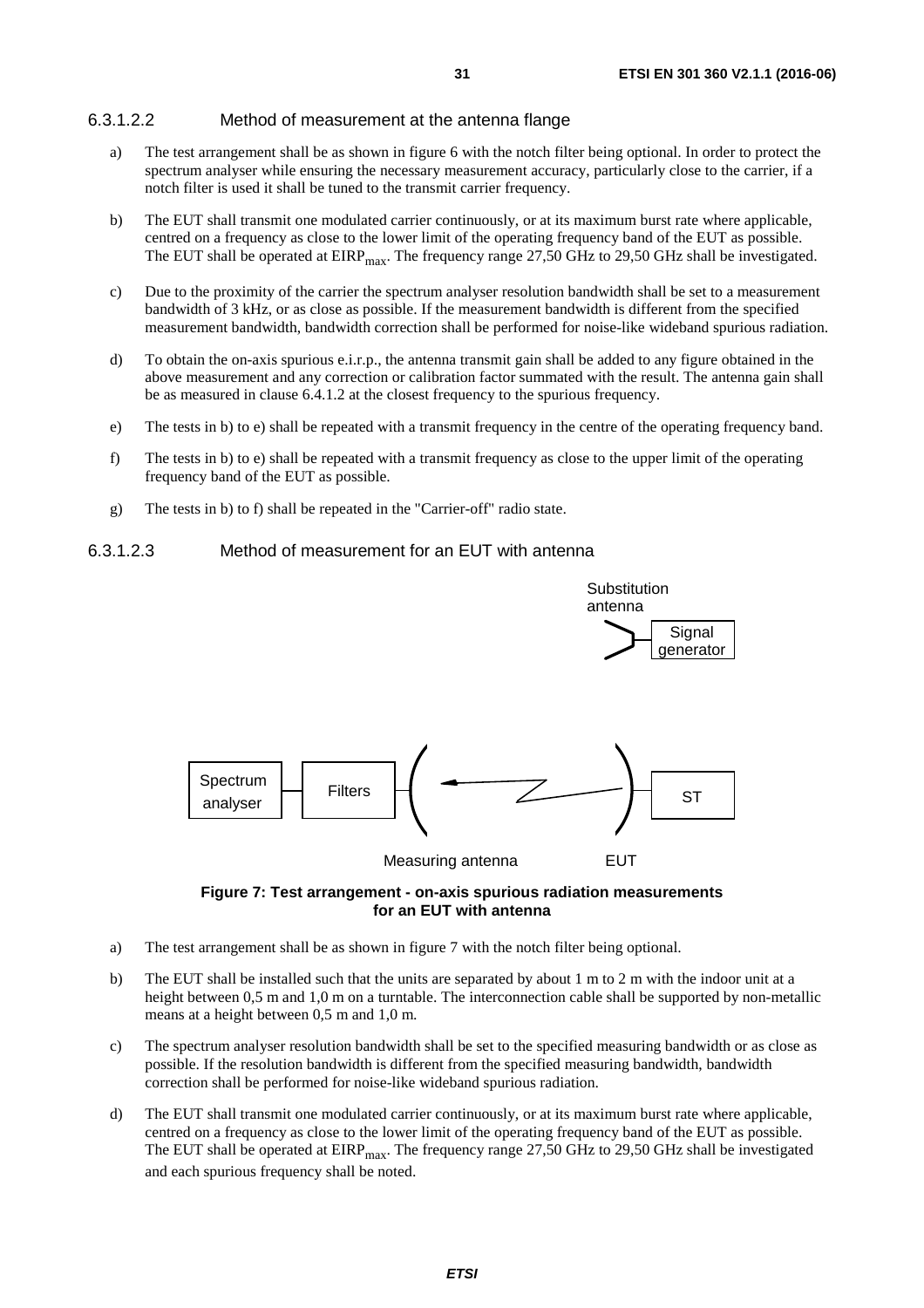- <span id="page-31-0"></span>e) Due to the proximity of the carrier the spectrum analyser resolution bandwidth shall be set to a measurement bandwidth of 3 kHz, or lower. If the measurement bandwidth is different from the specified measurement bandwidth, bandwidth correction shall be performed for noise-like wideband spurious radiation.
- f) The measuring antenna shall be positioned at a distance from the EUT (e.g. 3 m, 5 m, 10 m) relevant to the applied test site and shall be aligned with the EUT antenna for the transmit frequency. The measuring antenna shall be adjusted in height, while the EUT is in the appropriate carrier condition, for a maximum response on the associated spectrum analyser at each spurious frequency previously identified, this response level shall be noted. The adjustment in height of the measuring antenna does not apply when an anechoic chamber is being used.
- g) The EUT shall be replaced by a representative substitution antenna to which a signal generator is connected. The main beam axes of the measuring and substitution antennas shall be aligned. The distance between these antennas shall be the distance determined under test f).
- h) The substitution and measuring antennas shall be aligned to that polarization which produced the largest response between the EUT and the test antenna.
- i) Void.
- j) The output of the generator shall be adjusted so that the received level is identical to that of the previously noted largest spurious radiation.
- k) The output level of the signal generator shall be noted. The e.i.r.p. of the on-axis spurious radiation is the sum, in dB, of the signal generator output plus the substitution antenna isotropic gain minus the interconnection cable loss.
- l) The tests in d) to k) shall be repeated with a transmit frequency in the centre of the operating frequency band.
- m) The tests in d) to k) shall be repeated with a transmit frequency as close to the upper limit of the operating frequency band of the EUT as possible.
- n) The tests in b) to m) shall be repeated in the "Carrier-off" radio state.

### 6.4 Off-axis e.i.r.p. emission density within the band

### 6.4.1 Test method

### 6.4.1.0 General

The measurement shall be made in the operational configuration(s) (occupied bandwidth,  $EIRP_{nom}$ ) producing the highest emission density in the frequency band. The selected configuration(s) shall be recorded in the test report. All of the e.i.r.p. emission density measurement shall be performed at  $EIRP_{nom}$ .

If the test is to be carried out with an STE, then the STE shall provide all the signals needed by the STs under normal operation (e.g. a radio beacon if it is expected to be received by the satellite).

For STs with uplink power density control capability the compliance of the ST with the specification of clause 4.2.4.2 during fading conditions shall be demonstrated by documentary evidence from the applicant.

The e.i.r.p. density is determined from the measurements of the antenna copolar and crosspolar gain patterns, and of the power density at the antenna flange. The e.i.r.p. density shall be compared to the specified mask, taking into account the applicant declared pointing accuracy  $\delta\phi$  as defined in clause 4.2.6.2, if applicable.

To ascertain the off-axis e.i.r.p. it is necessary to know the transmit power density and antenna transmit radiation pattern. To ascertain the radiation pattern it is necessary to know the antenna transmit gain.

The following three measurement procedures shall be performed:

- a) transmit output power density (dBW/40 kHz);
- b) antenna transmit gain (dBi);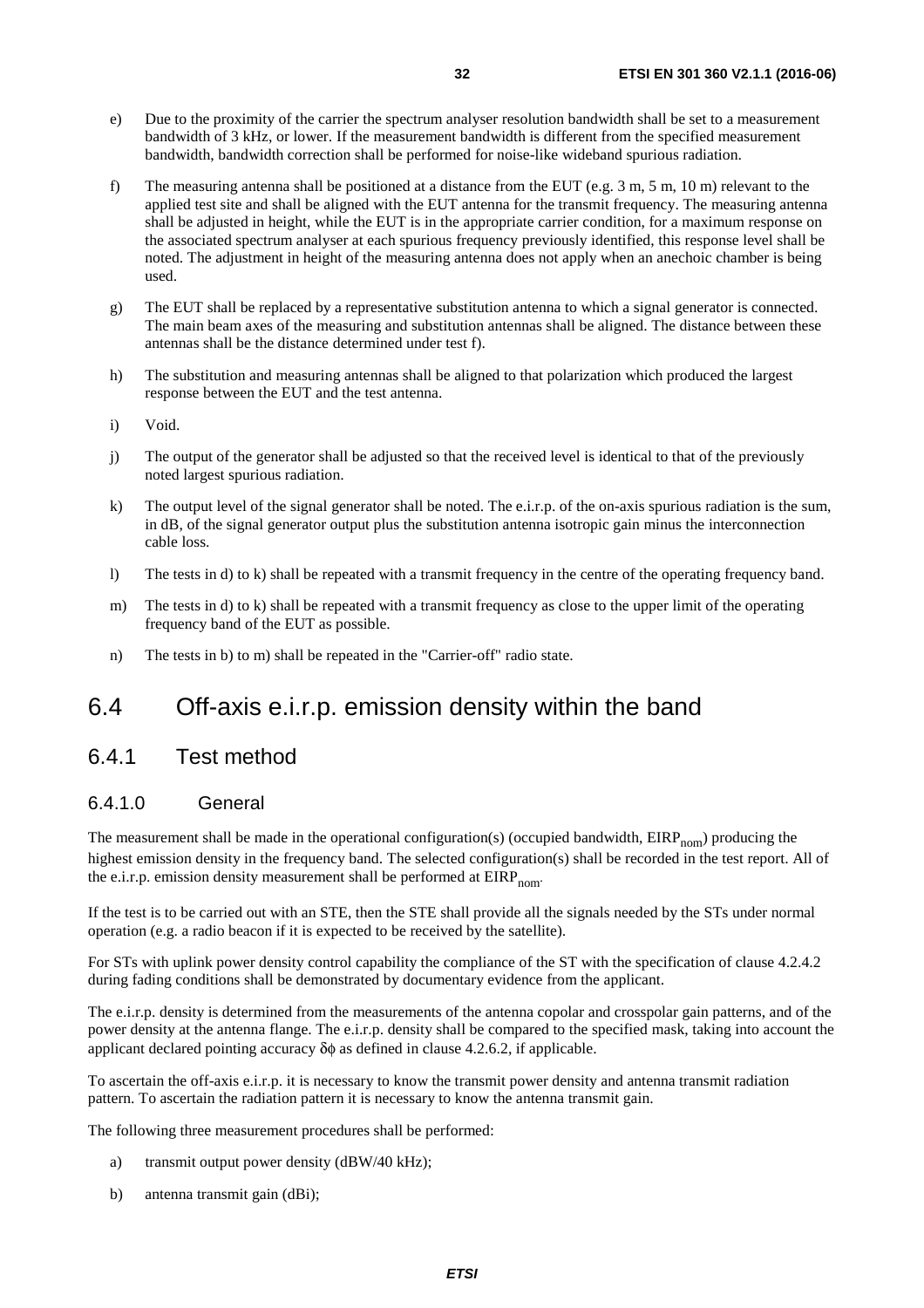<span id="page-32-0"></span>c) antenna transmit radiation patterns (dBi).

### 6.4.1.1 Transmit output power density

#### 6.4.1.1.1 General

For the purpose of this test the EUT is defined as the indoor unit and that part of the outdoor unit up to the antenna flange.

The EUT output power shall be set to the power corresponding to  $EIRP_{\text{nom}}$ .

### 6.4.1.1.2 Test site

There are no requirements for the test site to be used for this test.

#### 6.4.1.1.3 Method of measurement



#### **Figure 8: Test arrangement - transmit output power density measurement**

- a) The test arrangement shall be as shown in figure 8.
- b) The EUT shall transmit one carrier modulated with data. For burst mode transmission the EUT shall transmit at its maximum burstrate. The power density supplied to the antenna flange shall be measured in dBW/40 kHz. The coupling factor of the test coupler at the test frequency and the attenuation of any necessary waveguide adapter shall be taken into account.

The spectrum analyser shall be operated under the following conditions:

| frequency span:       | as required for the complete nominated bandwidth;                                                                                                                                                                                                                |
|-----------------------|------------------------------------------------------------------------------------------------------------------------------------------------------------------------------------------------------------------------------------------------------------------|
| resolution bandwidth: | the resolution bandwidth of the spectrum analyser shall be set as close as<br>possible to the specified measuring bandwidth of 40 kHz. If the resolution<br>bandwidth is different from the specified bandwidth then bandwidth<br>correction shall be performed; |
|                       | display/video bandwidth: equal to the resolution bandwidth;                                                                                                                                                                                                      |
| averaging:            | yes;                                                                                                                                                                                                                                                             |
| max hold:             | no.                                                                                                                                                                                                                                                              |

If required by the applicant, the test may be performed in max hold mode.

 For a ST operating in a continuous carrier mode, the measurement time shall be sufficient to ensure that at any frequency the difference between any two measurement results is less than 1 dB.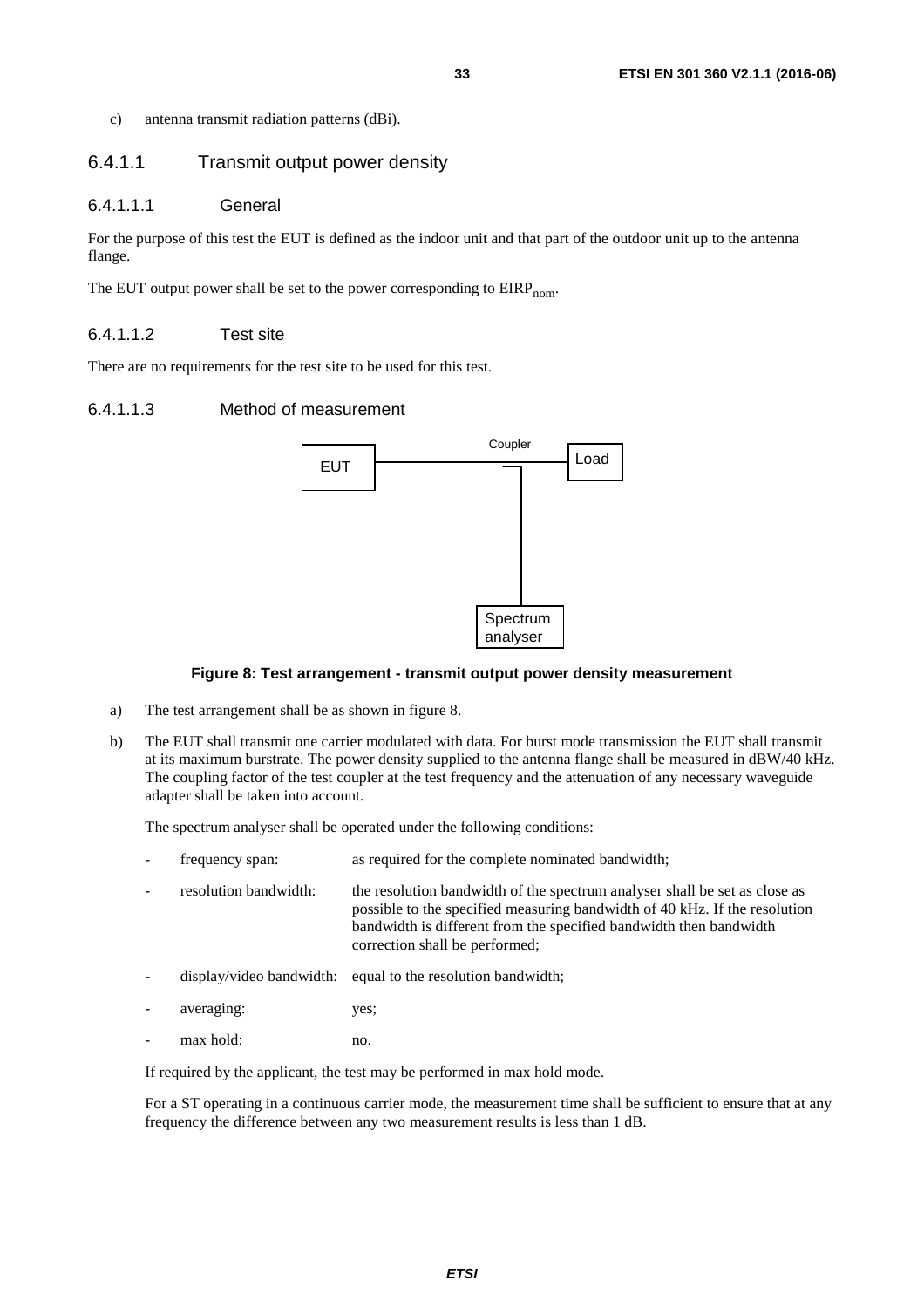<span id="page-33-0"></span> For a ST operating in a non-continuous carrier mode, the average measurement shall be performed over the transmitted burst and the measurements from a series of bursts shall be combined as follows:

- each measurement may exclude a specific portion of each burst. The excluded portion shall not exceed 50 µsec or 10 % of the burst, whichever is the smaller. The excluded portion shall be declared by the applicant;
- the measurements from several bursts shall be averaged to give a final measurement result. The number of bursts that are averaged shall be sufficient to ensure that the difference between any two final measurement results is less than 1 dB.
- c) The measurement shall be made in the operational configuration(s) (occupied bandwidth,  $EIRP_{nom}$ ) producing the highest emission density in the frequency band. The selected configuration(s) shall be recorded in the test report.

### 6.4.1.2 Antenna transmit gain

#### 6.4.1.2.1 General

For the purpose of the present document, the antenna transmit gain is defined as the ratio, expressed in decibels (dBi), of the power that would have to be supplied to the reference antenna, i.e. an isotropic radiator isolated in space, to the power supplied to the antenna being considered, so that they produce the same field strength at the same distance in the same direction. Unless otherwise specified the gain is for the direction of maximum radiation.

For the purpose of this test the EUT is defined as that part of the outdoor unit which comprises the antenna and its flange. The antenna may include the reflector(s), feed, support struts and an enclosure of equal weight/distribution to any electrical equipment normally housed with the feed at the antenna focal point.

### 6.4.1.2.2 Test site

This test shall be performed on either an outdoor far-field test site or compact test range. However, if the near-field scanner technology to convert near-field measurements to far-field results is proven and sufficiently accurate by reference to tests taken in both regions then antenna measurements may be taken in the near field. Fully automated systems can be used for these tests providing that the results can be proven to be as accurate as if they were done according to the specified method.

### 6.4.1.2.3 Method of measurement



**Figure 9: Test arrangement - antenna transmit gain measurement** 

a) The test arrangement shall be as shown in figure 9 with the EUT connected to the test receiver. A signal proportional to the angular position from the servo mechanism shall be applied to the X-axis and the signal level from the test receiver shall be applied to the Y-axis of the plotter.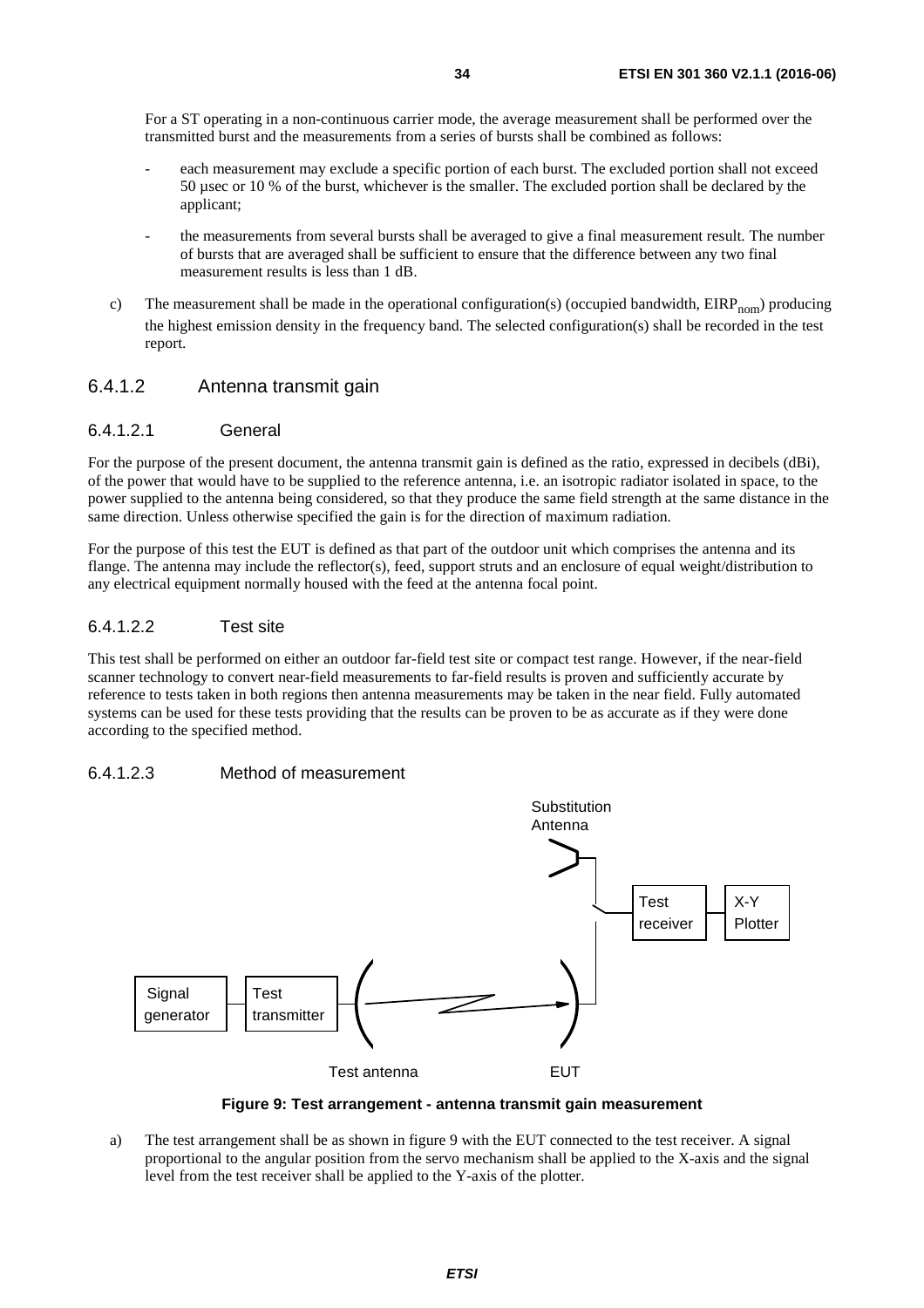- <span id="page-34-0"></span>b) A test signal at 28,50 GHz shall be transmitted by the test transmitter through the test antenna. The E-plane shall be vertical. The EUT antenna main beam axis shall be aligned with the main beam axis of the test transmitter. The polarizer of the EUT antenna shall be rotated and adjusted such that the E-plane coincides with the E-plane of the test transmitter.
- c) The EUT shall be aligned to maximize the received signal and the X-Y plotter adjusted to give the maximum reading on the chart.
- d) The EUT shall be driven in azimuth in one direction through 10°.
- e) The pattern measurement is then obtained by driving the EUT in azimuth back through boresight to 10° the other side with the plotter recording the results.
- f) The EUT shall be replaced by the substitution antenna and the received signal level maximized.
- g) This level shall be recorded on the X-Y plotter.
- h) The substitution antenna shall be driven in azimuth as in d) and e).
- i) Void.
- j) The gain of the EUT shall be calculated from:

- 
$$
G_{EUT} = L_1 - L_2 + C
$$

#### where:

- $G_{\text{EIT}}$  is the gain of the EUT (dBi);
- $L_1$  is the level obtained with the EUT (dB);
- $L_2$  is the level obtained with the substitution antenna (dB);
- C is the calibrated gain of the substituted antenna at the test frequency (dBi).
- k) The tests in c) to j) shall be repeated with the frequency changed to 27,505 GHz.
- l) The tests in c) to j) shall be repeated with the frequency changed to 29,495 GHz.
- m) The tests in b) to l) may be performed simultaneously.

### 6.4.1.3 Antenna transmit radiation patterns

#### 6.4.1.3.1 General

For the purpose of the present document, the antenna transmit radiation patterns are diagrams relating field strength to the angle of the direction pointed by the antenna at a constant large distance from the antenna.

For the purpose of this test, the EUT is defined as that part of the outdoor unit which comprises the antenna and its flange. The antenna includes the reflector(s), feed, support struts and an enclosure of equal weight/distribution to any electrical equipment normally housed with the feed at the antenna focal point.

#### 6.4.1.3.2 Test site

This test shall be performed on either an outdoor far-field test site or compact test range. However, if the near-field scanner technology to convert near-field measurements to far-field results is proven and sufficiently accurate by reference to tests taken in both regions then antenna measurements may be taken in the near field. Fully automated systems can be used for these tests providing that the results can be proven to be as accurate as if they were done according to the specified method.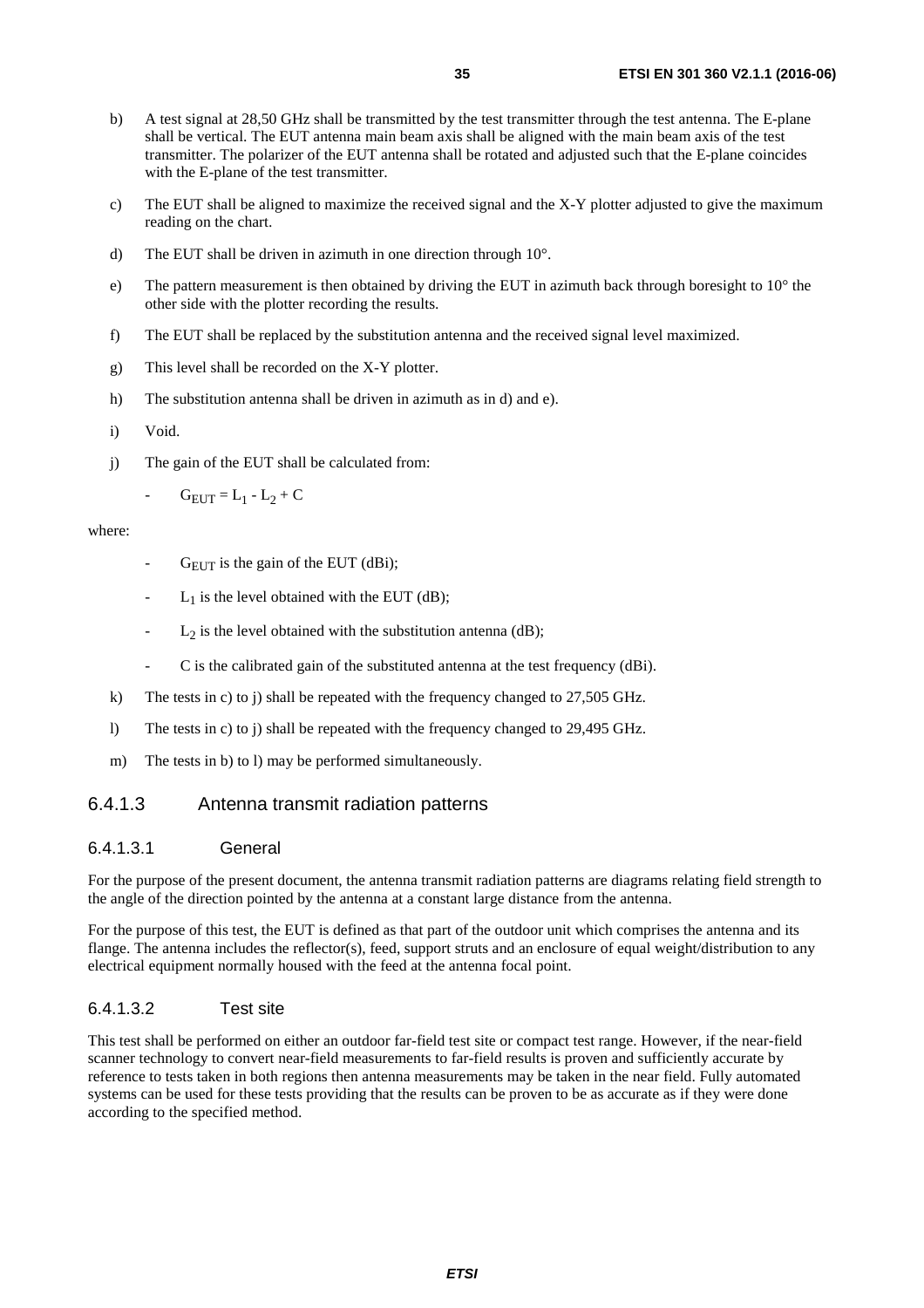### <span id="page-35-0"></span>6.4.1.3.3 Test arrangement



**Figure 10: Test arrangement - antenna transmit radiation pattern measurement** 

#### 6.4.1.3.4 Co-polar radiation pattern - azimuth

- a) The test arrangement shall be as shown in figure 10 with the EUT connected to the test receiver. A signal proportional to the angular position from the servo mechanism shall be applied to the X-axis and the signal level from the test receiver shall be applied to the Y-axis of the plotter.
- b) The frequency of the test signal shall be set to 28,50 GHz.
- c) The initial E-plane of the test signal radiated by the test transmitter through its antenna shall be vertical for linear polarization or left hand for circular polarization antennas. The EUT antenna main beam axis shall be aligned with the main beam axis of the test transmitter. For linear polarization the polarizer of the EUT antenna shall be rotated and adjusted such that its E-plane coincides with the E-plane of the test transmitter. Precise co-polar peaking of the polarization shall be done by observing the cross-polar minimum (fine adjustment).
- d) The EUT shall be aligned to maximize the received signal and the X-Y plotter adjusted to give the maximum reading on the chart.
- e) The EUT shall be driven in azimuth to -180°.
- f) The transmit pattern measurement is then obtained by driving the EUT in azimuth from  $-180^\circ$  to  $+180^\circ$  with the plotter recording the results.
- g) The tests in d) to f) shall be repeated with the frequency changed to 27,505 GHz.
- h) The tests in d) to f) shall be repeated with the frequency changed to 29,495 GHz.
- i) Void.
- j) The tests in b) to h) may be performed simultaneously.
- k) The tests in d) to j) shall be repeated with the E-plane of the test signal being horizontal or right hand circular as appropriate. The frequency of the test signal shall be set to 28,50 GHz. For linear polarization the polarizer of the EUT antenna shall be rotated and adjusted such that its E-plane coincides with the E-plane of the test transmitter (giving the minimum cross-polar receive signal). Precise co-polar peaking of the polarization shall be done by observing the cross-polar minimum.

#### 6.4.1.3.5 Co-polar radiation pattern - elevation

- a) The test arrangement shall be as shown in figure 10 with the EUT connected to the test receiver. A signal proportional to the angular position from the servo mechanism shall be applied to the X-axis and the signal level from the test receiver shall be applied to the Y-axis of the plotter.
- b) The frequency of the test signal shall be set to 28,50 GHz.
- c) The initial E-plane of the test signal radiated by the test transmitter through its antenna shall be vertical for linear polarization or left-hand for circular polarization antennas. The EUT antenna main beam axis shall be aligned with the main beam axis of the test transmitter. For linear polarization the polarizer of the EUT antenna shall be rotated and adjusted such that its E-plane coincides with the E-plane of the test transmitter.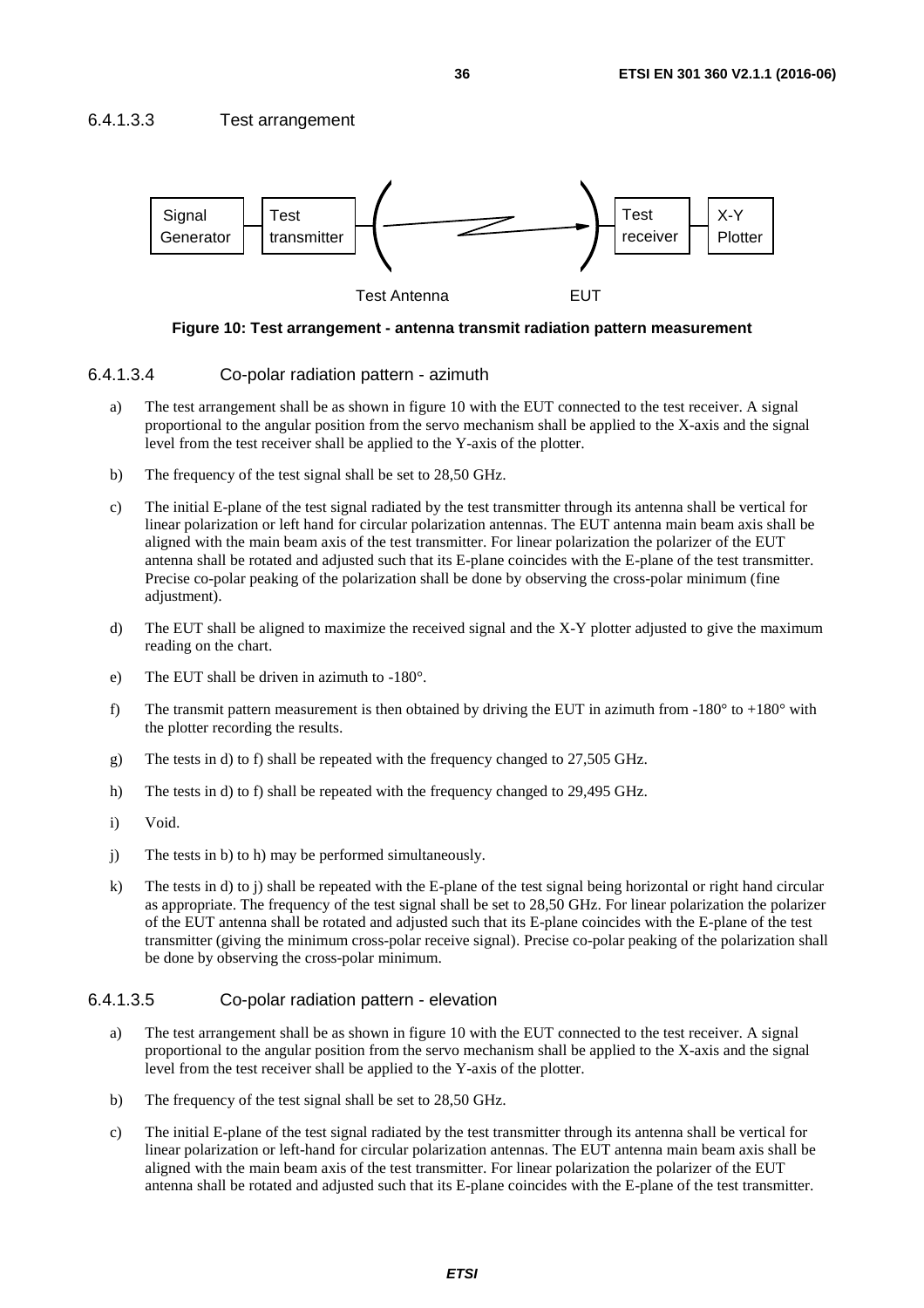<span id="page-36-0"></span>Precise co-polar peaking of the polarization shall be done by observing the cross-polar minimum (fine adjustment).

- d) The EUT shall be aligned to maximize the received signal and the X-Y plotter adjusted to give the maximum reading on the chart.
- e) The EUT shall be driven in elevation to -1°.
- f) The transmit pattern measurement is then obtained by driving the EUT in elevation from  $-1^\circ$  to 70° with the plotter recording the results.
- g) The tests in d) to f) shall be repeated with the frequency changed to 27,505 GHz.
- h) The tests in d) to f) shall be repeated with the frequency changed to 29,495 GHz.
- i) Void.
- j) The tests in b) to h) may be performed simultaneously.
- k) The tests in d) to j) shall be repeated with the E-plane of the test signal being horizontal. The frequency of the test signal shall be set to 28,50 GHz. For linear polarization the polarizer of the EUT antenna shall be rotated and adjusted such that its E-plane coincides with the E-plane of the test transmitter. The EUT antenna main beam axis shall be aligned with the main beam axis of the test transmitter. Precise co-polar peaking of the polarization plane shall be done by observing the cross-polar minimum (fine adjustment).

#### 6.4.1.3.6 Cross-polar radiation pattern - azimuth

- a) The test arrangement shall be as shown in figure 10 with the EUT connected to the test receiver. A signal proportional to the angular position from the servo mechanism shall be applied to the X-axis and the signal level from the test receiver shall be applied to the Y-axis of the plotter.
- b) The frequency of the test signal shall be set to 28,50 GHz.
- c) The initial E-plane of the test signal radiated by the test transmitter through its antenna shall be vertical for linear polarization or left-hand for circular polarization antennas. The EUT antenna main beam axis shall be aligned with the main beam axis of the test transmitter. For linear polarization the polarizer of the EUT antenna shall be rotated and adjusted such that its E-plane is orthogonal to the E-plane of the test transmitter. Precise fine adjustment of the polarization plane shall be done by observing the cross-polar minimum.
- d) In order to adjust the X-Y plotter giving the maximum reading on the chart the boresight co-polar receive signal shall be used.
- e) The EUT shall be driven in azimuth to -10°.
- f) The transmit pattern measurement is then obtained by driving the EUT in azimuth from  $-10^{\circ}$  to  $+10^{\circ}$  with the plotter recording the results.
- g) The tests in d) to f) shall be repeated with the frequency changed to 27,505 GHz.
- h) The tests in d) to f) shall be repeated with the frequency changed to 29,495 GHz.
- i) Void.
- j) The tests in b) to h) may be performed simultaneously.
- k) The tests in d) to j) shall be repeated with the E-plane of the test signal being horizontal or right hand circular as appropriate. The frequency of the test signal shall be set to 28,50 GHz. The EUT antenna main beam axis shall be aligned with the main beam axis of the test transmitter. For linear polarization the polarizer of the EUT antenna shall be rotated and adjusted such that its E-plane is orthogonal with the E-plane of the test transmitter. Precise fine adjustment of the polarization plane shall be done by observing the cross-polar minimum.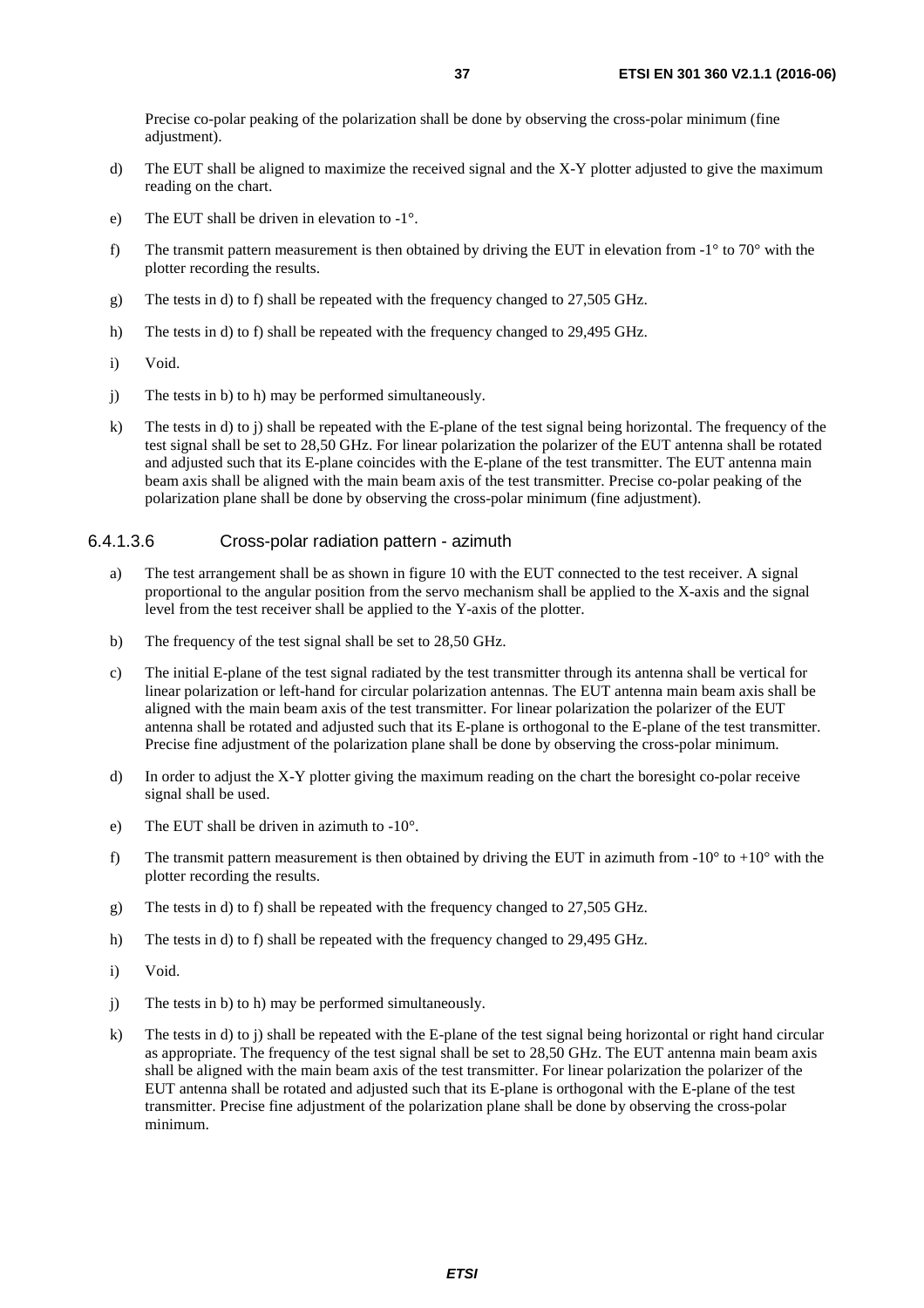### <span id="page-37-0"></span>6.4.1.3.7 Cross-polar radiation pattern - elevation

- a) The test arrangement shall be as shown in figure 10 with the EUT connected to the test receiver. A signal proportional to the angular position from the servo mechanism shall be applied to the X-axis and the signal level from the test receiver shall be applied to the Y-axis of the plotter.
- b) The frequency of the test signal shall be set to 28,550 GHz.
- c) The initial E-plane of the test signal radiated by the test transmitter through its antenna shall be vertical for linear polarization or left hand for circular polarization antennas. The EUT antenna main beam axis shall be aligned with the main beam axis of the test transmitter. For linear polarization the polarizer of the EUT antenna shall be rotated and adjusted such that its E-plane is orthogonal to the E-plane of the test transmitter. Precise fine adjustment of the polarization plane shall be done by observing the cross-polar minimum.
- d) In order to adjust the X-Y plotter giving the maximum reading on the chart the boresight co-polar receive signal shall be used.
- e) The EUT shall be driven in elevation to -1°.
- f) The transmit pattern measurement is then obtained by driving the EUT in elevation from  $-1^\circ$  to  $+10^\circ$  with the plotter recording the results.
- g) The tests in d) to f) shall be repeated with the frequency changed to 27,505 GHz.
- h) The tests in d) to f) shall be repeated with the frequency changed to 29,495 GHz.
- i) Void.
- j) The tests in b) to h) may be performed simultaneously.
- k) The tests in d) to j) shall be repeated with the E-plane of the test signal being horizontal or right hand circular as appropriate. The frequency of the test signal shall be set to 28,50 GHz. The EUT antenna main beam axis shall be aligned with the main beam axis of the test transmitter. The polarizer of the EUT antenna shall be rotated and adjusted such that its E-plane is orthogonal with the E-plane of the test transmitter. Precise fine adjustment of the polarization plane shall be done by observing the cross-polar minimum.

### 6.4.2 Computation of results

The results shall be computed by producing a "mask" to the specified limits with the reference level being equal to the sum of the transmitter output power density and the gain of the antenna. This reference shall then be placed on the maximum point of the plots obtained from the transmit radiation pattern measurements, so as to ascertain that the off-axis e.i.r.p. density is within the mask, and thus conforming to the specification.

# 6.5 Carrier suppression

The test arrangement for conducted measurements shall be as shown in figure 8. The test arrangement for radiated measurements shall be as shown in figure 7.

The EUT shall transmit one modulated carrier continuously, or at its maximum burst rate where applicable, centred on 28,50 GHz.

The resolution bandwidth of the spectrum analyser shall be set to 100 kHz.

The "Carrier-off" radio state shall be obtained by use of the STE.

For conducted measurements the maximum residual carrier power density within the nominated bandwidth shall be measured and added to the antenna on-axis gain.

For radiated measurements the maximum residual e.i.r.p. density within the nominated bandwidth shall be measured and recorded.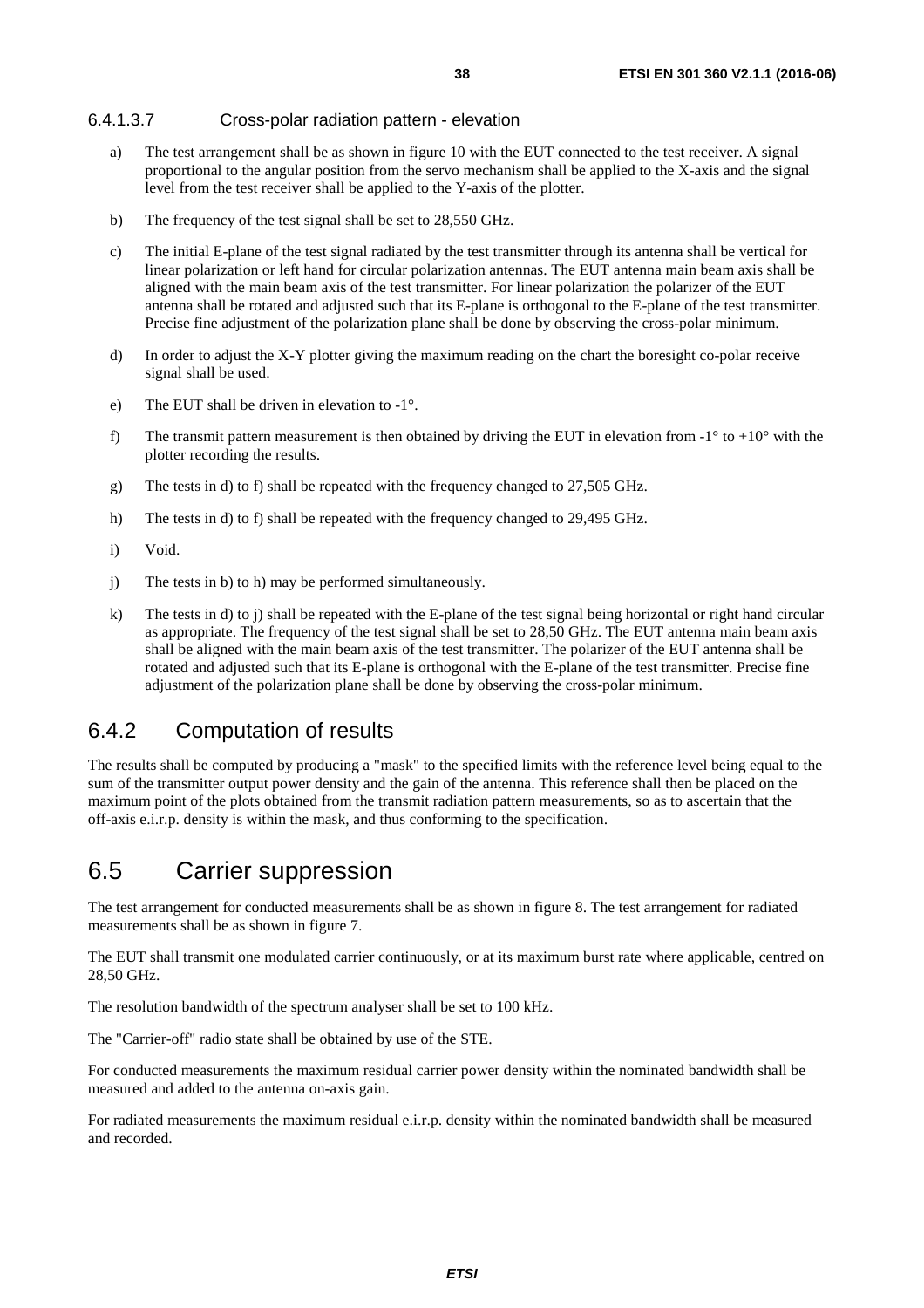<span id="page-38-0"></span>a) Pointing stability:

As it is considered impracticable to perform the test on pointing stability no test is given.

 The test methodology described in annex A may be used to show compliance with the specification for pointing stability.

b) Pointing accuracy capability:

**Specification 1:** Main beam pointing accuracy

- The EUT shall be inspected to ascertain whether fine adjustment facilities are available for the azimuth axis (coarse adjustment is usually provided by the positioning of the means of attachment).
- The adjustment facilities shall be examined to determine both the angular movement possible and the means of securing that movement.
- The securing facility shall be examined to determine its permanency.
- The test shall be repeated for the elevation axis.

**Specification 2:** Alignment with the Geostationary Satellite Orbit

- The EUT shall be inspected to ascertain whether adjustment facilities are available to align the plane or range of planes defined in clause 4.2.4.2 with the geostationary arc with the specified accuracy.
- The adjustment facilities shall be examined to determine both the angular movement possible and the means of securing that movement.
- The securing facility shall be examined to determine its permanency.
- c) Polarization angle alignment capability (linear polarization only):
	- The adjustment facilities shall be examined to determine both the angular movement possible and the means of securing that movement.
	- The securing facility shall be examined to determine its permanency.

# 6.7 ST Control and Monitoring Functions (CMF)

### 6.7.1 Test arrangement

The applicant may modify a ST for the purpose of these tests provided that full documentation is given to prove that the modifications accurately simulate the required test conditions.

The EUT shall transmit at  $EIRP_{nom}$ .

For the purpose of these tests the EUT is the ST either with, or without its antenna connected.

The measurement of the e.i.r.p. spectral density shall be limited within either the nominated bandwidth or to a 40 MHz bandwidth centred on the carrier frequency, whichever is the greater.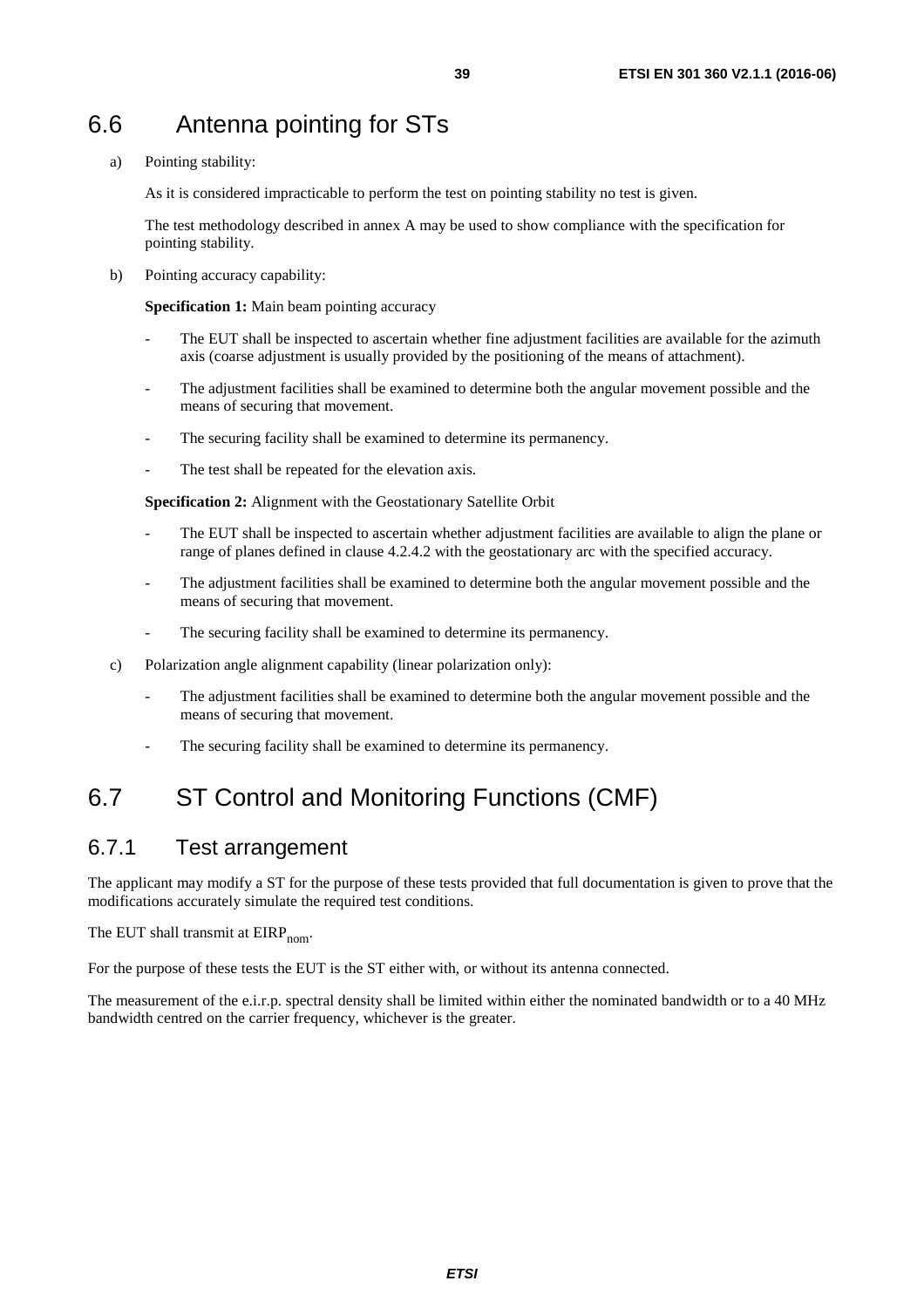<span id="page-39-0"></span>

**Figure 11: General test arrangement for control and monitoring tests for radiated measurements** 



**Figure 12: General test arrangement for control and monitoring tests for conducted measurements** 

The test arrangement shall be as shown in figures 11 or 12. The EUT shall be authorized to transmit and shall be in the "Transmission enabled" state at the commencement of each test, unless otherwise stated. The dual trace storage oscilloscope shall monitor by measuring the time difference between the command, or failure, and the occurrence of the expected event (e.g. the transmission suppression). The spectrum analyser and the power meter shall monitor the EUT output level.

### 6.7.2 Processor monitoring - Test method

- a) Each of the processors within the EUT shall, in turn, be caused to fail.
- b) Within 10 seconds of such failure the EUT shall cease to transmit as measured by the oscilloscope.
- c) The power meter and spectrum analyser shall be observed to ascertain that the transmissions have been suppressed ("Emissions disabled" radio state).
- d) The failed processor shall be restored to normal working condition and the EUT shall restore automatically to normal working before the next processor shall be induced to fail.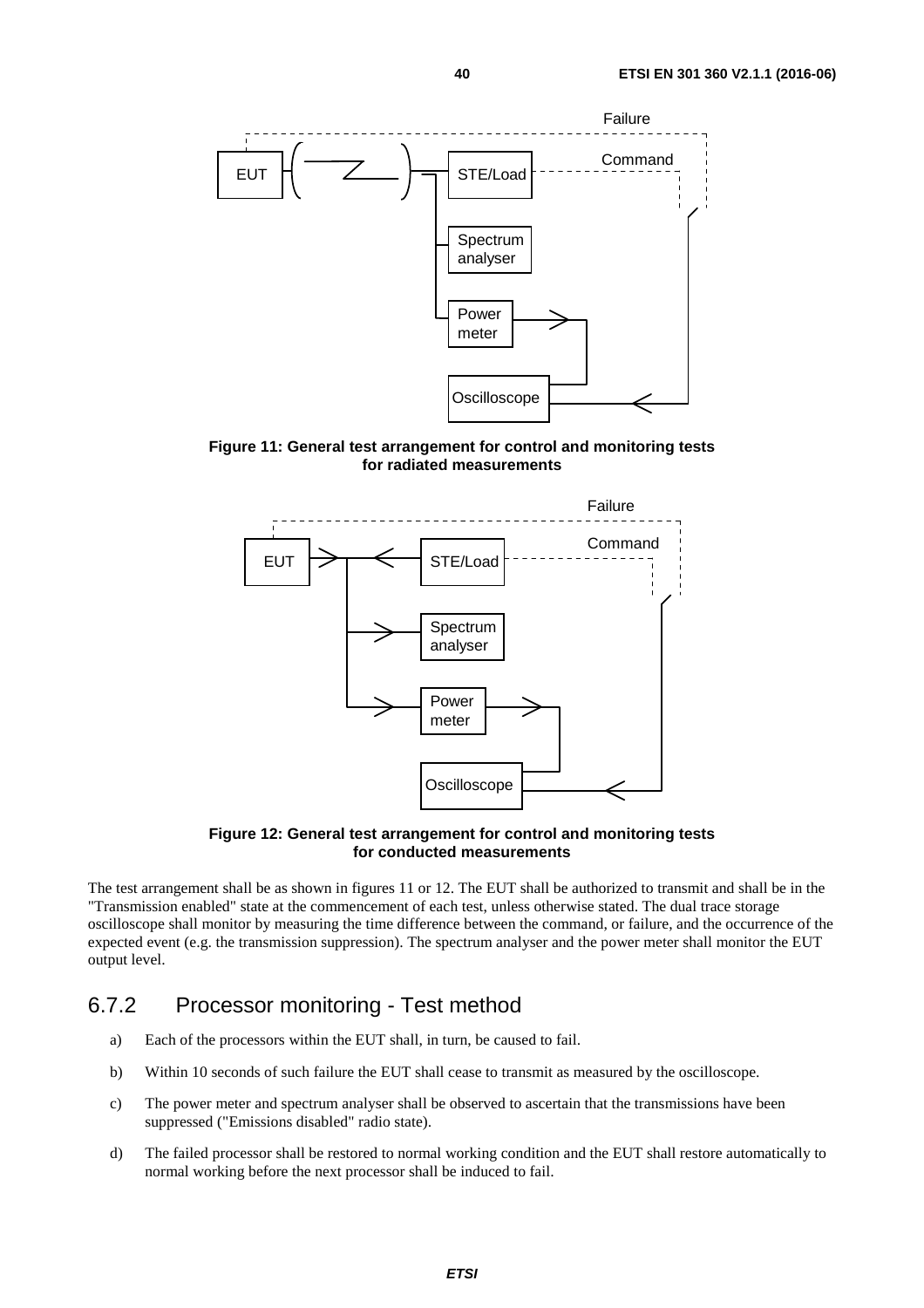<span id="page-40-0"></span> Where it is considered impracticable to artificially induce processor faults in an EUT, compliance shall be demonstrated by documentary evidence.

### 6.7.3 Transmit subsystem monitoring - Test method

- a) The frequency generation subsystem within the EUT shall be caused to fail in respect of:
	- loss of frequency lock (if applicable);
	- absence of Local Oscillator (LO) output signal.
- b) Recognition of each failure in turn by the subsystem monitor shall constitute a SMF event.
- c) Within 1 second of such failure the EUT shall cease to transmit as measured by the oscilloscope.
- d) The power meter and spectrum analyser shall be observed to ascertain that the transmissions have been suppressed.
- e) The failed elements shall be restored to normal working state and the EUT shall be restored to normal working condition before the next induced failure.

 Where it is considered impracticable to artificially induce frequency generation subsystem faults in an EUT, compliance shall be demonstrated by documentary evidence.

### 6.7.4 Power-on/Reset - Test method

- a) The EUT shall be switched off and the STE shall not transmit the CC.
- b) The EUT shall be switched on.
- c) The EUT shall not transmit during and after switching-on, and shall enter the "Non valid" state.

The events from a) to c) shall be displayed and verified with the oscilloscope and by measurement of the transmitted signal. If a manual reset function is implemented the following test shall be performed:

- d) The EUT shall be restored to the "Initial phase" state and the STE shall transmit the CC.
- e) The EUT shall remain in the "Initial phase" state.
- f) The reset function shall be initiated.
- g) Within 1 second the EUT shall enter the "Non valid" state.
- h) The EUT shall be restored to the "Initial phase" state and the STE shall transmit the CC as well as a TxE.
- i) The EUT shall enter the "Transmission enabled" state.
- j) The reset function shall be initiated.
- k) Within 1 second the EUT shall enter the "Non valid" state.

The event from e) to k) shall be displayed and verified with the oscilloscope and by measurement of the transmitted signal.

### 6.7.5 Control Channel (CC) reception - Test method

Tests shall simulate the following events:

- the CC has never been received by the EUT after power-on;
- the CC is lost by the EUT after reception of a Transmission Enable command;
- the CC is lost by the EUT without reception of a Transmission Enable command;
- the CC is being lost by the EUT and a call is initiated within the Time-Out period T1.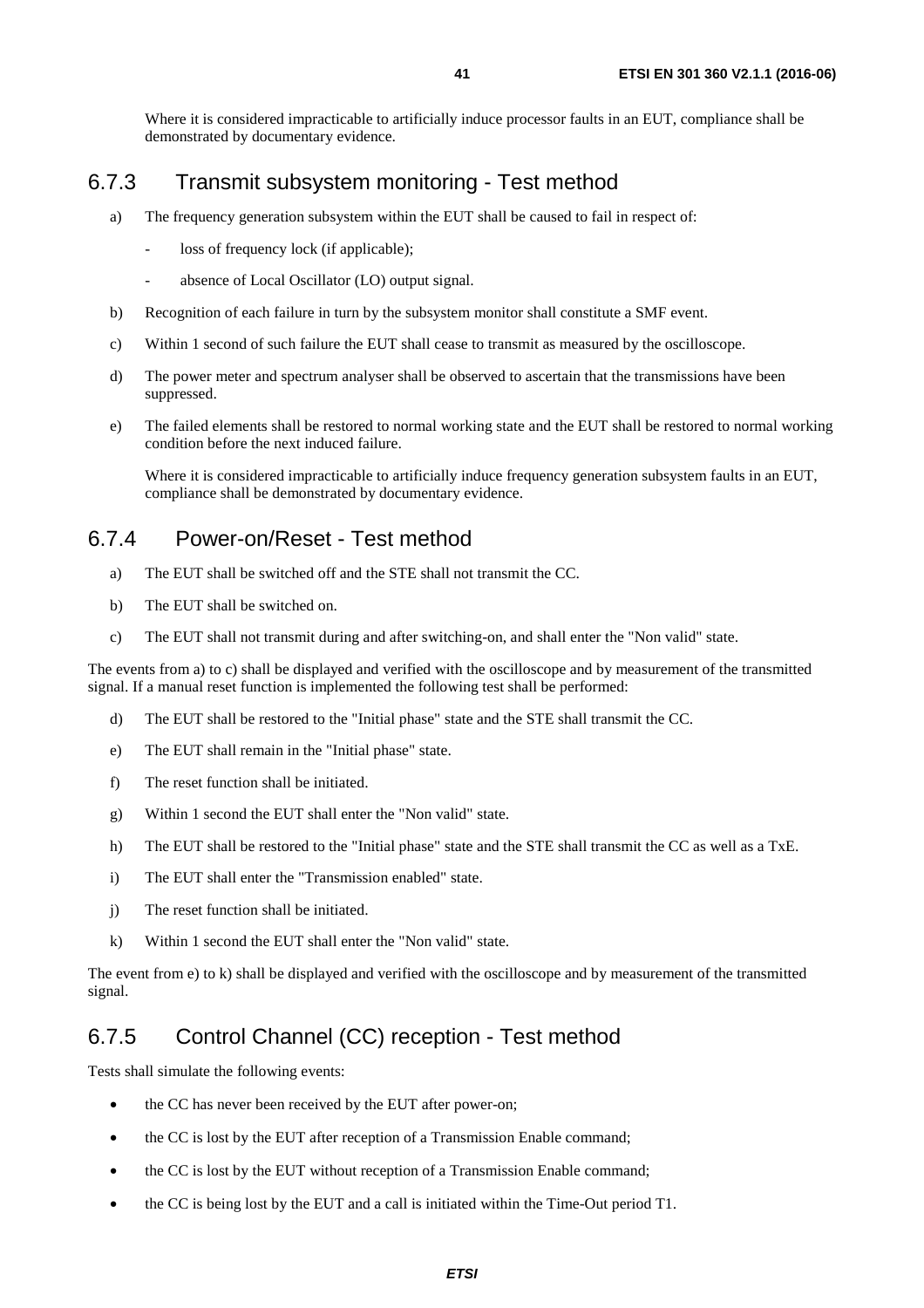<span id="page-41-0"></span>The Time-Out period T1 used in the tests shall be 10 seconds.

- a) Case where the CC has never been received by the EUT after power-on:
	- a1) The EUT shall be switched off and the STE shall not transmit the CC.
	- a2) The EUT shall be switched on.
	- a3) The EUT shall remain in the "Non valid" state.

The events from a2) to a3) shall be displayed and verified with the oscilloscope and by measurement of the transmit signal.

- b) Case where the CC is lost by the EUT after reception of a Transmission Enable command:
	- b1) The EUT shall be switched-on and the STE shall transmit the CC and a TxE.
	- b2) The EUT shall enter the "Initial phase" state and go, if applicable, to the "Transmission enabled" state.
	- b3) A transmission request shall be initiated from the EUT.
	- b4) The STE shall stop transmitting the CC.
	- b5) Within the period T1 from event b4), the EUT shall enter the "Non valid" state.

The events from b1) to b5) shall be displayed and verified with the oscilloscope and by measurement of the transmitted signal.

- c) Case where the CC is lost by the EUT without reception of a "Transmission enabled" state:
	- c1) The EUT shall be switched on and the STE shall transmit the CC.
	- c2) The EUT shall enter the "Initial phase" state.
	- c3) The STE shall stop transmitting the CC.
	- c4) The EUT shall enter in the "Non valid" state not later than T1.
	- c5) A transmission request shall be initiated and the EUT shall remain in the "Non valid" state.

The events from c2) to c5) shall be displayed and verified with the oscilloscope and by measurement of the transmitted signal.

- d) Case where the CC is being lost by the EUT and a call is initiated within the T1 period:
	- d1) The EUT shall be switched on and the STE shall transmit the CC.
	- d2) The STE shall stop transmitting the CC.
	- d3) Within the period T1 from d2), a transmission request shall be initiated from the EUT.
	- d4) The EUT may transmit but within the T1 period the EUT shall enter the "Non valid" state.

The events from d2) to d4) shall be displayed and verified with the oscilloscope and by measurement of the transmitted signal.

### 6.7.6 Network Control commands - Test method

The following tests shall be performed in sequence:

- transmission enable command:
- transmission disable command received in the "Transmission enabled" state:
- transmission disable command received in the "Initial phase" state.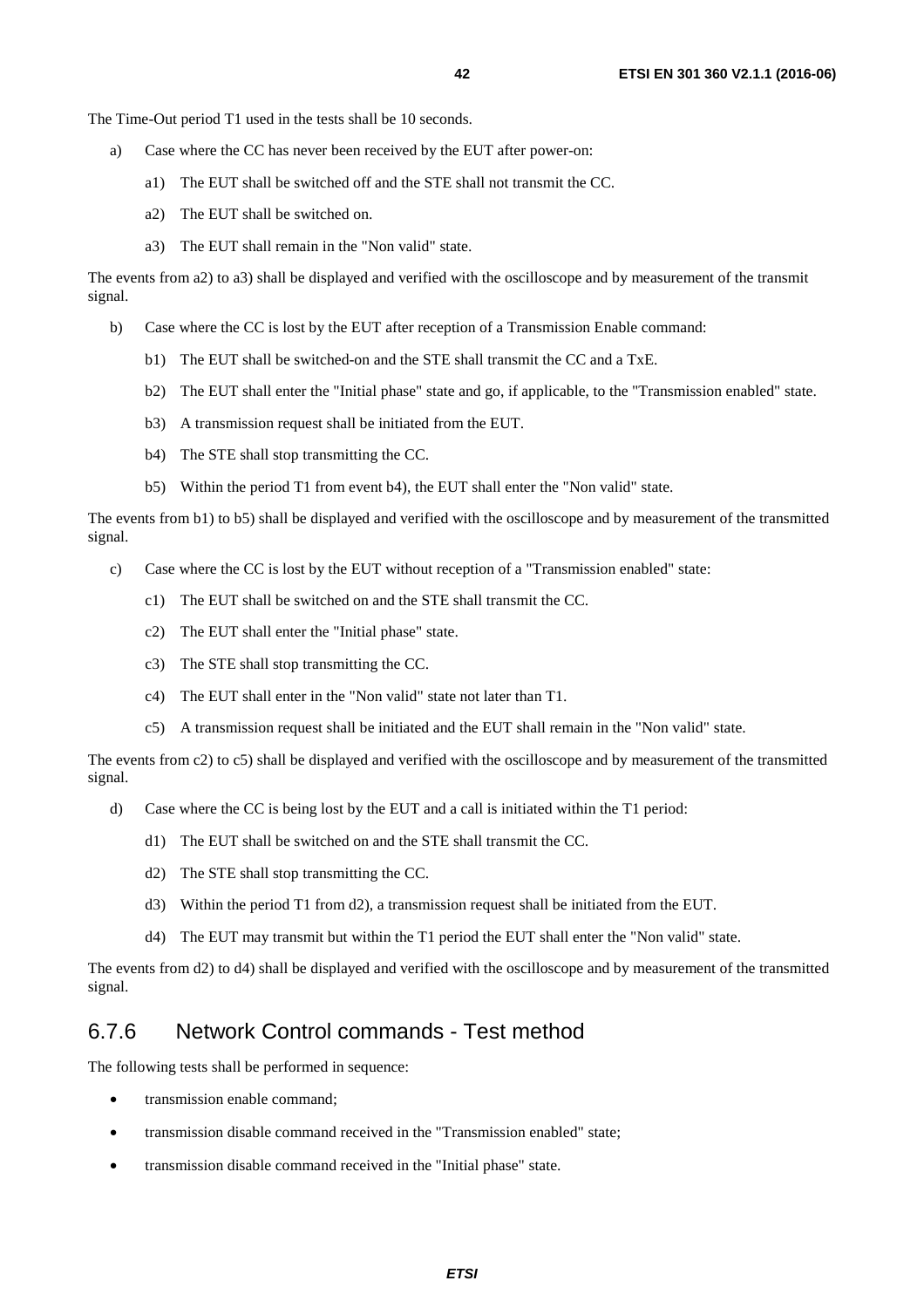- a) Transmission enable command:
	- a1) The EUT shall be switched-on and the STE shall transmit the CC.
	- a2) The EUT shall enter the "Initial phase" state.
	- a3) A transmission request shall be initiated from the EUT, the EUT shall remain in the "Initial phase" state.
	- a4) The STE shall transmit an enable command to the EUT.
	- a5) A transmission request shall be initiated from the EUT.
	- a6) The EUT shall enter the "Transmission enabled" state and shall transmit.

The events from a2) to a6) shall be displayed and verified with the oscilloscope and by measurement of the transmitted signal.

- b) Transmission disable command received in the "Transmission enabled" state:
	- b1) Continue from a6).
	- b2) The STE shall transmit a disable command to the EUT.
	- b3) The EUT shall enter the "Transmission disabled" state within 10 seconds.
	- b4) A transmission request shall be initiated from the EUT.
	- b5) The EUT shall remain in the "Transmission disabled" state.
	- b6) The STE shall transmit an enable command.
	- b7) The EUT shall enter either the "Transmission enabled" state or the "Initial phase" state.
	- b8) If the EUT is in the "Transmission enable" state then the test continues with b11).
	- b9) The STE shall transmit an TxE command.
	- b10) The EUT shall enter the "Transmission enable" state.
	- b11) If a transmission request is not active any more than a new transmission request shall be initiated.
	- b12) The EUT shall transmit.
	- b13) The EUT transmission shall be terminated.

The events from b2) to b13) shall be displayed and verified with the oscilloscope and by measurement of the transmitted signal.

- c) Transmission disable command received in the "Initial phase" state:
	- c1) The EUT shall be switched-on and the STE shall transmit the CC.
	- c2) The EUT shall enter the "Initial phase" state.
	- c3) The STE shall transmit a disable command to the EUT.
	- c4) The EUT shall enter the "Transmission disabled" state within 10 seconds.
	- c5) A transmission request shall be initiated from the EUT.
	- c6) The EUT shall remain in the "Transmission disabled" state.
	- c7) The STE shall transmit an enable command.
	- c8) The EUT shall enter either the "Transmission enabled" state or the "Initial phase" state.
	- $c$ 9) If the EUT is in the "Transmission enable" state then the test continues with c12).
	- c10) The STE shall transmit an TxE command.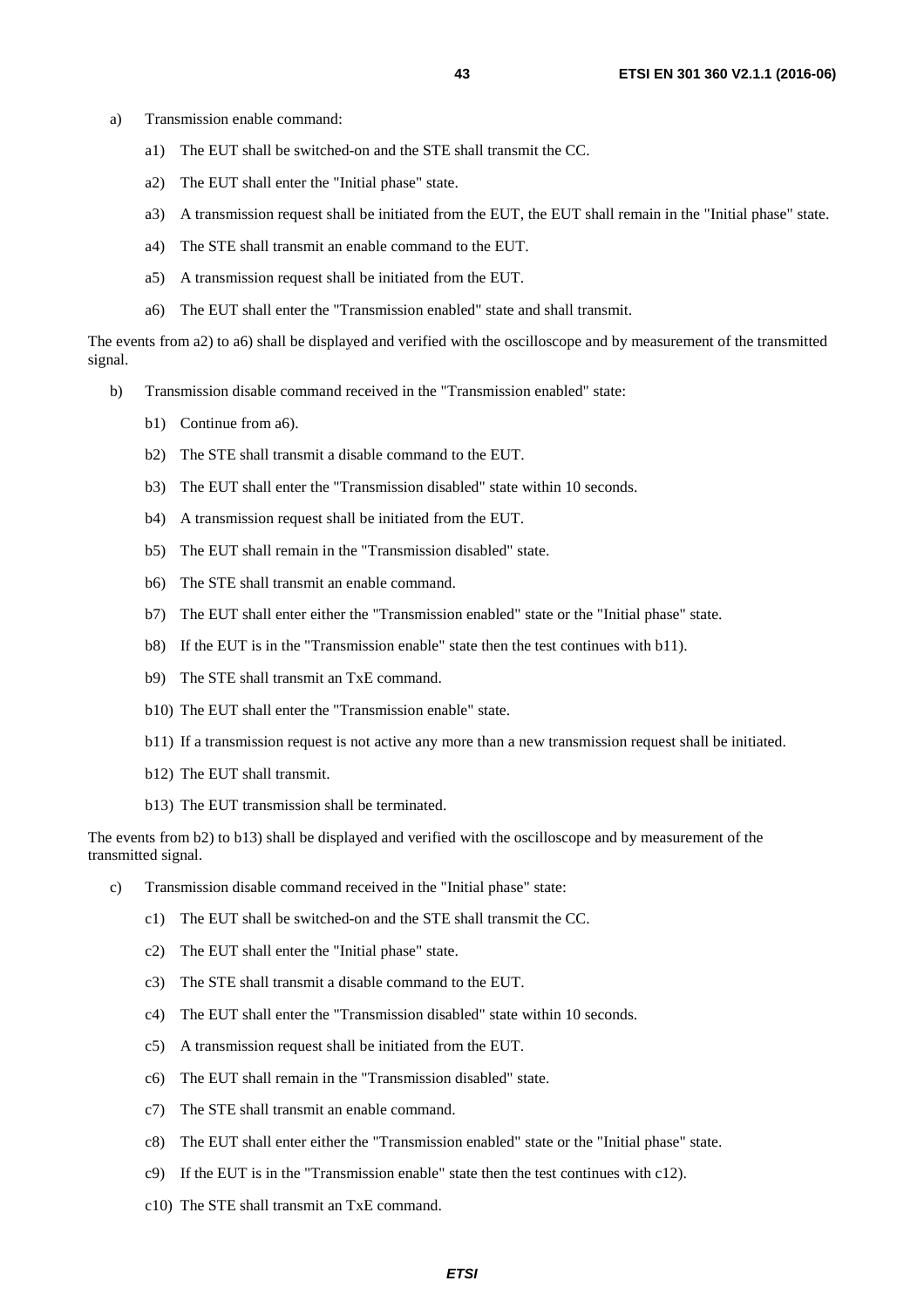- <span id="page-43-0"></span>c11) The EUT shall enter the "Transmission enable" state.
- c12) If a transmission request is not active any more than a new transmission request shall be initiated.
- c13) The EUT shall transmit.
- c14) The EUT transmission shall be terminated.

The events from c2) to c14) shall be displayed and verified with the oscilloscope and by measurement of the transmitted signal.

### 6.7.7 Initial burst transmission - Test method

Tests shall be performed to simulate the following events:

- the CC is being received by the EUT;
- the CC has not been received by the EUT since power-on.
- a) Case where the CC is being received:
	- a1) The EUT shall be switched-off and the STE shall transmit the CC.
	- a2) The EUT shall be switched-on.
	- a3) The EUT shall not transmit, except the initial bursts.
	- a4) It shall be verified that the specifications given in clause 4.2.7.7 are fulfilled.

The events from a2) to a4) shall be displayed and verified with the oscilloscope and by measurement of the transmitted signal.

- b) Case where the CC has not been received by the EUT since power-on:
	- b1) The EUT shall be switched-off and the STE shall not transmit the CC.
	- b2) The EUT shall be switched-on.
	- b3) The EUT shall not transmit.

The events from b2) to b3) shall be displayed and verified with the oscilloscope and by measurement of the transmitted signal.

### 6.8 Receive antenna off-axis gain pattern

### 6.8.1 Test method

#### 6.8.1.1 Test site

This test shall be performed on either an outdoor far field test site or compact test range. However if the near field scanner technology to convert near field measurements to far field results is proven and sufficiently accurate by reference to tests taken in both regions then antenna measurements may be taken in the near field. Fully automated systems can be used for these tests providing that the results can be proven to be as accurate as if they were done according to the specified method.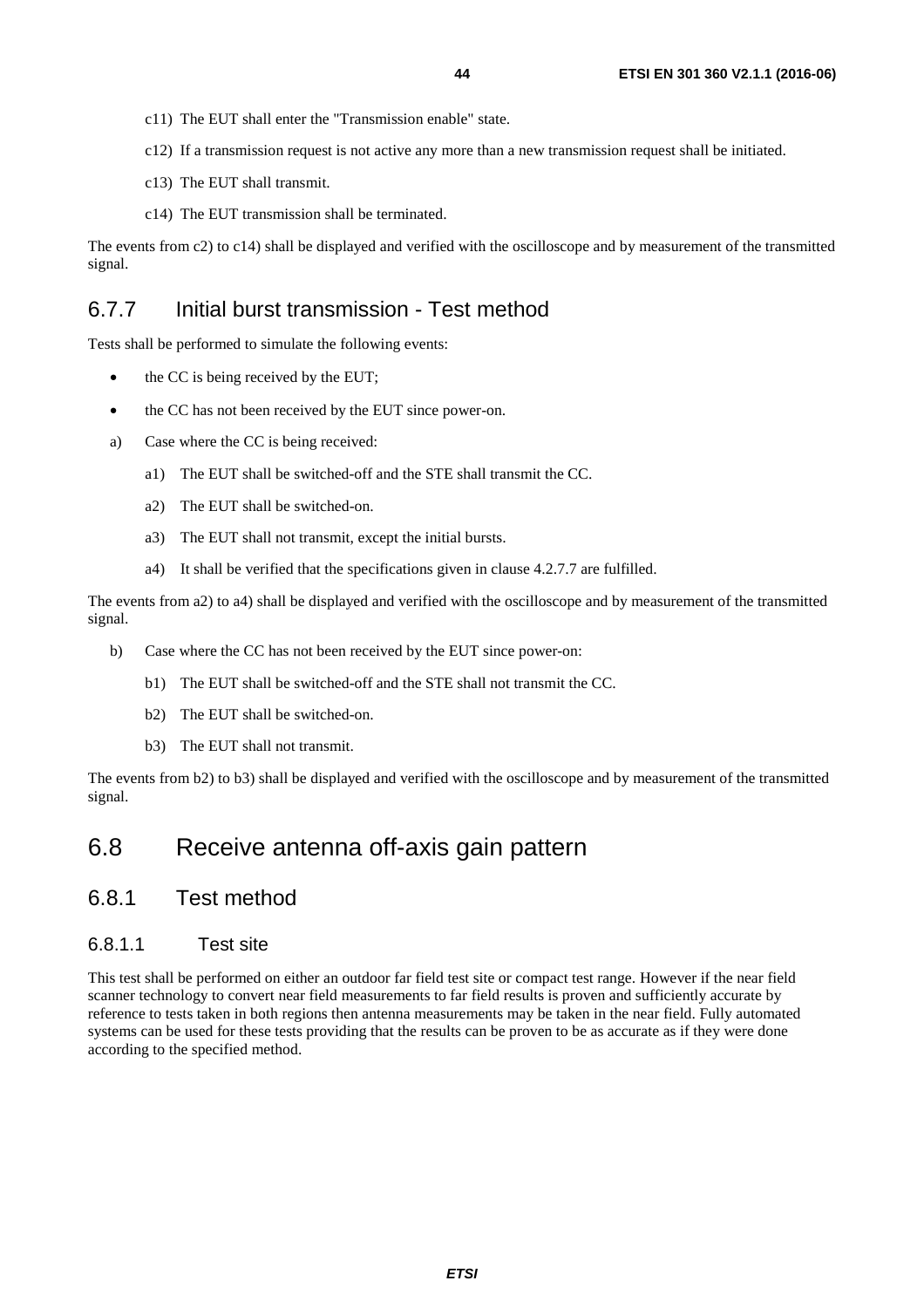### <span id="page-44-0"></span>6.8.1.2 Method of measurement



**Figure 13: Test arrangement - antenna receive pattern measurement** 

- a) The test arrangement shall be as shown in figure 13 with the EUT connected to the test receiver.
- b) A signal proportional to the angular position from the servo mechanism shall be applied to the X-axis and the signal level from the test receiver shall be applied to the Y-axis of the plotter.
- c) The test frequencies shall be the centre frequency of each applicable frequency range. The E-plane shall be vertical.
- d) The EUT shall be aligned to maximize the received signal level and the X-Y plotter shall be adjusted to give the maximum reading on the chart.
- e) The EUT shall be driven in azimuth through 180°.
- f) The pattern measurement is then obtained by driving the EUT in azimuth through  $360^\circ$  with the plotter recording the results.
- g) The tests in b) to e) shall be repeated with the frequency changed to the lower limit of the applicable band as declared by the manufacturer.
- h) The tests in b) to e) shall be repeated with the frequency changed to the upper limit of the applicable band as declared by the manufacturer.
- i) The tests in b) to h) shall be repeated with the frequencies changed to the others specified if the design of the equipment is such that operation is possible, but not necessarily simultaneously, in all bands.
- j) The tests in b) to h) shall be repeated with the test signal being transmitted in the H-plane instead of the E-plane.
- k) The tests in b) to h) shall be repeated with the test signal being transmitted in a plane at  $45^{\circ}$  to the H-plane.
- l) The tests in b) to h) shall be repeated with the test signal being transmitted in a plane at  $90^\circ$  to that in k).
- m) The tests in b) to l) shall be repeated between the angles of φ<sub>*r*</sub> and 7<sup>°</sup> with the EUT rotated through 90<sup>°</sup>, or the test antenna or the polarization subsystem of the EUT rotated by 90°, to give the cross-polar measurement.

### 6.8.1.3 Computation

The computation of results shall be carried out by producing a "mask" to the specified limits with the reference level being equal to the gain of the antenna. This reference shall then be placed on the maximum point of the plot obtained from the pattern measurements.

### 6.9 Blocking performance

### 6.9.1 Test method

- a) The output signals of two signal generators shall be combined with equal weight. The combined signal shall be coupled to the LNB input in a reasonable and appropriate way.
- b) A spectrum analyser shall be connected to the LNB output in a way that allows to supply the LNB with power.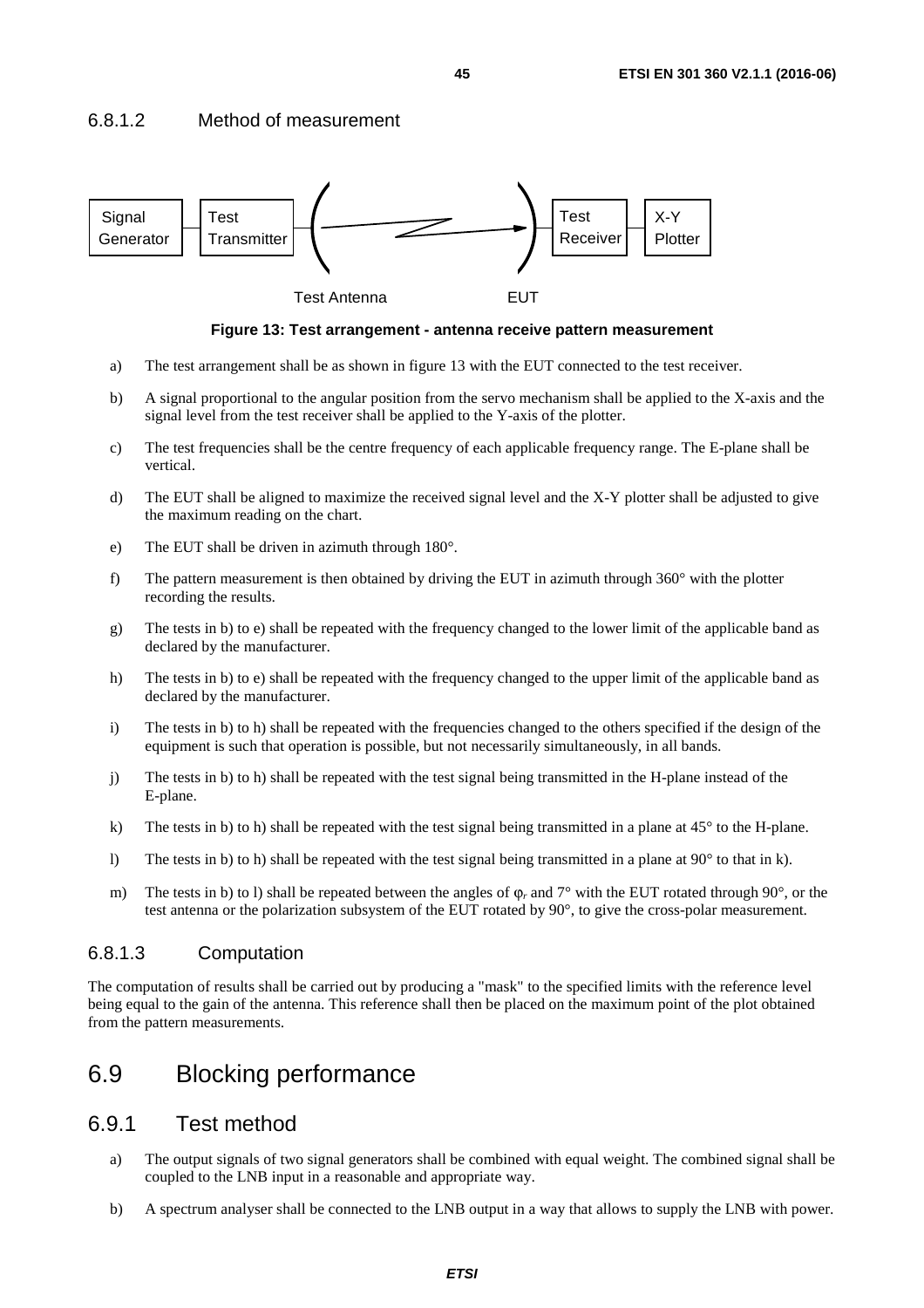- <span id="page-45-0"></span>c)  $f_c$  is the center frequency of the receive frequency band.
- d) The first signal generator frequency shall be set to  $f_c$ .
- e) The first signal generator level shall be set to a level in the LNB operational input level range.
- f) The spectrum analyser shall be set for measuring the level of the converted first signal at the LNB output.
- g) The second signal generator frequency shall be set to  $f_c 20$  MHz.
- h) The second signal generator level shall be adjusted so that the measured level is 1 dB less than in absence of the second signal.
- i) The second signal generator level shall be noted down as reference level.
- j) The second signal generator frequency shall be set to the frequency of interest.
- k) The second signal generator level shall be adjusted so that the measured level is 1 dB less than in absence of the second signal.
- l) The rejection at the frequency of interest is equal to the second signal generator level minus the reference level determined in step i).
- m) Steps j) to l) shall be repeated for frequencies in the ranges of table 4.
- NOTE: The worst case rejection in a particular frequency range can be determined after step i) by sweeping the second signal generator frequency over the frequency range and observe the gain compression, then perform steps j) to l) with the frequency where gain compression is highest.

### 6.10 Adjacent Signal Selectivity

### 6.10.1 Test method

- a) Two test signal generators shall be used. Each signal generator shall generate a modulated signal in the IDU input frequency range and thermal noise.
- b) The signal generators shall be connected to the IDUinput through a splitter (combiner).
- c) The test signal generators shall be set to the frequencies and levels according to table 5.
- d) The IDUshall be set to receive the signal of the first test signal generator.
- e) The second test signal generator shall be set to signal off.
- f) The noise level (or signal to noise ratio) of the first test signal generator shall be varied in order to determine the threshold reference sensitivity level.
- g) The second signal generator shall be set to signal on.
- h) The noise level (or signal to noise ratio) of the first test signal generator shall be varied in order to determine the threshold reference sensitivity level.
- i) The degradation is equal to the noise level (or signal to noise ratio) determined in step h minus that determined in step f.
- j) The result is the highest degradation found.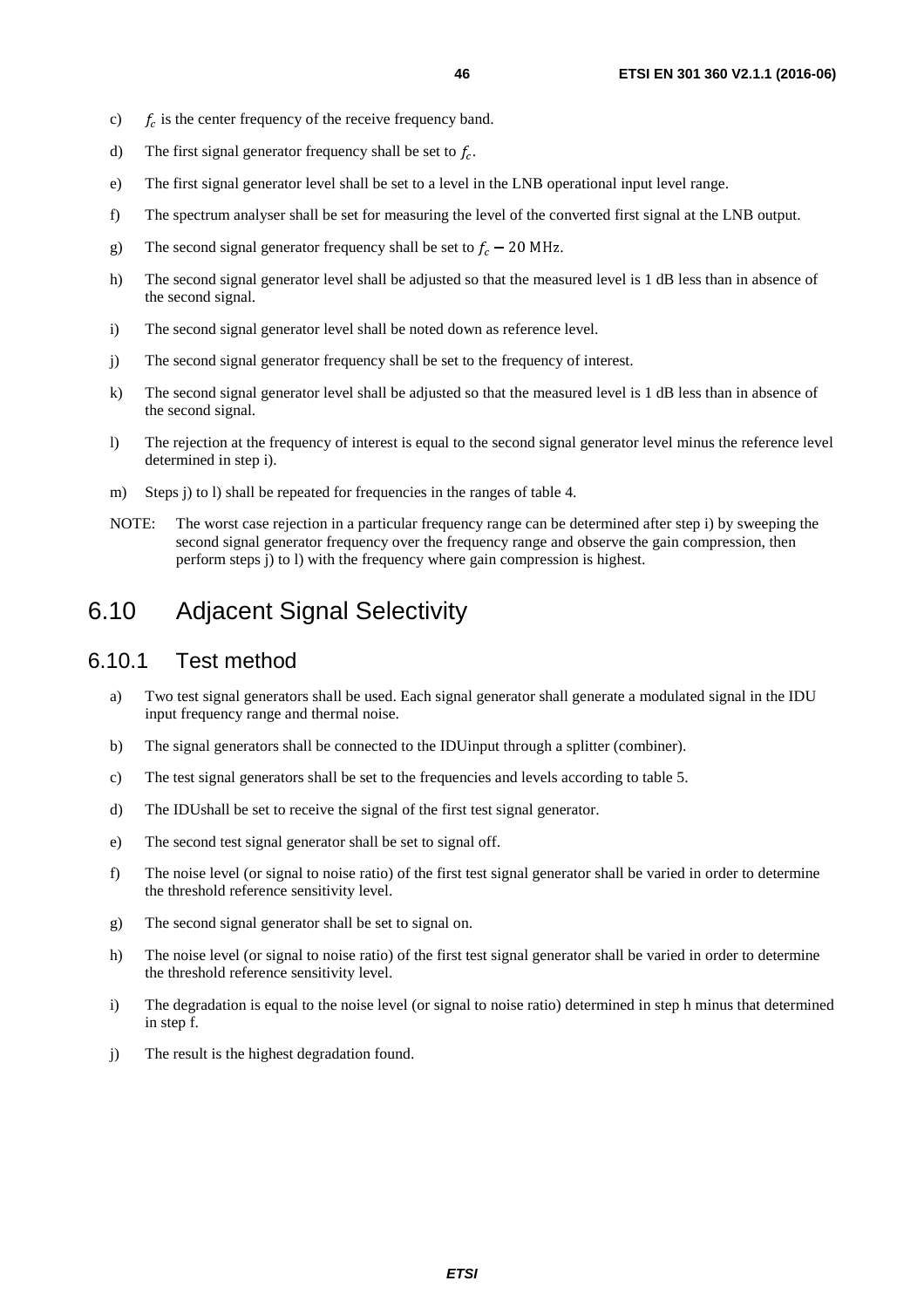# <span id="page-46-0"></span>Annex A (normative): Relationship between the present document and the essential requirements of Directive 2014/53/EU

The present document has been prepared under the Commission's standardisation request C(2015) 5376 final [\[i.4\]](#page-8-0) to provide one voluntary means of conforming to the essential requirements of Directive 2014/53/EU on the harmonisation of the laws of the Member States relating to the making available on the market of radio equipment and repealing Directive 1999/5/EC [\[6](#page-8-0)].

Once the present document is cited in the Official Journal of the European Union under that Directive, compliance with the normative clauses of the present document given in table A.1 confers, within the limits of the scope of the present document, a presumption of conformity with the corresponding essential requirements of that Directive, and associated EFTA regulations.

The present document is therefore intended to cover the provisions of Directive 2014/53/EU [[6\]](#page-8-0) (RE Directive) article 3.2 which states that "*….radio equipment shall be so constructed that it both effectively uses and supports the efficient use of radio spectrum in order to avoid harmful interference*".

Recital 10 of Directive 2014/53/EU [\[6](#page-8-0)] states that "*in order to ensure that radio equipment uses the radio spectrum effectively and supports the efficient use of radio spectrum, radio equipment should be constructed so that: in the case of a transmitter, when the transmitter is properly installed, maintained and used for its intended purpose it generates radio waves emissions that do not create harmful interference, while unwanted radio waves emissions generated by the transmitter (e.g. in adjacent channels) with a potential negative impact on the goals of radio spectrum policy should be limited to such a level that, according to the state of the art, harmful interference is avoided; and, in the case of a receiver, it has a level of performance that allows it to operate as intended and protects it against the risk of harmful interference, in particular from shared or adjacent channels, and, in so doing, supports improvements in the efficient use of shared or adjacent channels.*"

Recital 11 of Directive 2014/53/EU [\[6](#page-8-0)] states that "*although receivers do not themselves cause harmful interference, reception capabilities are an increasingly important factor in ensuring the efficient use of radio spectrum by way of an increased resilience of receivers against harmful interference and unwanted signals on the basis of the relevant essential requirements of Union harmonisation legislation.*"

As a consequence, the present document includes both transmitting and receiving parameters to maximize the efficient use of radio spectrum.

|                | Harmonised Standard ETSI EN 301 360<br>The following requirements are relevant to the presumption of conformity<br>under the article 3.2 of Directive 2014/53/EU [6] |                                |     |                                   |  |  |
|----------------|----------------------------------------------------------------------------------------------------------------------------------------------------------------------|--------------------------------|-----|-----------------------------------|--|--|
|                | <b>Requirement</b>                                                                                                                                                   |                                |     | <b>Requirement Conditionality</b> |  |  |
| No             | <b>Description</b>                                                                                                                                                   | Reference:<br><b>Clause No</b> | U/C | <b>Condition</b>                  |  |  |
|                | Off-axis spurious radiation                                                                                                                                          | 4.2.2                          | U   |                                   |  |  |
| $\overline{2}$ | On-axis spurious radiation                                                                                                                                           | 4.2.3                          | U   |                                   |  |  |
| 3              | Off-axis e.i.r.p. emission density within                                                                                                                            | 4.2.4                          | U   |                                   |  |  |
|                | the band                                                                                                                                                             |                                |     |                                   |  |  |
| 4              | Carrier suppression                                                                                                                                                  | 4.2.5                          | U   |                                   |  |  |
| 5              | Antenna pointing accuracy                                                                                                                                            | 4.2.6                          | U   |                                   |  |  |
| 6              | Processor monitoring                                                                                                                                                 | 4.2.7.2                        | U   |                                   |  |  |
| 7              | Transmit subsystem monitoring                                                                                                                                        | 4.2.7.3                        | U   |                                   |  |  |
| 8              | Power-on/Reset                                                                                                                                                       | 4.2.7.4                        | U   |                                   |  |  |
| 9              | Control Channel (CC) reception                                                                                                                                       | 4.2.7.5                        | U   |                                   |  |  |
| 10             | Network control commands                                                                                                                                             | 4.2.7.6                        | U   |                                   |  |  |
| 11             | Initial burst transmission                                                                                                                                           | 4.2.7.7                        | U   |                                   |  |  |

#### **Table A.1: Relationship between the present document and the essential requirements of Directive 2014/53/EU**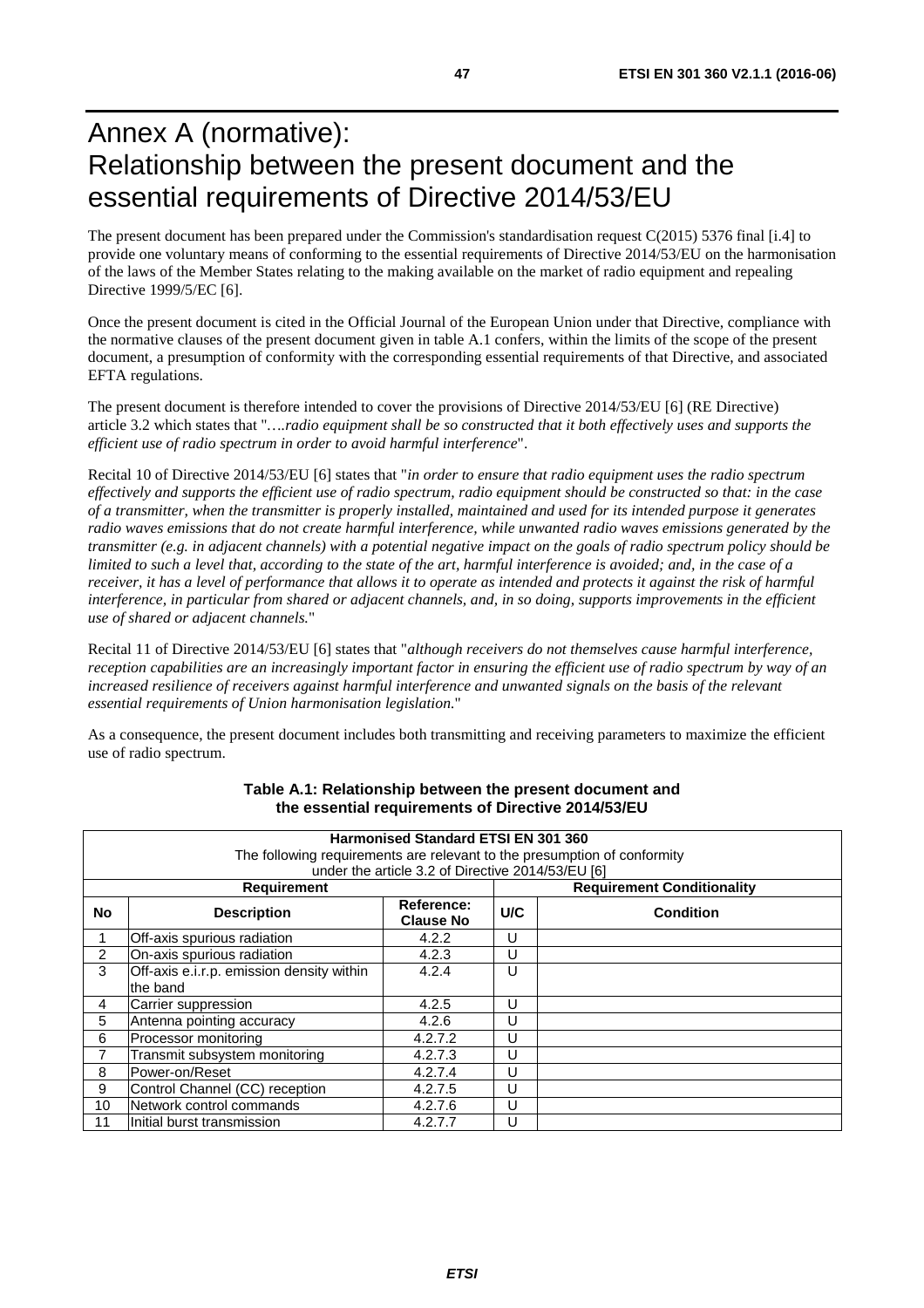|           | <b>Harmonised Standard ETSI EN 301 360</b>                               |                                                   |                         |                                                                                                                                                                                                                                                                                                                                                                                                                                                                                                                                                                                                         |  |  |
|-----------|--------------------------------------------------------------------------|---------------------------------------------------|-------------------------|---------------------------------------------------------------------------------------------------------------------------------------------------------------------------------------------------------------------------------------------------------------------------------------------------------------------------------------------------------------------------------------------------------------------------------------------------------------------------------------------------------------------------------------------------------------------------------------------------------|--|--|
|           | The following reguirements are relevant to the presumption of conformity |                                                   |                         |                                                                                                                                                                                                                                                                                                                                                                                                                                                                                                                                                                                                         |  |  |
|           |                                                                          | under the article 3.2 of Directive 2014/53/EU [6] |                         |                                                                                                                                                                                                                                                                                                                                                                                                                                                                                                                                                                                                         |  |  |
|           | <b>Requirement</b>                                                       |                                                   |                         | <b>Requirement Conditionality</b>                                                                                                                                                                                                                                                                                                                                                                                                                                                                                                                                                                       |  |  |
| <b>No</b> | <b>Description</b>                                                       | Reference:<br><b>Clause No</b>                    | U/C<br><b>Condition</b> |                                                                                                                                                                                                                                                                                                                                                                                                                                                                                                                                                                                                         |  |  |
| 12        | Receive Antenna off-axis gain pattern                                    | 4.2.8                                             | C                       | Satellite communications networks may<br>contain a central control unit that keeps<br>received interference low by taking into<br>account the actual antenna gain pattern of<br>earth stations. The requirement is not relevant<br>for earth stations that are always operated as<br>part of such a network. The requirement is<br>relevant in all other cases.<br>If the receive antenna performance does not<br>meet the requirement in clause 4.2.8, then the<br>terminal shall accept an additional<br>co-frequency interference caused by its off-axis<br>gain which is not compliant to the mask. |  |  |
| 13        | Blocking performance                                                     | 4.2.9                                             | U                       |                                                                                                                                                                                                                                                                                                                                                                                                                                                                                                                                                                                                         |  |  |
| 14        | <b>Adjacent Signal Selectivity</b>                                       | 4.2.10                                            | U                       |                                                                                                                                                                                                                                                                                                                                                                                                                                                                                                                                                                                                         |  |  |

### **Key to columns:**

### **Requirement:**

| No<br>A unique identifier for one row of the table which may be used to identify a requirement. |  |
|-------------------------------------------------------------------------------------------------|--|
|-------------------------------------------------------------------------------------------------|--|

**Description** A textual reference to the requirement.

**Clause Number** Identification of clause(s) defining the requirement in the present document unless another document is referenced explicitly.

#### **Requirement Conditionality:**

- **U/C** Indicates whether the requirement shall be unconditionally applicable (U) or is conditional upon the manufacturers claimed functionality of the equipment (C).
- **Condition** Explains the conditions when the requirement shall or shall not be applicable for a requirement which is classified "conditional".

Presumption of conformity stays valid only as long as a reference to the present document is maintained in the list published in the Official Journal of the European Union. Users of the present document should consult frequently the latest list published in the Official Journal of the European Union.

Other Union legislation may be applicable to the product(s) falling within the scope of the present document.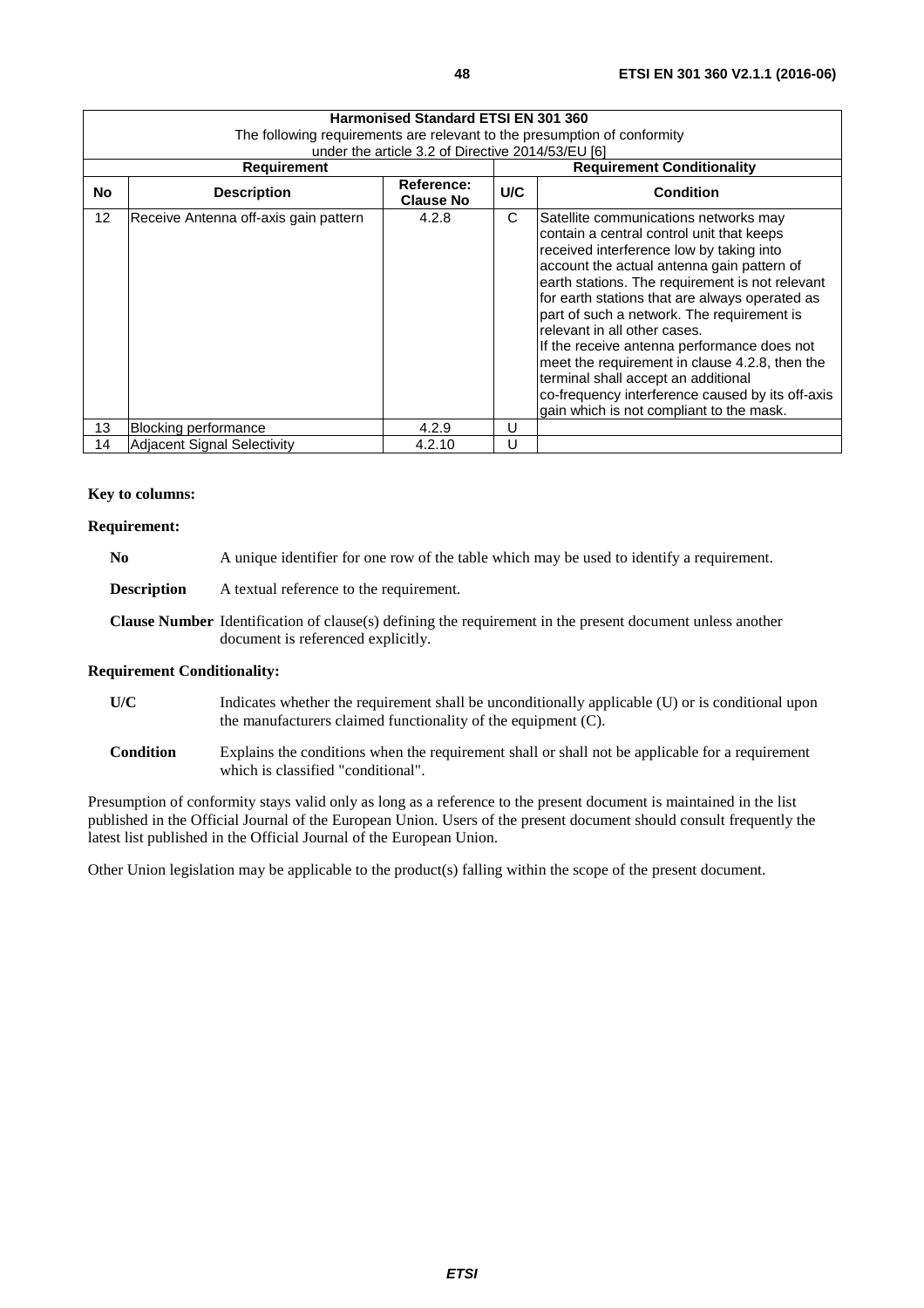# <span id="page-48-0"></span>Annex B (informative): Pointing stability methodology

This test based on a numerical analysis should be performed in two stages:

- In the first stage the effects of maximum wind speed should be computed on the outdoor unit using a numerical analysis method (finite elements method by computer) taking into account the intrinsic properties of the materials.
- In the second stage the computed loads should be applied to the structure.

The purpose of the numerical analysis is twofold:

- 1) to show that the torque and the fields of force applied to the outdoor unit structure under nominated conditions do not reach the breakpoint limit of any element of the structure;
- 2) to compute equivalent static loads (force and torque) applied to the critical attachment points of the structures, for example:
	- reflector mounting legs fixing point;
	- reflector struts;
	- LNB struts.

Numerical analysis and load applications procedure:

- 1) The air related parameters, namely the kinetic viscosity used to calculate drags at the rims of the structure should be calculated with the standard atmospheric environmental conditions (temperature  $= 293$  K, air pressure =  $1,013 \times 10^5$  Pascal).
- 2) The computations needed to derive the field of force and torque and the equivalent static stresses should be carried out for each of the following variables:
	- elevation angle: maximum and minimum;
	- wind direction: in steps of  $45^{\circ}$  around the outdoor unit;
	- wind speed:  $160 \text{ km/h}$ .

It should be verified with the simulated results that break point limits are not exceeded for any self-contained element.

The calculated equivalent static loads should be applied at any identified critical fixing point of the assembly.

While the loads are applied the outdoor unit should be observed and any distortion noted.

The test report should contain the following information:

- the computation method used;
- description of the test equipment;
- description of the tests performed;
- results of the safety margin test;
- any signs of distortion observed;
- results of the measurements of the deviation of the antenna position;
- component deviation with respect to each other.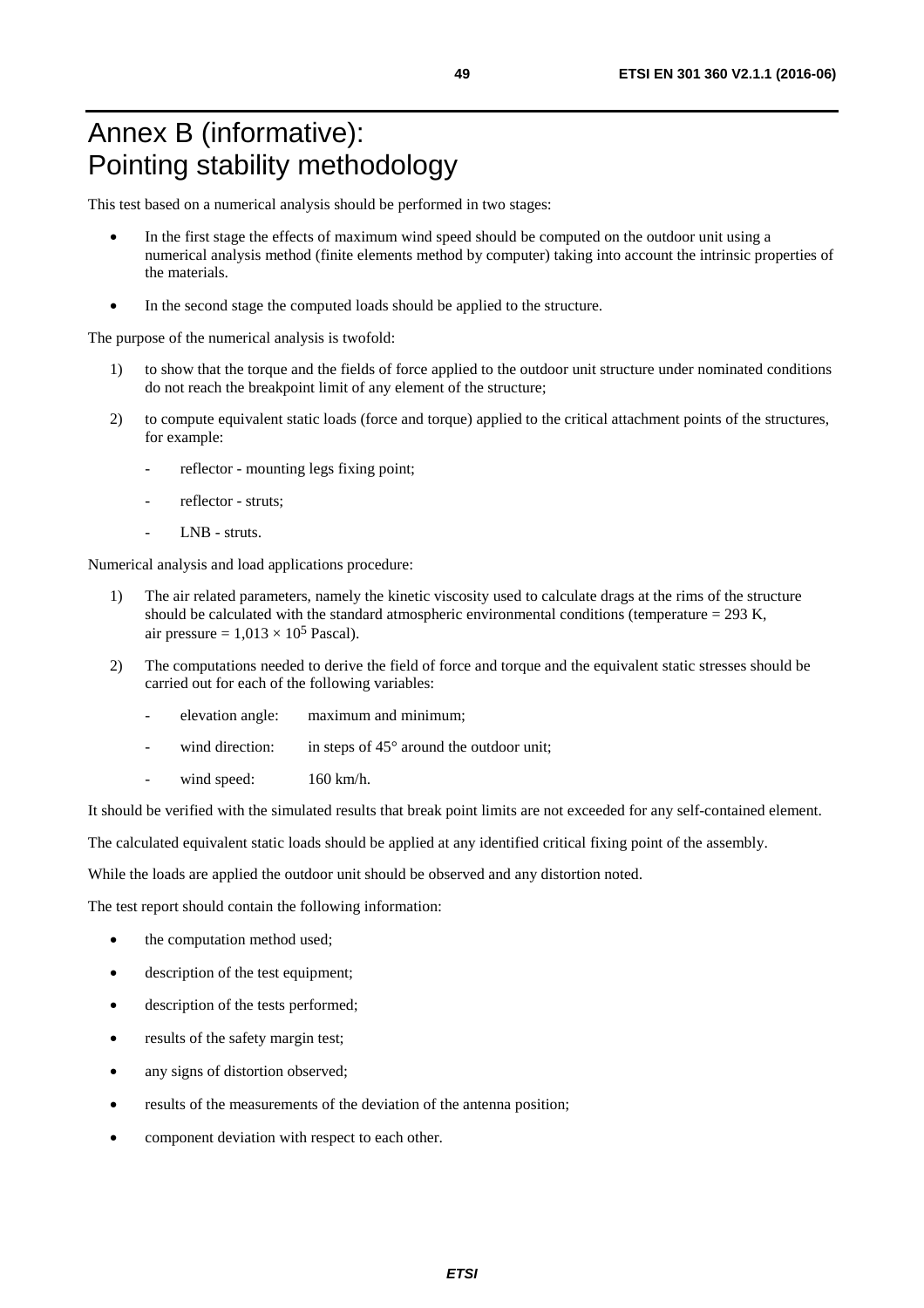# <span id="page-49-0"></span>Annex C (informative): Bibliography

- ETSI EN 301 489-12: "Electromagnetic compatibility and Radio spectrum Matters (ERM); ElectroMagnetic Compatibility (EMC) standard for radio equipment and services; Part 12: Specific conditions for Very Small Aperture Terminal, Satellite Interactive Earth Stations operated in the frequency ranges between 4 GHz and 30 GHz in the Fixed Satellite Service (FSS)".
- ERC/DEC (00)09: "ERC Decision of 19 October 2000 on the use of the band 27.5 29.5 GHz by the fixed service and uncoordinated Earth stations of the fixed-satellite service (Earth-to-space)".
- Directive 1999/5/EC of the European Parliament and of the Council of 9 March 1999 on radio equipment and telecommunications terminal equipment and the mutual recognition of their conformity.
- Directive 98/34/EC of the European Parliament and of the Council of 22 June 1998 laying down a procedure for the provision of information in the field of technical standards and regulations.
- Council Directive 89/336/EEC of 3 May 1989 on the approximation of the laws of the Member States relating to electromagnetic compatibility (EMC Directive).
- Council Directive 73/23/EEC of 19 February 1973 on the harmonization of the laws of Member States relating to electrical equipment designed for use within certain voltage limits (LV Directive).